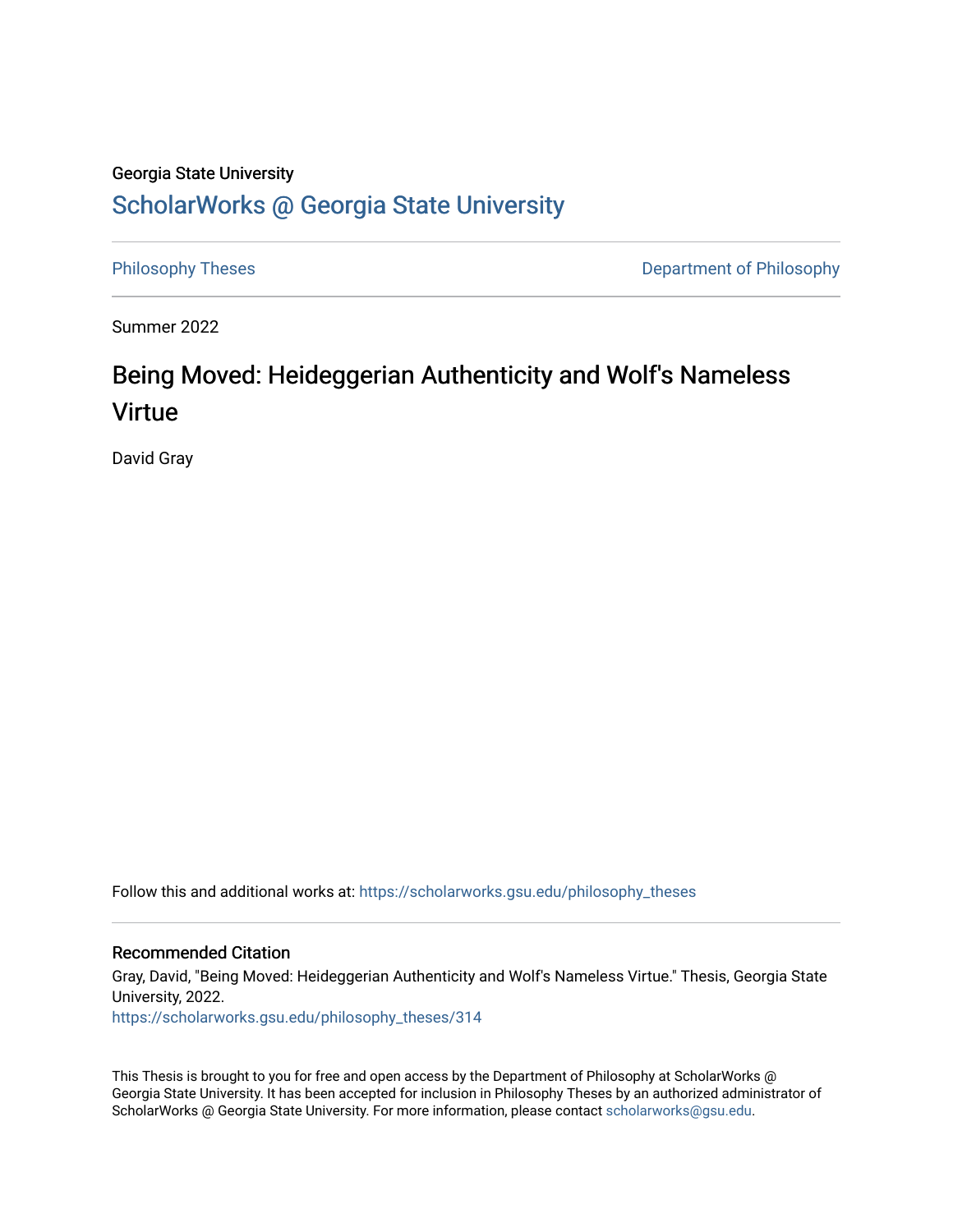Being Moved: Heideggerian Authenticity and Wolf's Nameless Virtue

by

David Joseph Gray

Under the Direction of Sebastian Rand, PhD

A Thesis Submitted in Partial Fulfillment of the Requirements for the Degree of

Master of Arts

in the College of Arts and Sciences

Georgia State University

2022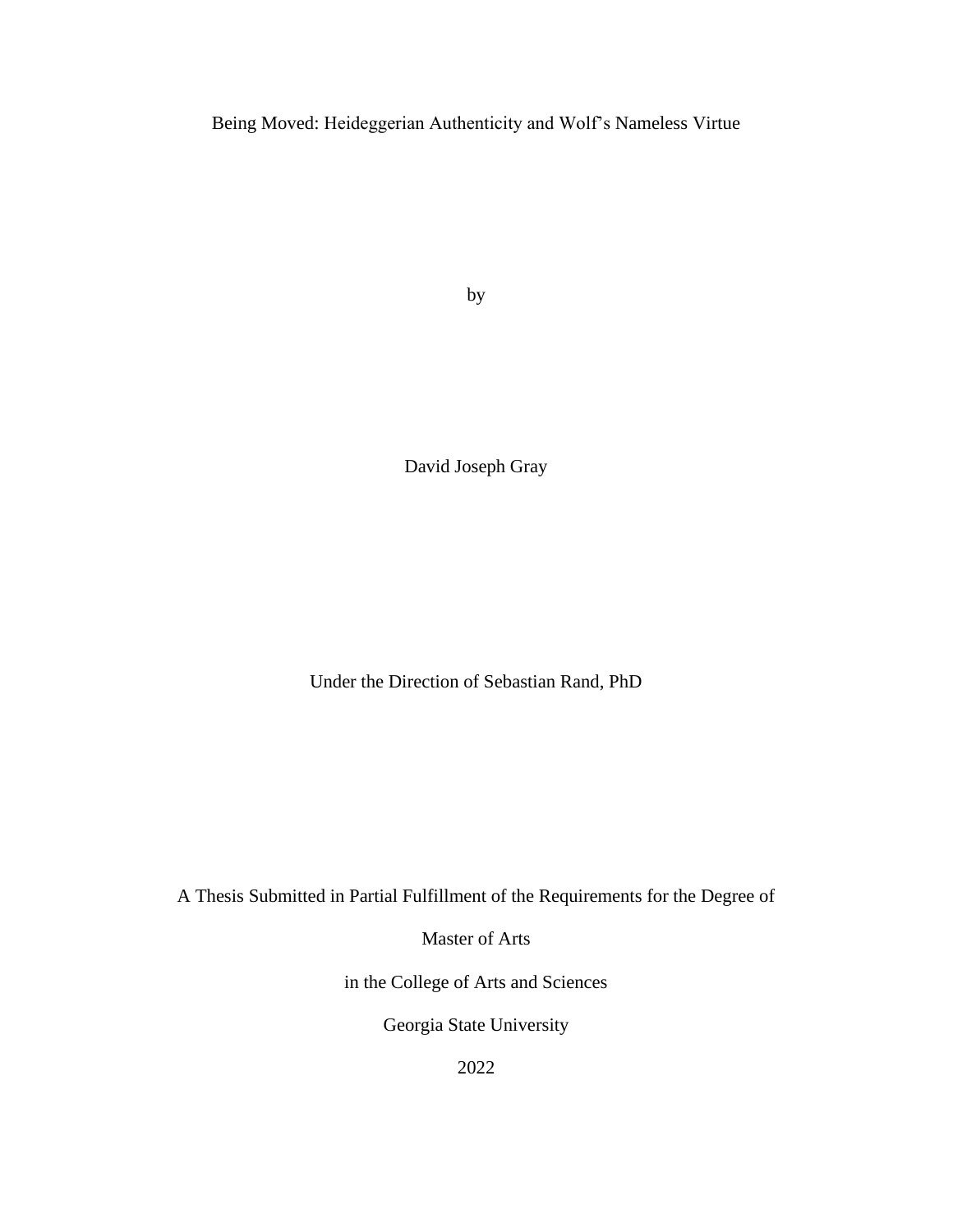## ABSTRACT

Susan Wolf proposes that there is a virtue of character we all dimly recognize but cannot put a name to, a virtue that involves living with an expectation and a willingness to take responsibility for more than what one is rationally on the hook for. For Wolf, recognizing this virtue helps explain why we should feel moved to offer up our time and resources to help resolve the problems we become entangled with by accident. In this thesis, I argue that her account of the nameless virtue does not go far enough and thus does not do justice to her "irrationalist" impulse but that we can look to Heideggerian authenticity in order to make the requisite changes while preserving her core sentiment. So, I present an interpretation of authenticity that focuses on reticence, anticipation, and resoluteness in order to develop a better model for assessing her moral luck cases.

INDEX WORDS: Anticipatory Resoluteness, Authenticity, Martin Heidegger, Moral luck, Nameless virtue, Reticence, Susan Wolf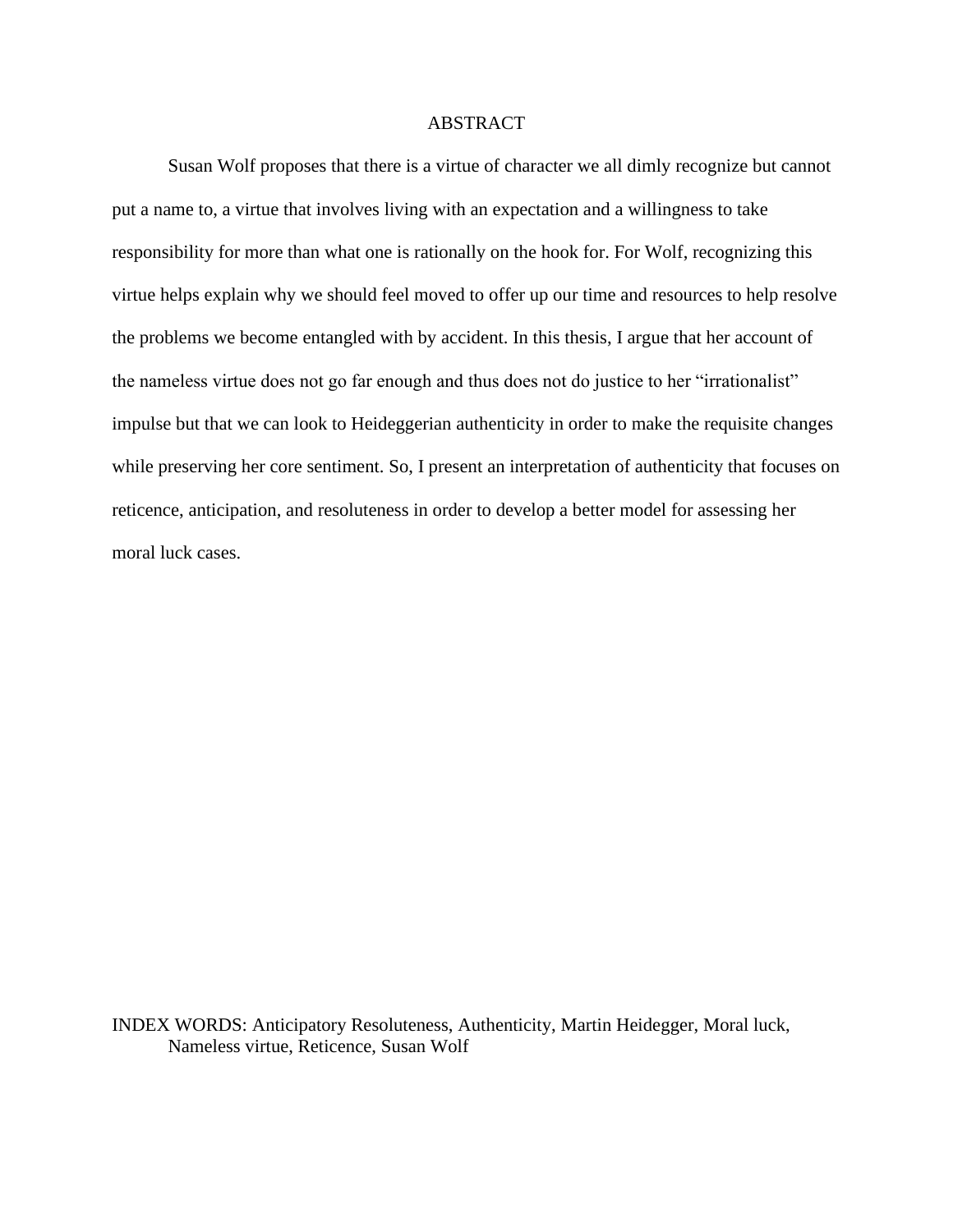Copyright by David Joseph Gray 2022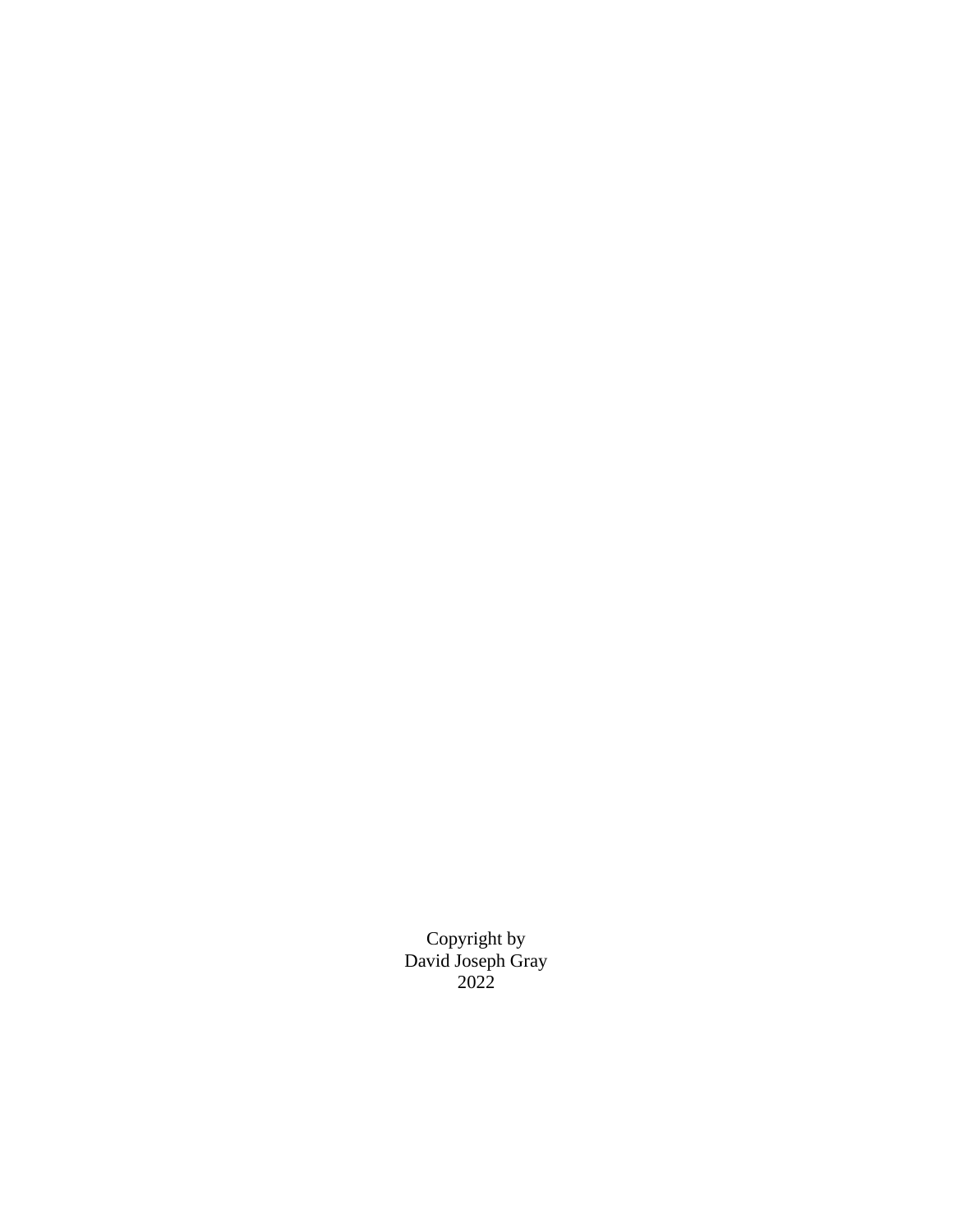Being Moved: Heideggerian Authenticity and Wolf's Nameless Virtue

by

David Joseph Gray

Committee Chair: Sebastian Rand

Committee: Eddy Nahmias

Electronic Version Approved:

Office of Graduate Services

College of Arts and Sciences

Georgia State University

August 2022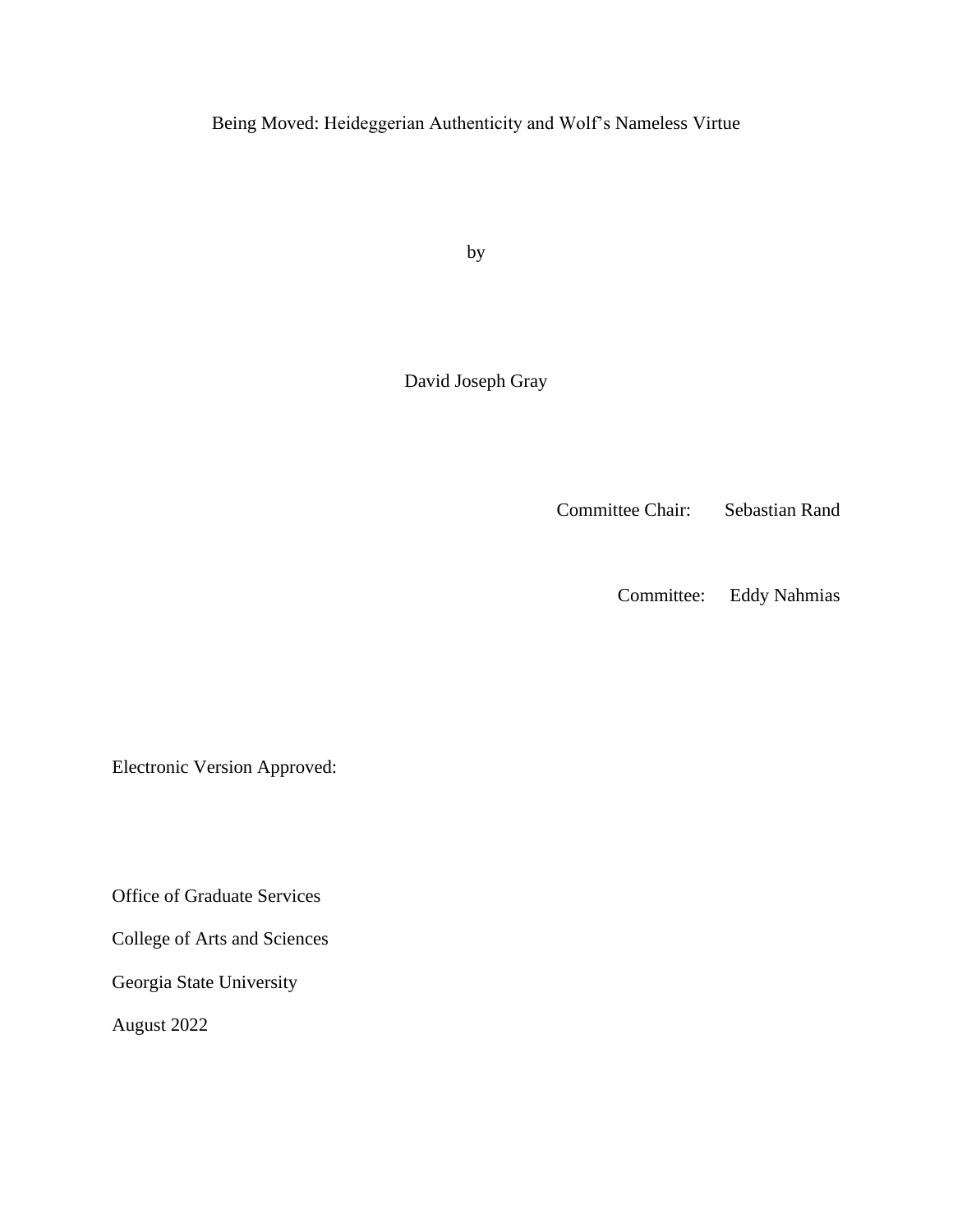# **DEDICATION**

This thesis is dedicated to the memory of my grandfather, Joseph Block, to my mother,

Cyndi Block-Hessler, and to his ancient bottle of J&B we shared there at the end.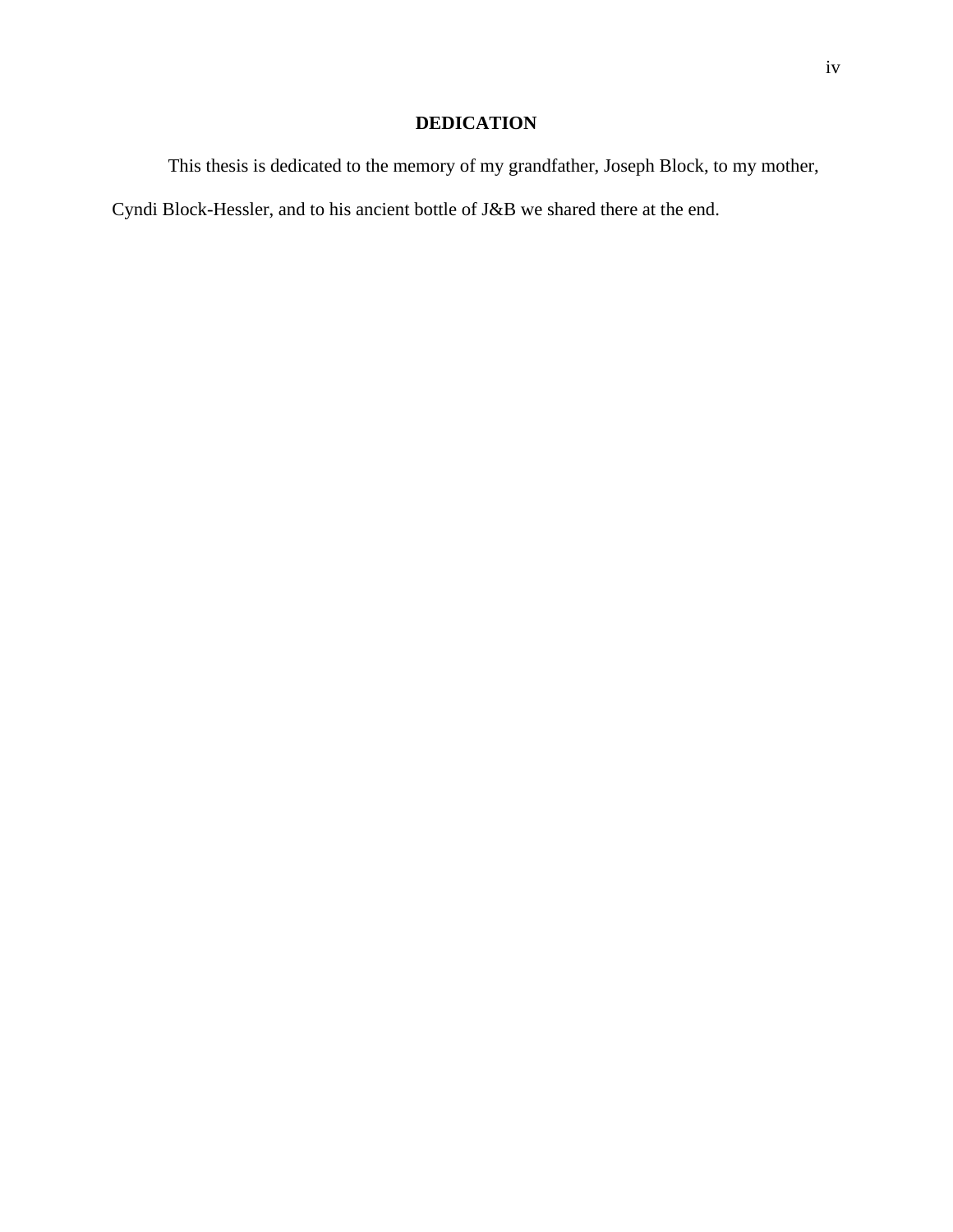#### **ACKNOWLEDGEMENTS**

<span id="page-6-0"></span>I wish to thank first my advisor, Dr. Sebastian Rand, whose guidance pushed me to stand more firmly in the open, encouraged me to persevere against doubt, and challenged me to think and write ever more carefully, more humbly, and more meaningfully. Your questions, your suggestions, your historical insights, but most of all your compassion were crucial to my completing this project.

I wish to thank my committee member, Dr. Eddy Nahmias, for his very grounded comments and conversations and for his reminders that we should always aim to write philosophical work that serves a helpful purpose in the lives of those who read it.

Thanks, as well, to all of my wonderful colleagues at GSU—perhaps especially to Ryne MacBride and Theodore Craig—for the many long conversations on phenomenology, freedom, morality, history, and whatever else was bothering us. Those conversations were often philosophically productive but absolutely always a pleasure.

Finally, I want to thank Monique Osorio as deeply as I can. Your enduring, attentive, and inquisitive love helped sustain me through these last two difficult years. I am so, so grateful, and I will try to become as thoughtful, as engaged, and as supportive a person as you have shown yourself to be.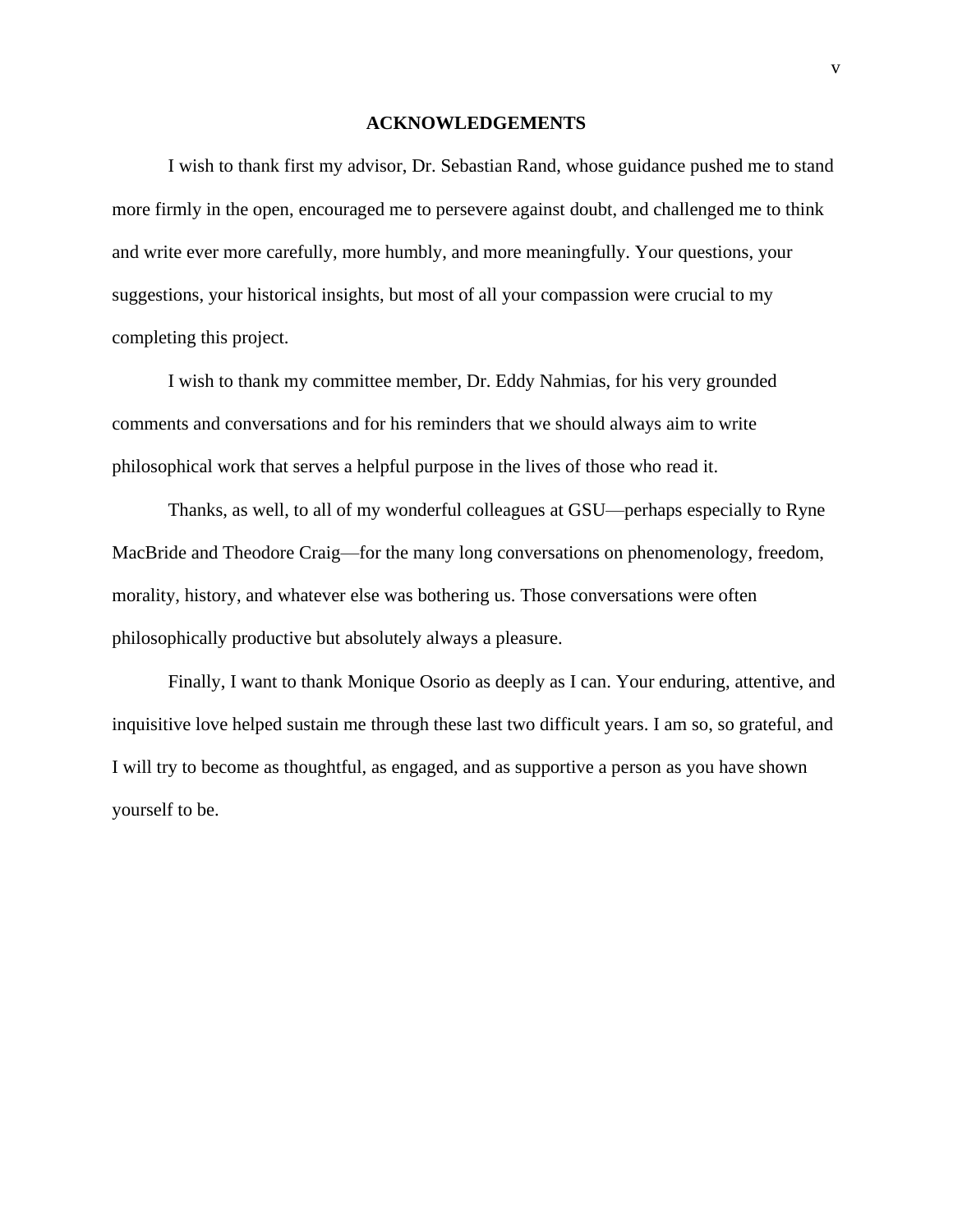# **TABLE OF CONTENTS**

| $\mathbf{1}$            |                                                                            |  |
|-------------------------|----------------------------------------------------------------------------|--|
| $\boldsymbol{2}$        |                                                                            |  |
|                         | 2.1                                                                        |  |
|                         | 2.2                                                                        |  |
|                         | 2.2.1                                                                      |  |
|                         | 2.2.2                                                                      |  |
|                         | 2.3                                                                        |  |
| 3                       |                                                                            |  |
|                         | An Incomplete Account: Autonomy and the 'Sham of Authenticity'  17<br>3.1  |  |
|                         | A More Complete Account: Anticipatory Resoluteness and Fidelity  20<br>3.2 |  |
|                         | 3.2.1                                                                      |  |
|                         | 3.2.2                                                                      |  |
|                         | 3.2.3                                                                      |  |
|                         | 3.3                                                                        |  |
| $\overline{\mathbf{4}}$ |                                                                            |  |
|                         | 4.1                                                                        |  |
|                         | 4.2                                                                        |  |
| 5                       |                                                                            |  |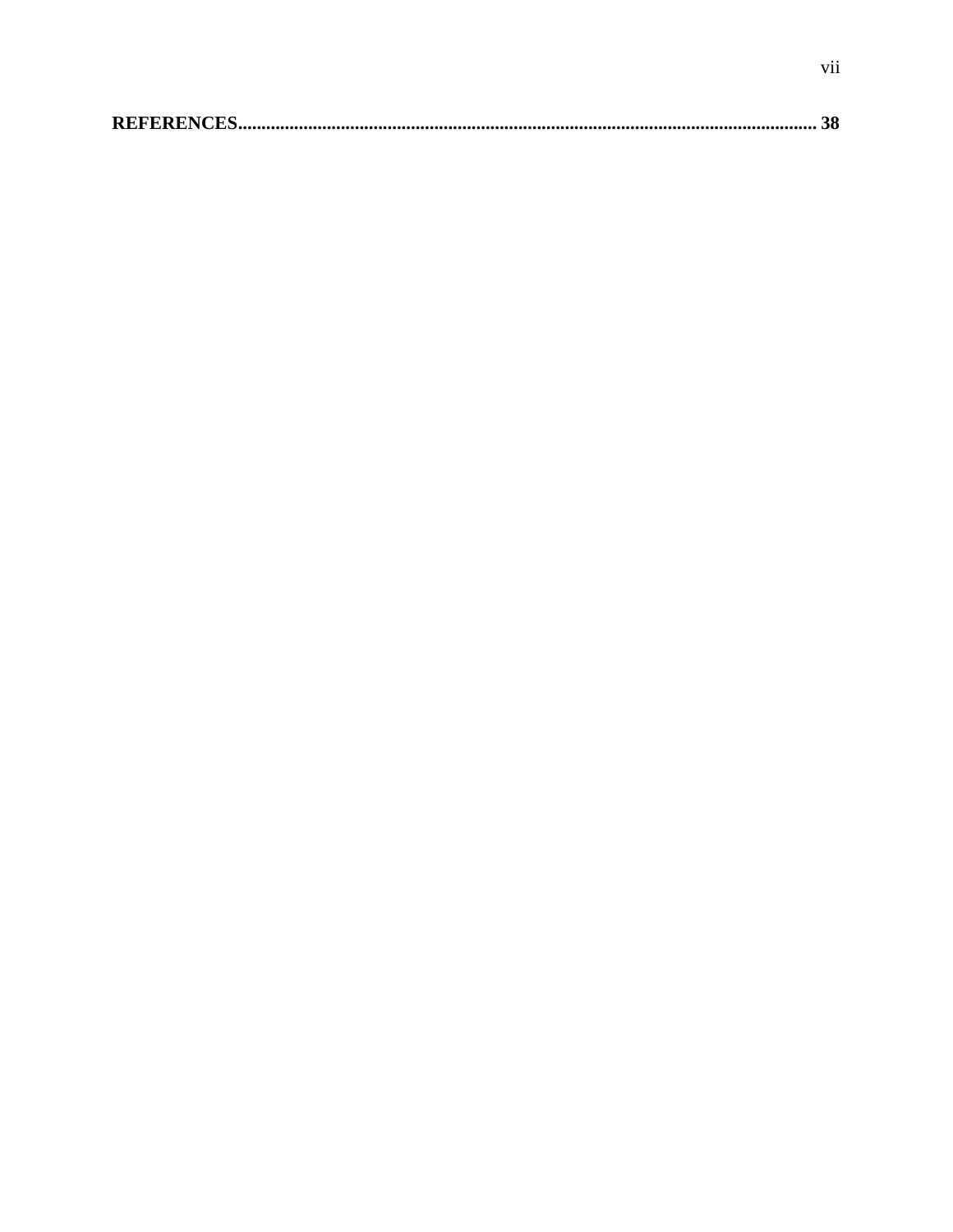#### **1 INTRODUCTION**

<span id="page-9-0"></span>There exists a nameless virtue—a virtue with which we are all intimately if ambiguously familiar, a virtue akin to generosity and the willingness to take responsibility for more than what we are on the hook for. It is a virtue whereby we make ourselves available for the benefit of other people and one that directs us to go carefully through the world, to act with an appreciation of the unpredictable and uncontrollable forces that surround us. This is Susan Wolf's thesis in "The Moral of Moral Luck" (Wolf 2001). Although we sometimes find ourselves implicated in problematic situations through sheer chance and so are not blameworthy in the way that requires us to atone for or repair whatever harm has come about, still, in these situations, we may be called upon to display that nameless virtue and to lend our hand in setting things right.

Wolf thinks we should be moved by what she calls an irrational impulse to go beyond what rational calculations entail, but her account of what it would mean to be moved in this way comes up short in several respects. Indeed, Wolf acknowledges that her account leaves many questions open and calls out for further refinement, so the purpose of this thesis is in part to aid in that refinement. When we develop Wolf's account in a way that does justice to that irrational impulse, we should find ourselves talking about Heideggerian authenticity, and gaining an appreciation of the central features of authenticity should give us a framework with which to better understand the proper responses to Wolf's moral luck cases.

So, the goal of this thesis is threefold: in §2, I present a conceptual analysis of Wolf's nameless virtue and address some ambiguities in her account of it in an effort to develop a more refined sense of what she has in mind. Then, in §3, I argue in defense of an interpretation of Heideggerian authenticity that bears the same essential character as that virtue. And finally, in §4, I directly address how thinking in terms of authenticity allows us to make better sense of

1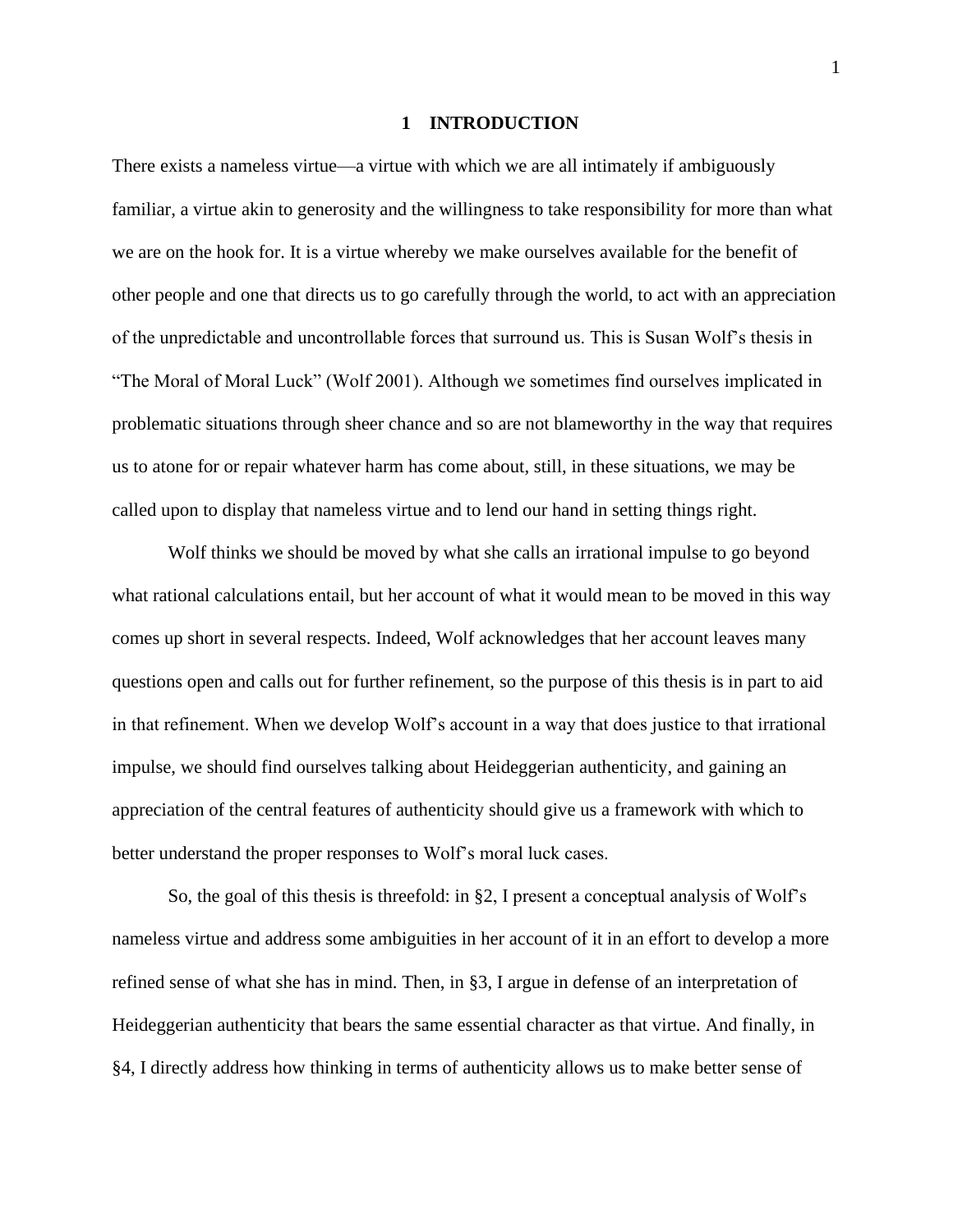Wolf's intuitions surrounding moral luck cases and affords us a fuller sense of what people's appropriate reactions to such events should be. I then briefly consider whether authenticity is rightly conceived of as a virtue before concluding in §5 with some general remarks about the problem of moral luck in general and what I think it would take to 'solve' it.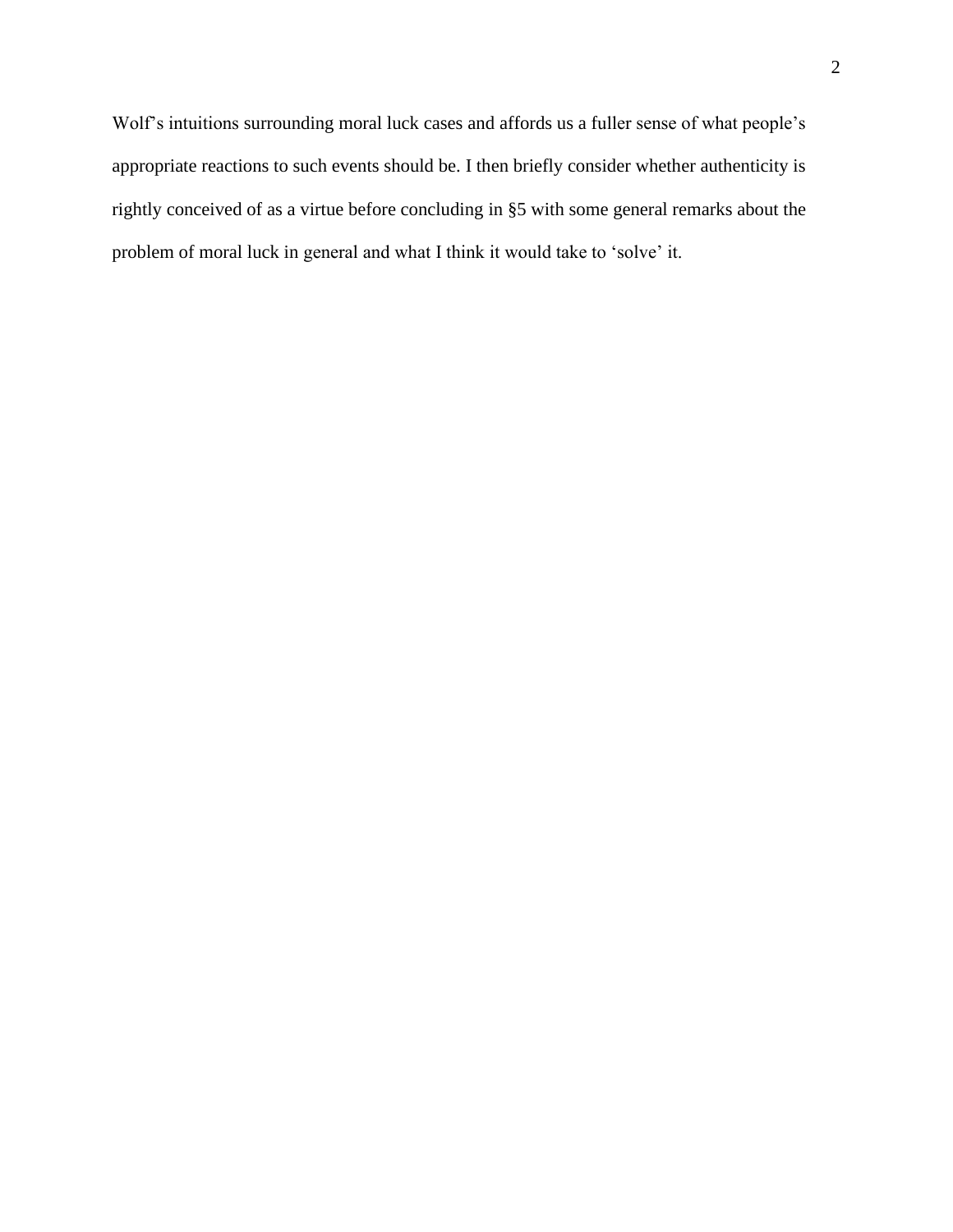#### **2 WOLF AND THE MORAL OF MORAL LUCK**

<span id="page-11-0"></span>In her essay, "The Moral of Moral Luck," Susan Wolf wants to make sense of those situations in which "how good or bad we are and how much praise or blame we deserve . . . is significantly determined by factors that are beyond our control." More specifically, Wolf wants to know whether luck in "how things turn out" can affect one's moral status. Should two truck drivers who are just alike in all the relevant ways—their general alertness while driving, their skill level, their maintenance of their vehicles, and so on—be judged differently if one of them happens, by sheer accident, to run over and kill a child?<sup>1</sup> "The question," Wolf says, "is whether those whose acts *actually* lead to serious harm deserve the same treatment and the same judgments as those who, but for fortune, *would have* caused as much damage" (2001: 5, emphasis added).

To resolve this question, Wolf identifies a "nameless virtue" (2001:13ff). Wolf says that it would not be right to blame the driver who accidentally hurts a child any more than we would blame the one who (only luckily) causes no harm, but that we should expect the unlucky driver to exhibit that virtue by taking responsibility for the event in a way that goes beyond what she objectively deserves. The moral of moral luck, as Wolf sees it, is that luck in the way things turn out sometimes prompts us to exhibit this nameless virtue, and our moral appraisals of people in these cases will be a function of whether or not they exhibit it—and not simply a function of whether or not they live up to whatever concrete obligations they may be said to have (2001: 15).

In the following sections, I bring the nameless virtue more clearly into view, and then refine our conception of that virtue in order to resolve some ambiguities and tensions that exist in Wolf's account of it. In the end, I argue that the conception of the nameless virtue we ought to

<sup>&</sup>lt;sup>1</sup> "Moral luck" is a term introduced by Bernard Williams in his essay of the same name (1981). Wolf's example of the unlucky truck driver mirrors the "lorry driver" example that Williams uses, but because I am here concerned with Wolf's thesis alone, I follow her examples specifically and use her terminology.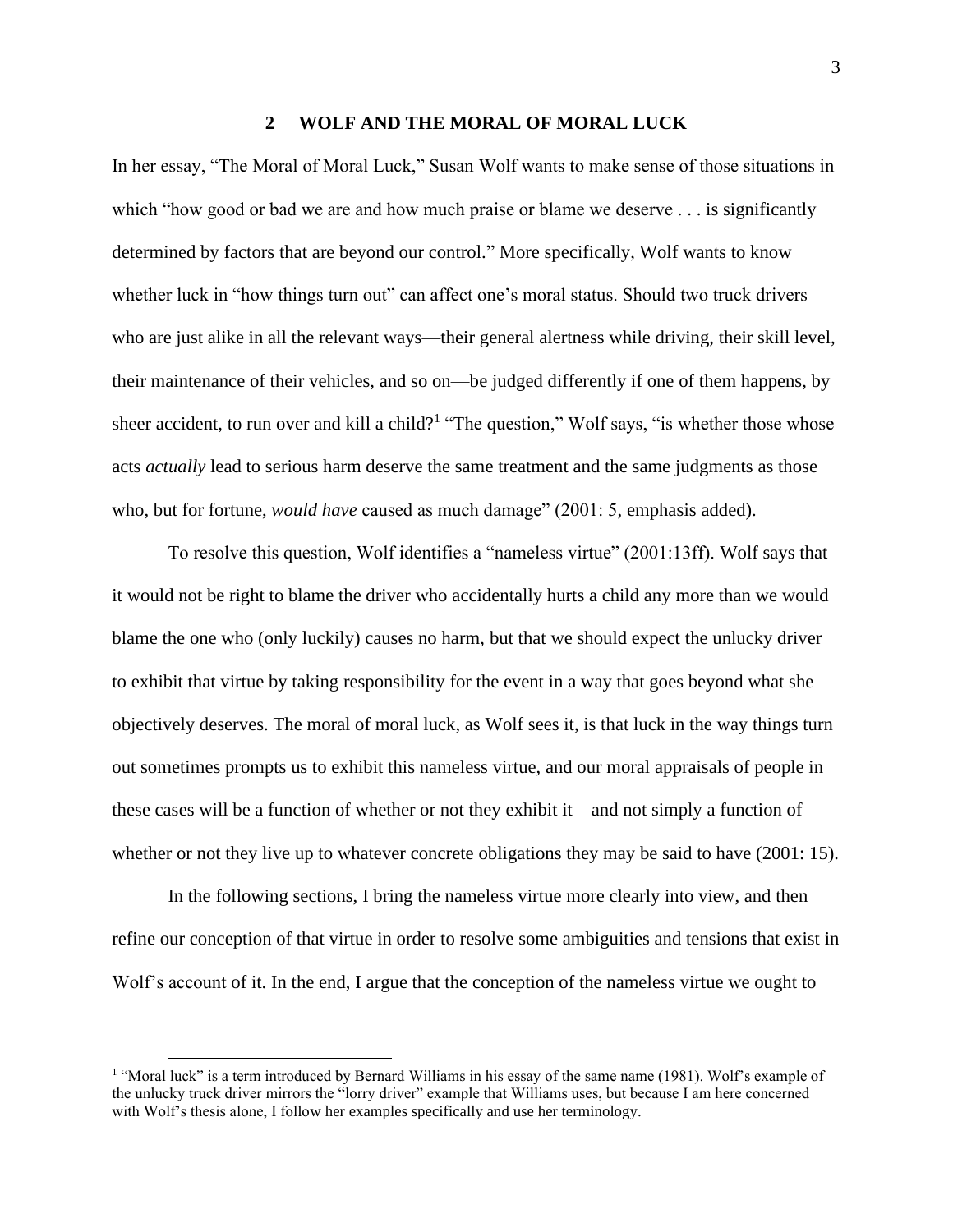endorse closely resembles Heideggerian authenticity, a concept I then address more thoroughly in §3.

#### <span id="page-12-0"></span>**2.1 The Nameless Virtue**

Return to our example of the truck drivers, with one addition: Wolf asks us to assume that each is guilty of some minor degree of negligence (e.g., perhaps each has put off inspecting their brakes for a little longer than is advisable) (2001: 5). In other words, the driver who made it home without incident has definitely committed some minimal amount of negligence that could have contributed to harming an unlucky child, and the unlucky driver—the one who actually hit the child—is definitely guilty of having contributed to the accident, but not to any unusual or extraordinary degree. Now, Wolf thinks that there are two general approaches that are commonly taken when assessing the moral status of these drivers.

What she calls the rationalist position holds that "equal recklessness deserves equal blame" (2001: 6). That is, because each driver put themselves in the position where they could cause this kind of harm, they should each be blamed accordingly. According to this position, the fact that in ordinary practice we only actively go after one of the drivers is a matter of factors not directly tied to the responsibility as such. That is, both drivers are guilty of the same thing and to the same extent (i.e., of having neglected their brakes), but we only go after the unlucky driver because her negligence clearly contributed to a harmful outcome. According to the rationalist, we should not judge the unlucky driver any differently than the lucky one; they have the same moral status (2001: 6-7). Conversely, what Wolf calls the irrationalist position holds that the unlucky driver deserves more blame because of this simple observation: that driver ran over a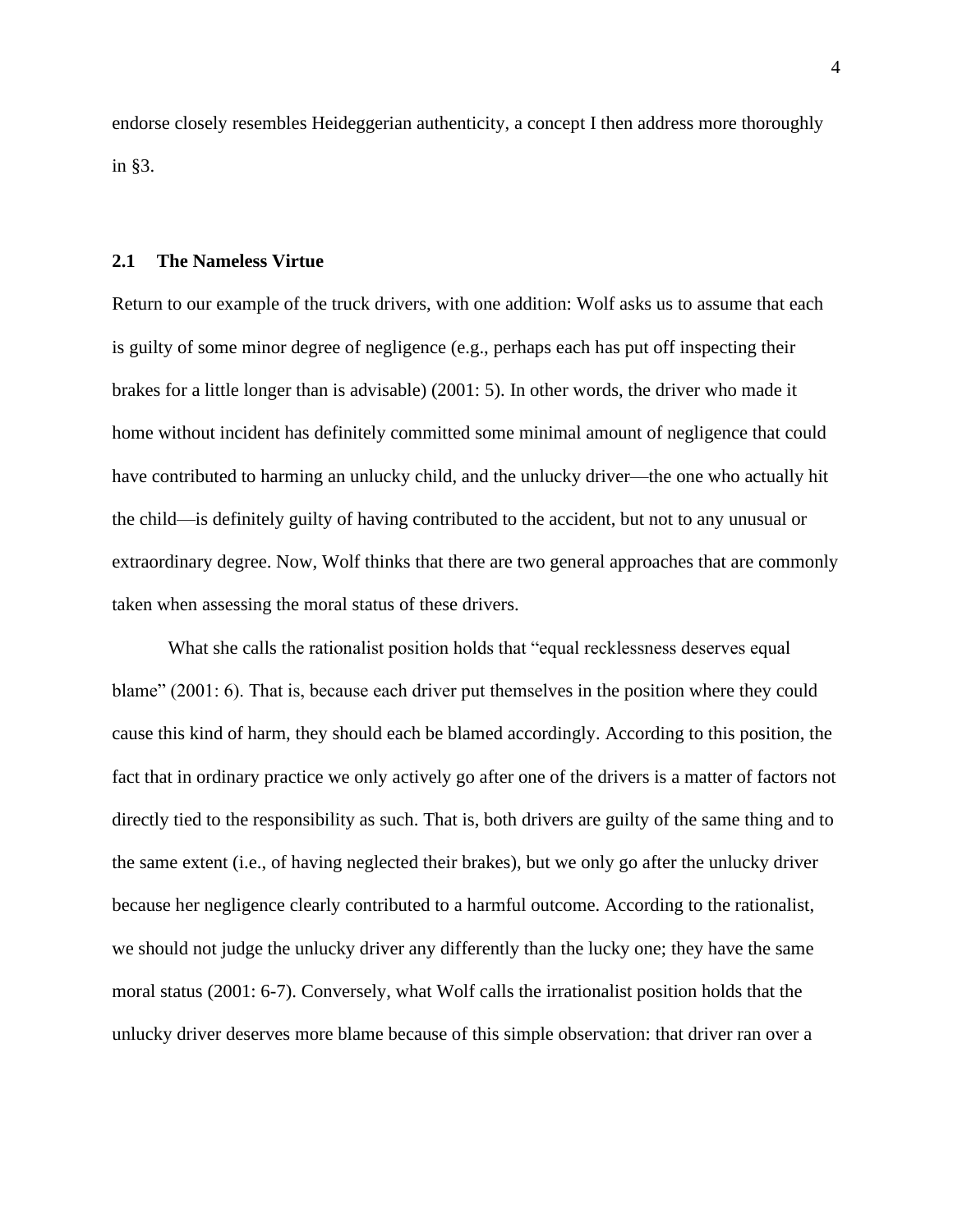child while the other did not.<sup>2</sup> The undisputed fact of having brought about the harmful outcome just is the factor that saddles that driver with responsibility (2001: 10).

As Wolf sees it, the irrationalist fails to appreciate the significance of a driver's intentions. A driver who hits someone by accident should not be held accountable to the same extent as the one who does so intentionally. Yes, we can imagine that the driver's negligence was a significant causal factor, but given that she did not maliciously neglect her vehicle, that she did not intend to hit the kid, and that (we must assume) she would have kept her brakes better maintained if only she knew her neglect would actually lead to such an outcome—in light of these things, we cannot say that she *hit* the kid, where "hit" connotes malice or especially willful neglect. Instead, we should say that she failed to maintain her vehicle, which undermined her ability to successfully avoid the child as he fell into the road.<sup>3</sup> Wolf thinks that tempering our assessments in this way accords better with our intuitions: people often wish to lessen the guilt that unlucky drivers feel by emphasizing the ordinariness of their slight negligence and the accidental nature of the event.

But Wolf thinks the rationalist does not get it fully right, either. Wolf argues that while the unlucky driver should temper the blame she assigns herself, we should nevertheless expect her to feel worse than her lucky counterpart. It would be unusual (or as Wolf puts it, "positively eerie") for the two drivers to feel just the same as each other (2001: 6). Just as the driver who made it home without incident should never think that they are suddenly on the hook for a

<sup>2</sup> "Rational" and "irrational" are Wolf's terms. "Irrational" is a negatively charged way of talking about that position, but Wolf insists the term is only used to clearly juxtapose the two views (2001: 6). <sup>3</sup>If we assume that the driver did have malicious intentions, then the issue becomes complicated. As Wolf's discussion of the nameless virtue (which will be detailed in just a moment) should imply, the driver who has these kinds of malicious intentions is already severely morally compromised. Still, the question is whether she is any different, morally speaking, from the same driver who fails to hit the kid strictly by chance, so it seems that Wolf's analysis would generally still apply. Relatedly, how that driver in fact responds to being called to task for their malice can be understood to express their virtuous character (or their lack of virtue, as the case may be).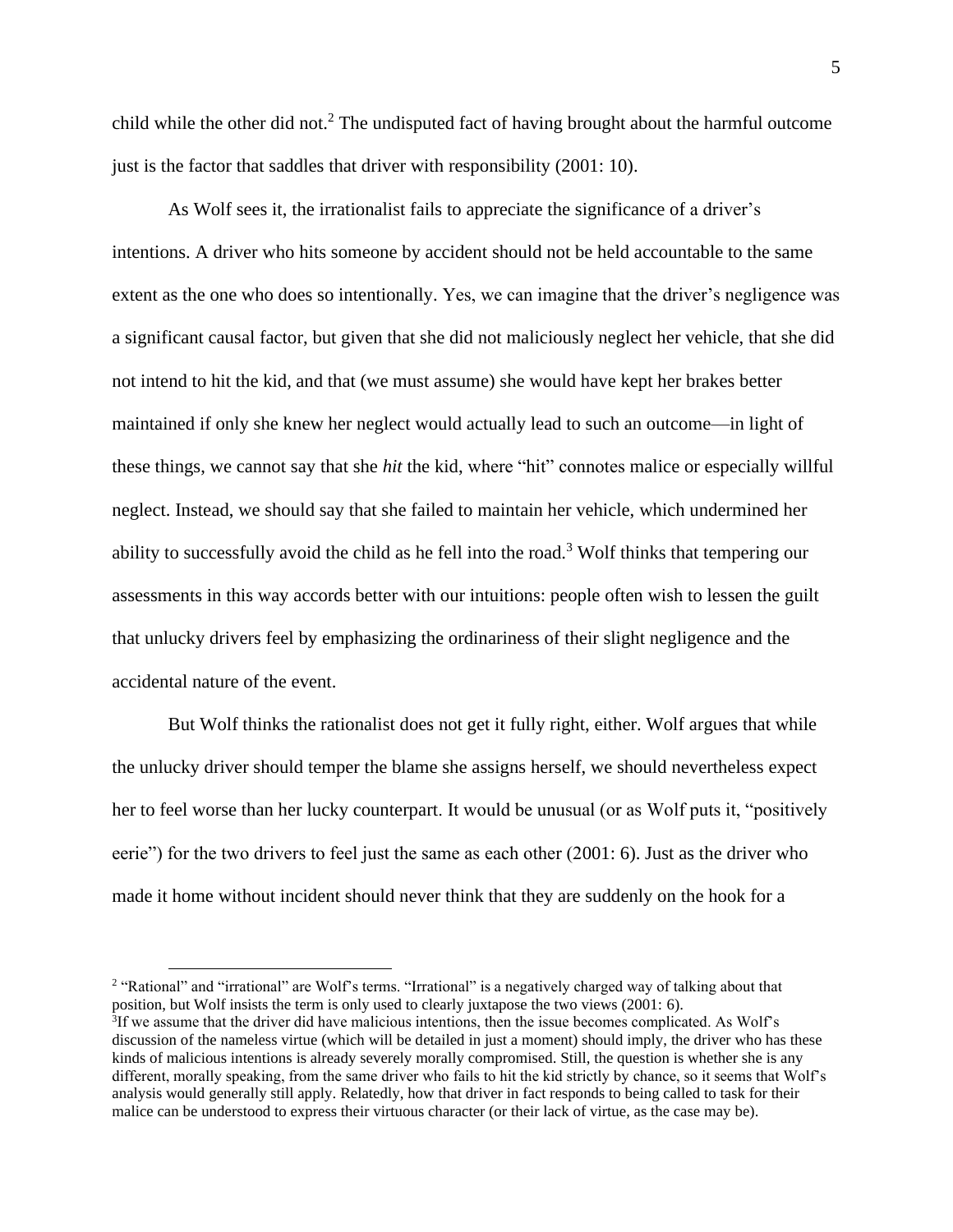tragedy they did not help to bring about but merely could have, we should be troubled by the unlucky driver who steps out of her vehicle, reflects on the ordinariness of her negligence and the prevalence of luck, and then concludes that she has nothing further to do with the child laying beneath her car (2001: 12).

Now, we might question whether anyone fully endorses either of these rather extreme approaches. Nevertheless, we can understand Wolf's exposition to present two competing impulses that her virtue is meant to unify. On her view, the so-called rationalist is right in that equal fault deserves equal blame (i.e., we should blame each driver for their negligence and for their intentions), but the irrationalist is right in that the unlucky driver should take responsibility "beyond what a rationalist assignment of liability would demand." According to Wolf, we ought to understand what we do and who we are "in an expansive rather than a narrow way," and one should "accept contingency in the determination and assessment of who [one] is" (2001: 13-14). In other words, we should think of ourselves as beings who live in the midst of forces importantly beyond our control—other people, significant luck—but we should understand those uncontrollable forces and the circumstances they result in to bear on who we are and what we ought to do.

If in the course of our projects we inadvertently contribute to bringing about some harmful event, we should understand ourselves to be sufficiently entangled in the situation such that we should be motivated to seek to make amends or to repair the harm we contributed to. Indeed, Wolf says that to act otherwise reflects a problem with one's "psychic health." We ought to approach life in this way not just out of a benevolent concern for the well-being of others, but

6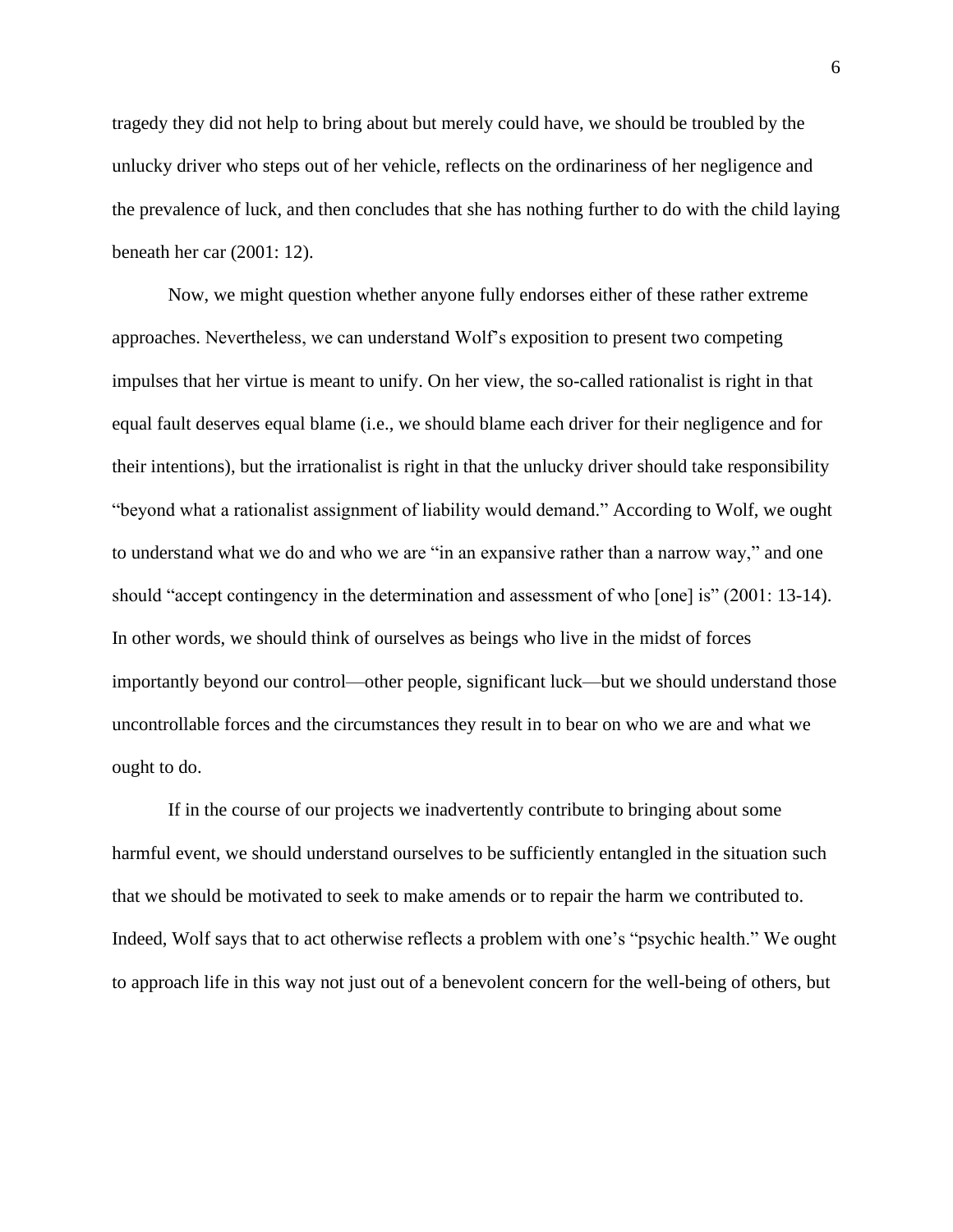because part of what it takes to be a healthy human being on Wolf's view is to appreciate oneself as "thoroughly in-the-world." She explains:

To form one's attitudes and judgments of oneself and others solely on the basis of their wills and intentions, to draw sharp lines between what one is responsible for and what is up to the rest of the world, to try in this way to extricate oneself from the messiness and the irrational contingencies of the world, would be to remove oneself from the only ground on which it is possible for beings like ourselves to meet (2001: 14).

In other words, if a person does not take her interests to be entangled with the interests of other people, then she cannot claim to be living in genuine society with others. Allowing our selfconcepts to be significantly informed by other people and by circumstances beyond our control is integral to being a fully developed person. So, when we find ourselves suddenly thrown into (un)lucky, unforeseen, unintended, and problematic situations, we should feel called upon to step more meaningfully into those situations, responsive to the concerns of the others involved. To respond to chance in this way is to exhibit the nameless virtue and indicates not only that one is a good person (in the ordinary evaluative sense) but also that one is healthy, well-adjusted, and sane.<sup>4</sup> Incorporating the nameless virtue into our discussions of moral luck, Wolf says, reflects "a morally conscientious approach to life, as well as a humanly conscientious approach to morality"

<sup>4</sup> Wolf does not explicitly address sanity in "The Moral of Moral Luck," but she does make this interesting comment in her essay "Sanity and the Metaphysics of Responsibility" (Wolf 1987): "The desire to be sane is thus not a desire for another form of control; it is rather a desire that one's self be connected to the world in a certain way—we could even say it is a desire that one's self be *controlled by* the world in certain ways and not in others" (1987: 55, emphasis original). The connection between psychological health and the inborn desire to be beholden to the concerns of others appears to be long-standing in Wolf's work and integral to her conception of the human being.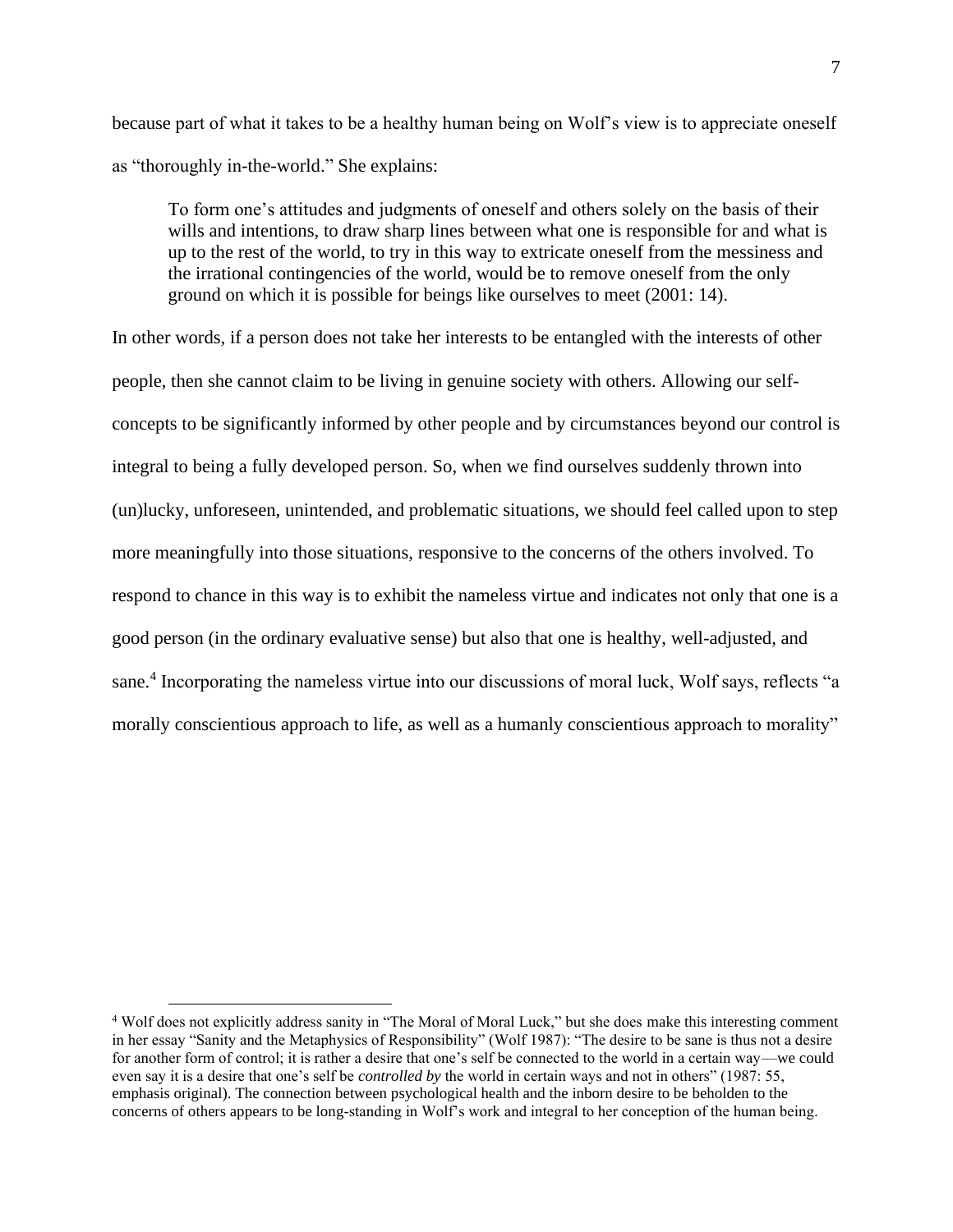(2001: 18) and should take us some way toward resolving the problems that moral luck poses: yes, luck can bear on our moral status, but that is because we actively allow it to do so.

## <span id="page-16-0"></span>**2.2 Refining the Nameless Virtue**

It seems to me that by introducing the nameless virtue, Wolf moves the moral luck conversation forward in several ways. In a general sense, the nameless virtue pushes our discussion of responsibility away from the idea that people merely are (or become) *beset* with moral obligations toward the idea that responsibility is something that people create or actively take on by their own accord. Relatedly, the idea that taking on responsibility in this way is integral to human being certainly paints a picture of a much more richly involved way of living than the one that results from a rigidly rational worldview. Wolf's discussion also helps explain what seems to me like a reasonable intuition about moral luck cases: on the one hand, we want to temper our blame (and our anger, resentment, etc.) with an appreciation of the unintentional nature of accidents, but we will also be disturbed if an unlucky person is not moved to do something about the harm they inadvertently contributed to. Focusing our moral assessments on people's readiness or ability to willingly deepen their engagement with the people around them strikes me as a dignified (and dignifying) approach to morality, and it suggests that our responses to moral failings should often aim at cultivating just that kind of disposition in people, rather than attempt to calculate some kind of strictly punitive or remunerative measure.

All that said, Wolf's account of this phenomenon is not entirely satisfying. Some of its aspects remain ambiguous, and it is not always clear how we ought to understand what it would take for an act to count as exhibiting this virtue. Indeed, Wolf offers that her proposal "calls for further refinement" and raises questions that must be answered before the problem of moral luck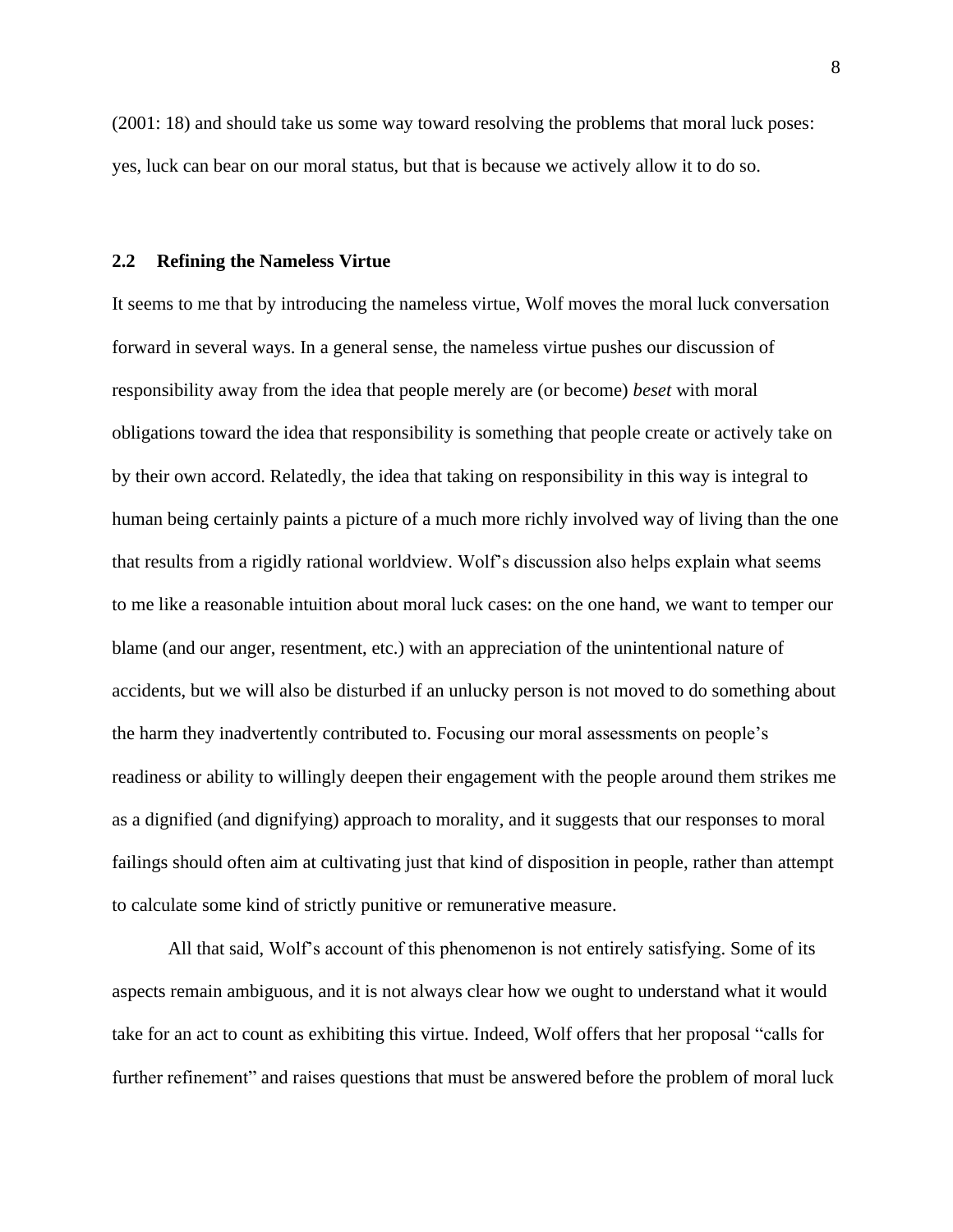can laid to rest (2001: 15). This being the case, I will now examine two of the most compelling features of Wolf's virtue in an attempt to get a better of sense of what she is after. In doing so, I hope to gain some clarity regarding what this virtue's character is and how it can inform our evaluations of real cases. Where I think Wolf's views are ambiguous, I try to resolve them, and where her discussion strikes me as incomplete, I attempt to fill it out in a way that improves upon her observations while preserving her core sentiments as I understand them.

#### *2.2.1 Taking Responsibility Beyond Liability*

<span id="page-17-0"></span>The most significant unresolved tension in Wolf's account of the virtue has to do with her notion of taking responsibility beyond what one is justly assigned, and the key issue I want to address here is what that 'beyond' is supposed to entail. In ordinary situations, as when somebody breaks a vase, and no one was around to see who it was, we want a person who did something wrong to step forward and 'take responsibility for' her actions. And when that action takes place where there is an established rule about it (e.g., a posted sign that says "you break, you buy"), then taking responsibility also involves following through on whatever further duties that causal role entails. But Wolf claims that the problem with the unlucky driver who reacts along purely rational lines "is not that he refuses to accept what responsibility he objectively has for the child's death, it is that he fails to take responsibility for it, in a way that goes *beyond that*" (2001: 12, emphasis added). Clearly then, the sense of taking responsibility just described fails to meet Wolf's standards regarding what the virtuous agent ought to do, but it is not obvious what Wolf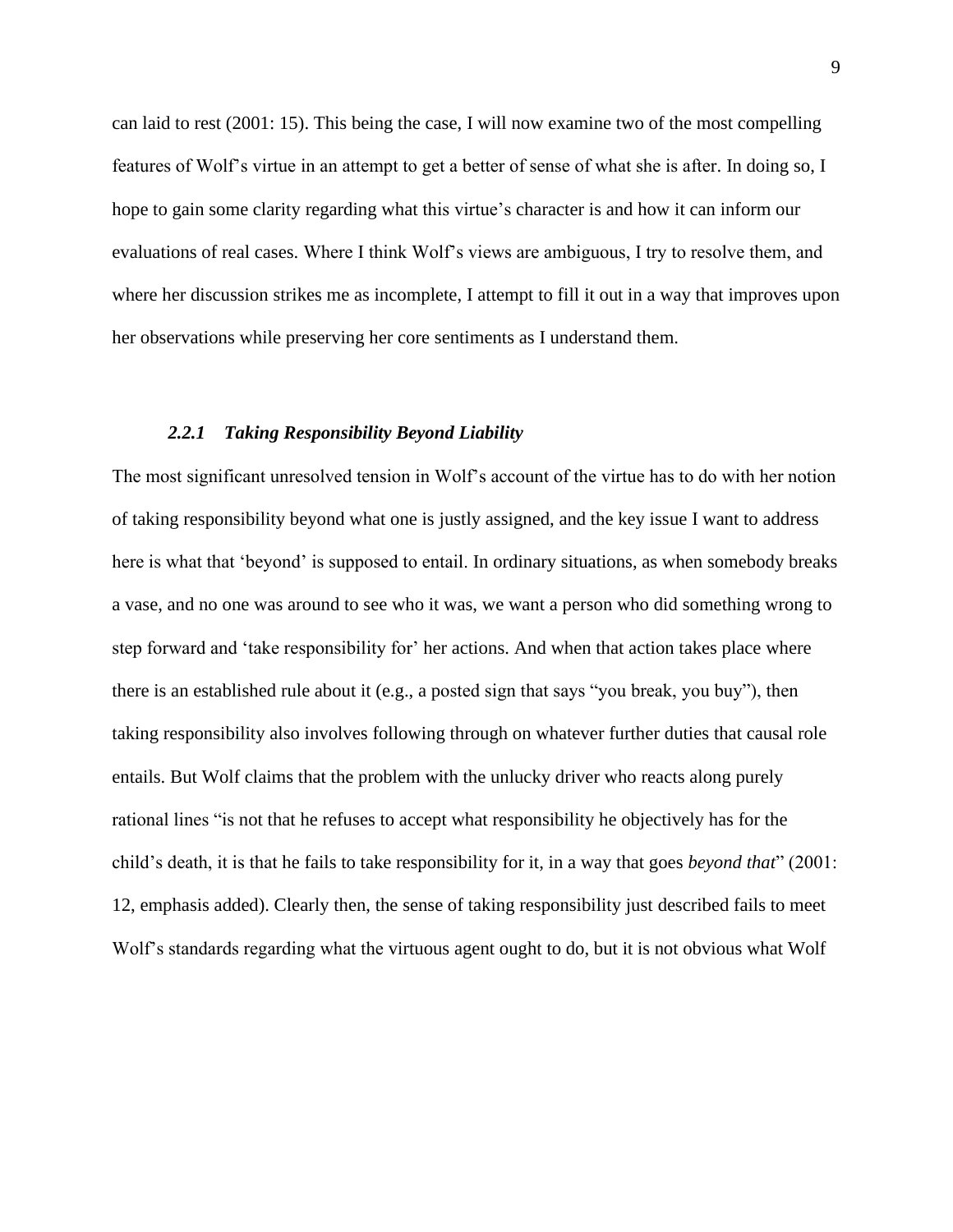means to express here. What would it mean for a person to take responsibility 'beyond' their rational liability? Two ideas come to mind.

For one, Wolf might mean that one ought to *see beyond* the discrete act and its immediate consequences in order to appreciate whatever more distal responsibilities might be at play. That is, if I accidentally kill a child, I should not think so myopically that I only assess whether or not I am guilty of murder, and I should appreciate that I might also stand in a unique relationship to that child's parents or to the onlookers who had to witness the tragedy. I may now owe it to the parents to console them or to pay for the child's medical or funeral bills, or I may be required to testify to investigators about my role in the child's death. Exhibiting the nameless virtue, I take a broad view of the situation in order to recognize that I am embedded in a much larger social fabric, a fabric that entails any number of responsibilities beyond the ones I already clearly associate with my particular intentional activity. 5

Surely, Wolf would want us to be broadly attentive in this way, but this conception of 'beyond' does not seem to me to capture all of what she is trying to point to. After all, conceiving of things in this way does not sufficiently distinguish her view from the rationalist conception that she intends to set her own against. She claims that the nameless virtue involves "giving more ... than justice requires" (2001: 14), but this interpretation of 'beyond liability' simply widens the context in which one is always already responsible in a predetermined way and has only to sufficiently recognize and live up to the duties that are already entailed by that responsibility. If I allow myself to zoom out of my situation in order to see the larger network of responsibilities I am involved in, I have only awakened myself to some preexisting obligations I

 $<sup>5</sup>$  Enoch (2015) generally follows this line of thought in his attempt to improve upon the nameless virtue, but for</sup> similar reasons as what follows, I think he fails to appreciate that it is our capacity and our willingness to create responsibility where there is none already that can make our relationships "special" and "normatively rich"—not the other way around (2015: 7, 37). He thus fails to preserve the quality that Wolf's "beyond" is meant to point to.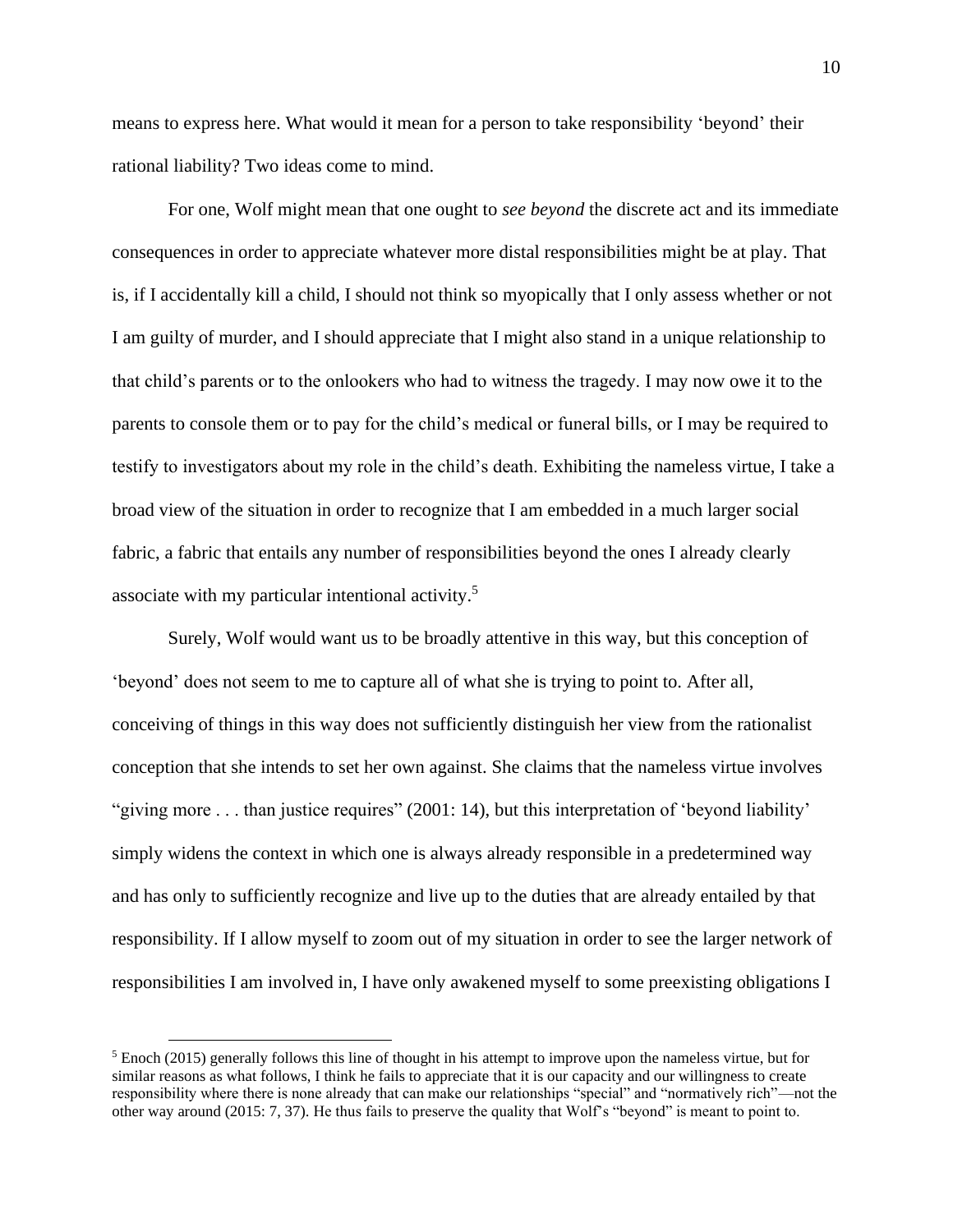had not previously seen. In so far as those obligations are objectively defined, I am once again merely responding to the obligations I have been 'rationally assigned.' Sure, this interpretation points to a highly socially-engaged way of living—an aspect of the virtue we should not overlook—but it is not clear that it displays the spirit that I sense in Wolf's discussion of voluntarily creating new relationships and obligations beyond what is already established.

An alternative (or perhaps complementary) reading focuses on Wolf's saying that the unlucky driver ought to "take responsibility *for it*" in a way that goes beyond—meaning that the virtuous person would do something 'beyond liability' in a way that remains explicitly tied to the bringing about of the death. This person would act with reference to their causal role but would, I imagine, overinflate the significance of their causal contribution. There is support for this reading: Wolf cites other examples like offering to pay for a broken vase even if it was not fully one's fault that it broke or being willing to apologize rather than get defensive if one accidentally offends someone (2001: 13). She says that one should understand "the scope of 'what one does,' particularly when costs are involved, in an expansive rather than a narrow way" (2001: 13), which seems to suggest that we should conceptualize our accidental causal involvement more in line with the irrationalist's conception. It sounds like Wolf is suggesting that we act in some sense *as though* we really did the awful thing or act in such a way so as to convey that we would be willing to follow through on whatever obligations we might have had if we were more causally responsible than we actually are—if only to appease those who were harmed in the accident. On this reading, going 'beyond' means acting charitably, either in giving more of one's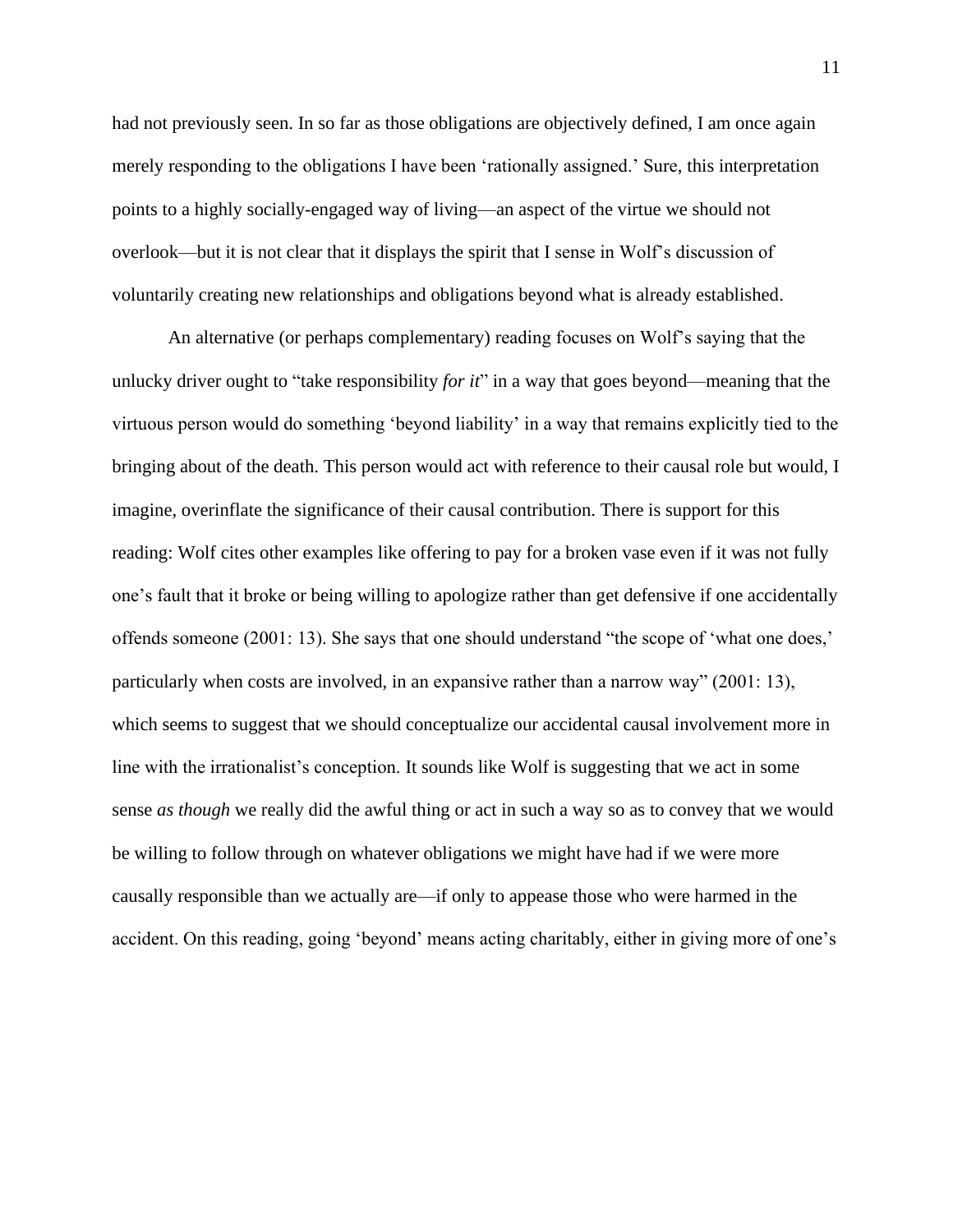resources than necessary or in being accommodating to someone else's demands even though we do not agree with them that we ought to be blamed to that degree.

I believe that this second interpretation captures something significant about the virtue, but I think that Wolf needs to develop that aspect in such a way that we are not tempted to slip back into the rationalist's position like we are with the former reading. If we want to do justice to this irrationalist impulse, then we should not think that the meaning of 'beyond' that Wolf invokes lies in an ostensible, charitable excess that, say, paying for that vase would suggest. I think the crucial factors here are the *offering* to pay for the vase and the *willingness* to adapt to the expectations of the harmed party. After all, if a person were to break a vase and simply put twice its cash value on the counter, imagining that they have done away with their moral obligation, we should judge that this person has fallen short of virtuous. But, in *offering* to buy the vase, one communicates to the shopkeeper that one is *willing* to pay, that she is ready to give her resources should the shopkeeper request it. Moreover, in doing this, she does not presume that the shopkeeper feels any one way about the situation; she simply acknowledges that she is ready to try to remedy the situation according to the shopkeeper's felt needs, whatever those are. I think this solicitousness is what really brings people together, and it is even more significant in serious cases. In §4, in which I apply the notion of Heideggerian authenticity to the case of the unlucky driver, the fact that a person offers up their energy and their resources in this indeterminate way plays a central role.

## *2.2.2 Expectation, Willingness, and Luck*

<span id="page-20-0"></span>Wolf believes that moral luck cases present opportunities for one to express this nameless virtue (or their lack of it), but also that these are likely not the only such opportunities. Indeed, she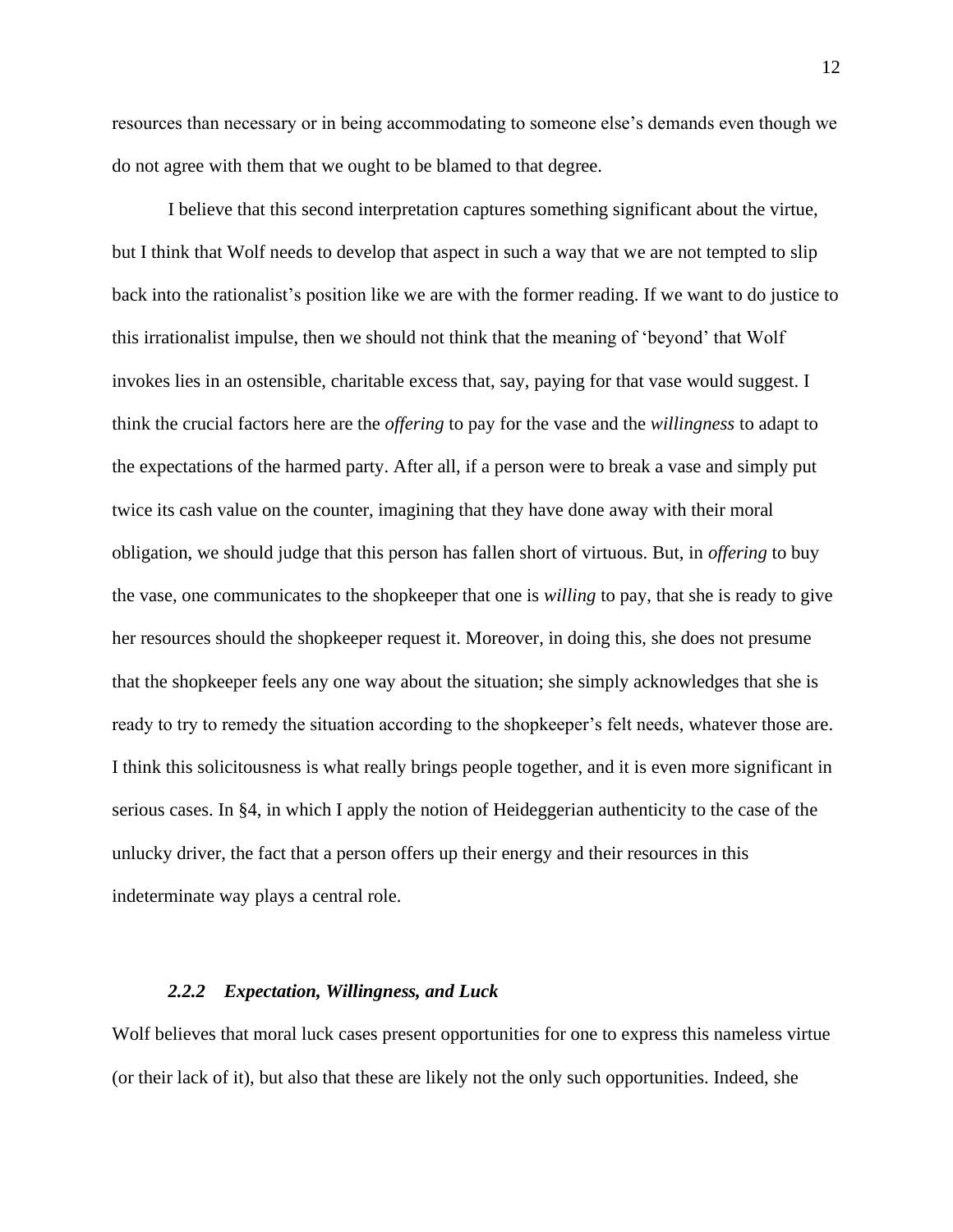thinks the virtue may refer to a more general way of living, marked by "an expectation and a willingness to be held accountable for what one does" (2001: 13), again understanding 'what one does' in an expansive way. At first glance, this sentiment seems to mean that one is committed to being responsible in the basic sense of heeding the judgments of others and of undertaking acts of atonement. But 'expectation' and 'willingness' seem to me speak to a prospective quality that simply being responsive to correction does not capture.

As I see it, living with the expectation of being held to account inflects one's plans and projects with a distinctly moral sense. My tasks are not simply my own; others will have something to say about them, and others will have a stake in them, too. And when I am willing to be held accountable, I submit in advance that others' concerns are (possibly) legitimate and that my projects should to some extent be guided by those concerns already, meaning that my projects are informed by and perhaps attest to my sensitivity to the concerns of others. As willing, I do not automatically resist the demands that others make on me, but for my willingness to be virtuous and not foolish or merely servile, I must already share the concerns that underwrite those demands. Moreover, I must understand the events that prompt others to hold me to task as capable of having that moral significance for others, even if I have not been explicitly thinking of them in that way. So, we should expect this virtuous person to undertake their projects with sensitivity and caution, for she actively appreciates that her projects take place in the midst of others.

All of this indicates to me that expectation and willingness together represent a readiness to respond to the concerns of others, to submit oneself in advance to them, and to live in such a way that one is ready to be called to question and, in so doing, to live in such a way as to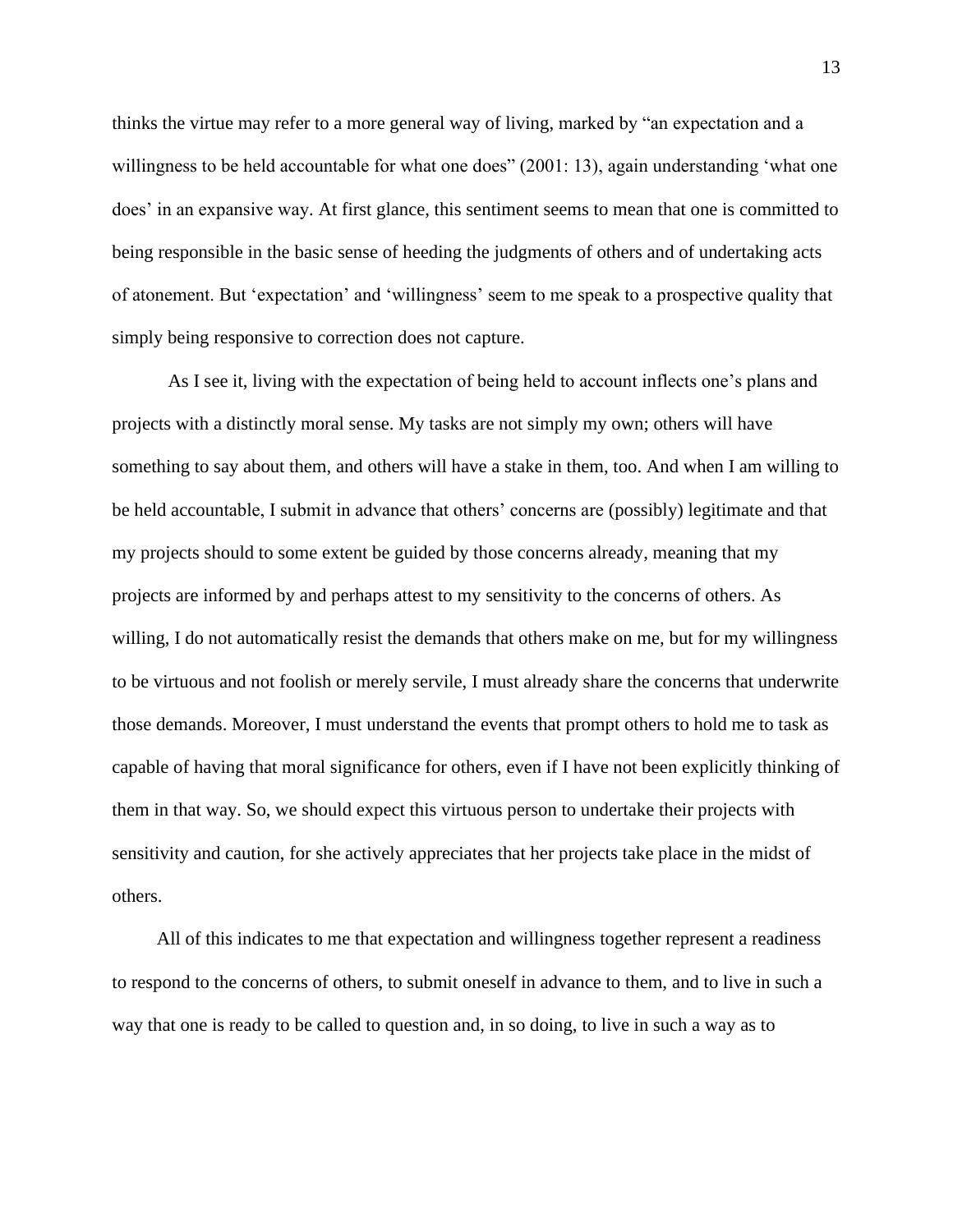continually question oneself. It strikes me that such a person is not simply willing to be held responsible, but in fact wishes to be given the opportunity.

#### <span id="page-22-0"></span>**2.3 Summary: Naming the Nameless Virtue**

As Wolf clearly indicates, the virtue in question involves living with a readiness to reinterpret and reorient one's actions in a way that is responsive to the needs and expectations of others. Sometimes things do not go as we planned; sometimes "luck in how things turn out" suddenly thrusts us into a situation that is messy, complex, grave, and unresolved. Other times, even when things do go more or less as we plan, we may be unexpectedly challenged by others to rethink what we have done and to change our course of action or to lend a hand in benefitting someone else at cost to ourselves. In times like these, we might not have any clear obligations. That is, our deeper involvement with others may not be obviously required, but our willingness to remain involved might nevertheless be called for.

I believe there is more to be said than Wolf provides. Wolf's emphasis on causal histories threatens to undermine her 'irrationalist' impulse. If the virtuous person will only be moved to act if she can sufficiently convince herself of the significance of her causal role, then I think she fails to display sufficient concern for the people who have been harmed. Moreover, we should not only be willing to take on unforeseen moral demands, but we should do so in a way that explicitly resists the impulse to claim to know what it is we are supposed to do to meet those demands. That is, when we express her nameless virtue, we do not simply step into the picture in an assertive manner; instead, we make ourselves clearly available to others by conveying that we share or appreciate their concerns and that we are willing to adapt our responses to their sense of what would make things right. Said another way, perhaps, we should demonstrate that we want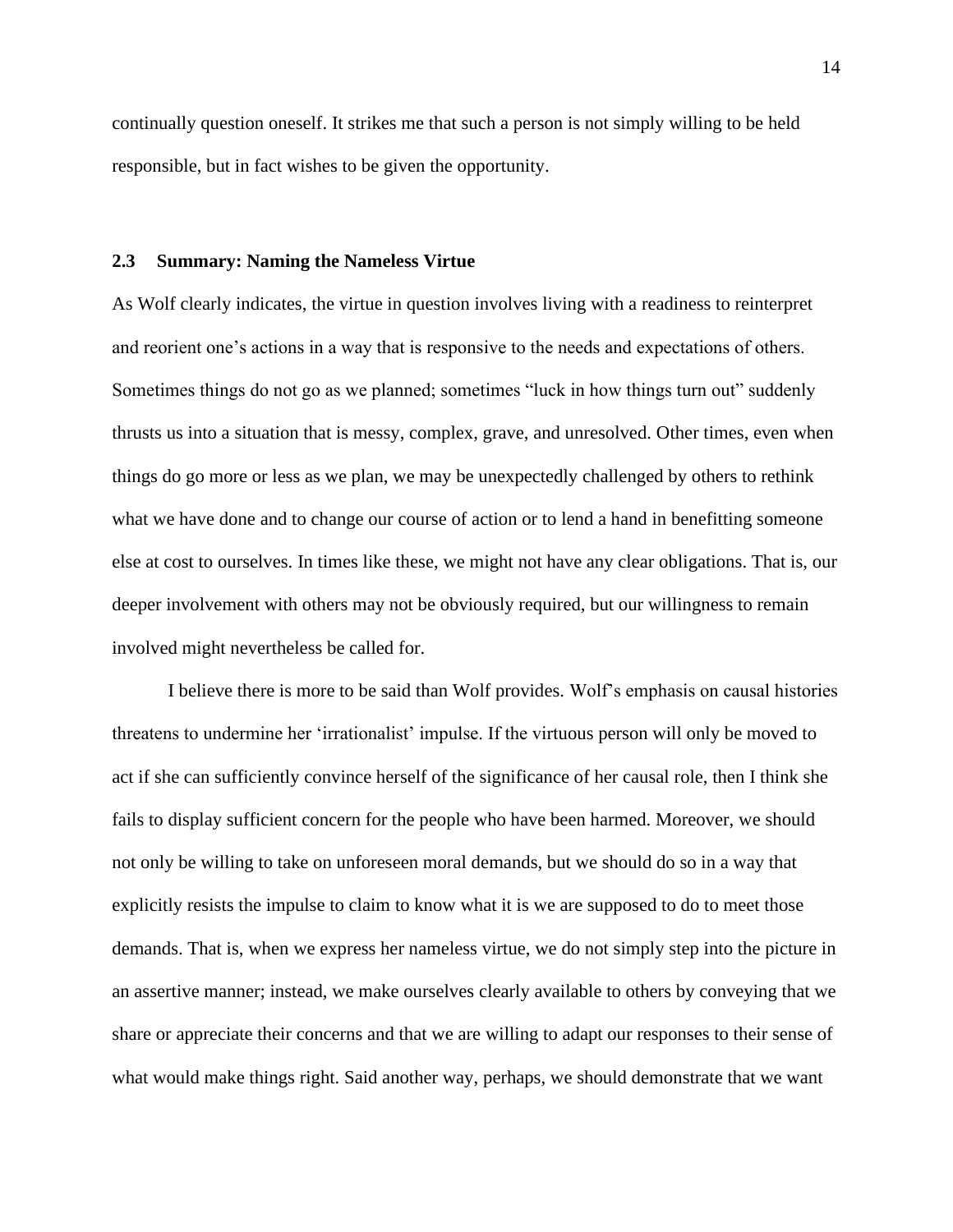to figure out the right course together and that, to do so, we will dial back our own claims to knowing what should or should not be done. It is not obvious that Wolf will agree with this line of thinking, that the virtuous agent needs to be solicitous to the degree I am suggesting. But if she does not, then I think her conception, again, falls too in line with the rationalist's.

Whether or not she would agree, Wolf's discussion does not provide much guidance on what an appropriate reaction to moral luck would look like. She offers that what is appropriate will be contingent upon circumstantial details and will involve "offering the right amount (whether it be of compensation, apology, or guilt) at the right time to the right person in the right way" (2001: 10), but if we heed the suggestions I have argued for here, then we will gain a fuller picture of the right way to respond to moral luck situations across various circumstances. It seems to me that if we refine Wolf's discussion in the way I have suggested, we end up talking about a way of living that is not so mysterious as to be "nameless," after all. The way of life that Wolf has in mind is the way of life that Heidegger describes in his conception of authenticity, so considering authenticity should help us make better sense of moral luck.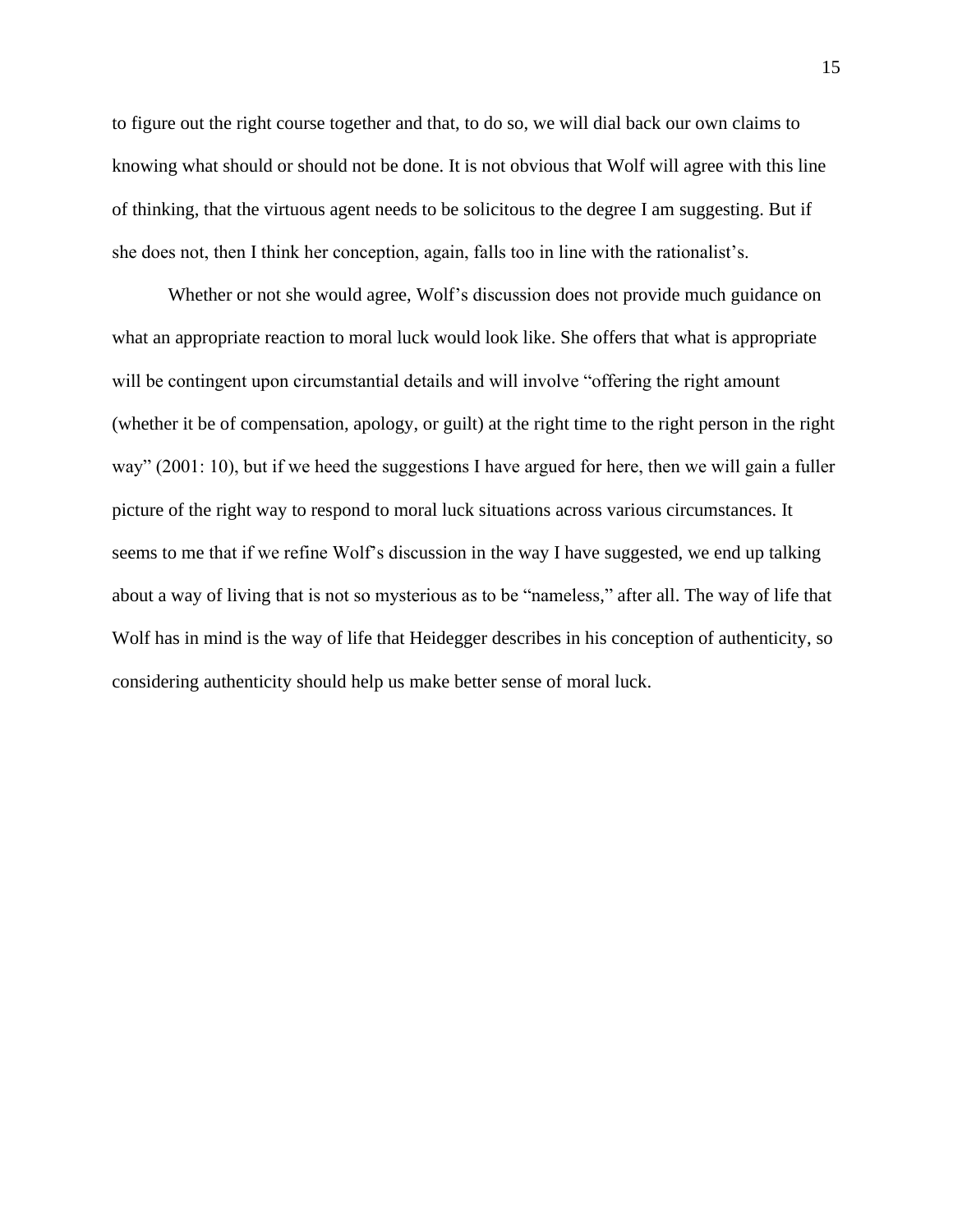## **3 HEIDEGGERIAN AUTHENTICITY**

<span id="page-24-0"></span>In this section, I present an interpretation of Heideggerian authenticity that I believe describes the virtue that Wolf has in mind, and it will be helpful to begin by considering why one might resist identifying the two concepts. Such resistance stems from a common reading of authenticity as primarily concerned with individual autonomy. We can understand this version of authenticity as an attempt to respond to a problem that Galen Strawson raises regarding the possibility of moral responsibility. Strawson asks how one can earn responsibility for their actions if they are not responsible for the mental states that motivated those actions. That is, Strawson argues that in order to be responsible, "one must have consciously and explicitly chosen to be the way one is, mentally speaking" (Strawson 1994: 6). Strawson is working with a common intuition about moral responsibility, namely that a person must reflectively endorse the criteria and values with which they approach their lives and make decisions in order for us to rightly hold them accountable for what they do as a result. They must develop their plans and their identities autonomously, sufficiently independent of outside influence, in order for their actions to really be their own. It is natural, I think, to suppose that Heidegger's notion of authenticity relates to this intuition, as an early discussion of authenticity in *Being and Time* is concerned with the conditions under which something like genuine selfhood can emerge.<sup>6</sup>

However, if we adopt this limited formulation of the concept, then it is not easy to see how authenticity would reflect either the social concern, the responsiveness, or the solicitousness

 $6$  This common conception can be seen in, e.g., Guignon's "Authenticity, Moral Values, and Psychotherapy" (2006), in Garcia's references to Heidegger in her recent study of Beauvoir (2021), in Wolf's own mention of Heidegger in "Freedom Within Reason" (1990), and it likely undergirds Charles Taylors's "deep-self view" (Wolf 1987). Ortega (2005) is explicitly concerned with challenging the stigma applied to the so-called "jargon of authenticity" (2005: 15) that results from this kind of conception by focusing on the centrality of the 'call of conscience.' In my formulation of the 'incomplete account,' I try to present a conception that is broadly representative of these various approaches.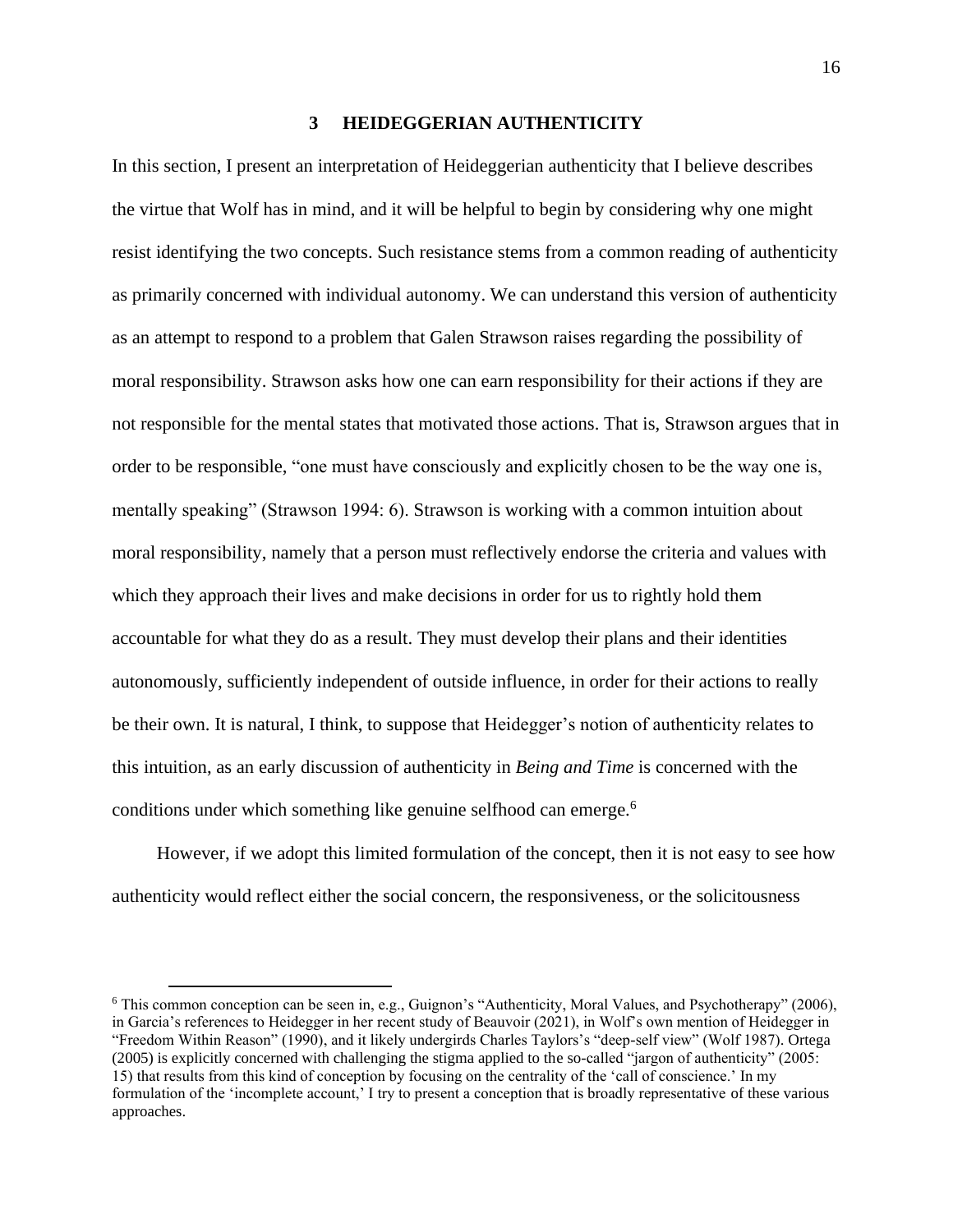which I have claimed are central to the nameless virtue. Still, starting with this conception offers us a foothold from which we can pivot to a truer discussion of the phenomenon.

# <span id="page-25-0"></span>**3.1 An Incomplete Account: Autonomy and the 'Sham of Authenticity'**

According to Heidegger, ordinary human life is marked by the unspectacular playing-out of projects. That is, if I am undertaking the project of retrieving *What is Called Thinking?* from the university library, that means I will be walking from my house, buying a train ticket, navigating the station, waiting on the platform, and so on. Along the way, everything I encounter shows up according to my preconceptions and preoccupations; each thing shows up insofar as it factors into my purposes and with a character I already understand well enough to continue on my way (Heidegger 2010: 163-164).<sup>7</sup> Unless something interrupts me or catches me off guard, my experience will amount to not much more than a seamless deluge of coherently related moments, and even when something does interrupt me, I will tend to approach that disruption in terms of its disrupting my project more than anything else (2010: 356). All along, my steps keep within the familiar bounds of the sidewalk; the sign above the archway leads me into the station; I instinctively pay the machine for my ticket; I ask a worker for directions to the platform, and so on. I avoid bumping into the people around me; I avoid walking into traffic—and all rather thoughtlessly. Ordinary life is a bit like that familiar experience of driving down the highway before it occurs to you that you have not been paying attention for the last ten minutes. Surely,

<sup>7</sup> All references to *Being and Time* refer to the German pagination.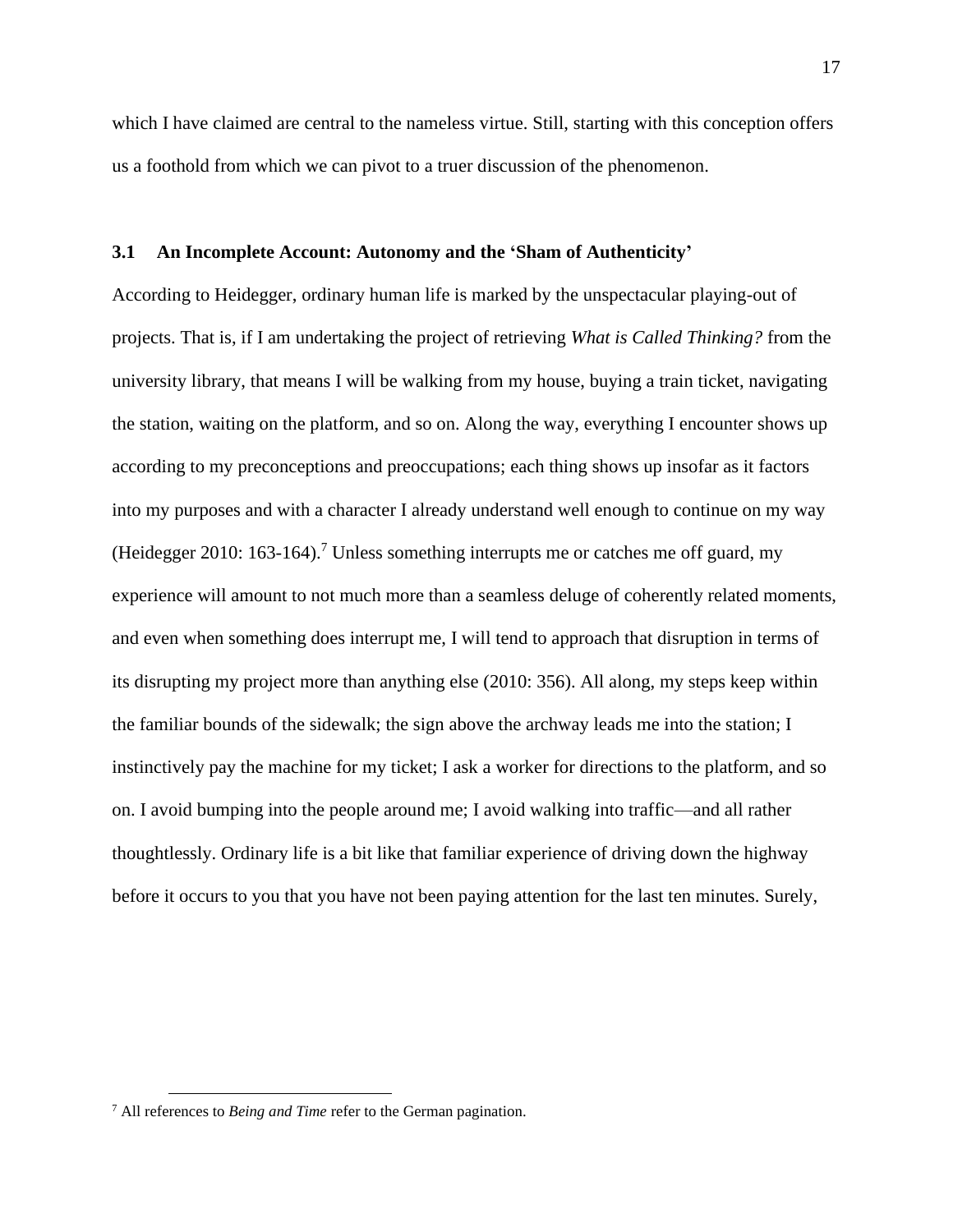you have been turning when appropriate, registering other people's blinkers, and accelerating and braking when necessary, but you have not been really 'present' in the ordinary sense.

On a larger scale, Heidegger holds that the possible life paths we take to be available and appropriate for us are similarly prefigured. The way I conceive of my future generally playing out is for the most part unthoughtfully determined, too. I may be on the way to retrieving the book that will help me complete my master's program—a project I have taken on deliberately and which fits with my character—but insofar as it is common in my society to obtain that kind of degree, to get some appropriate job, to buy a house, and so on, I am functioning under the pretense that I am doing just what someone is supposed to be doing (2010: 383). Until I question the reasons and the values that motivate me to have the projects I have, I am not exhibiting a fully autonomous way of being.

According to Heidegger, in ordinary life we make use of a generic 'common sense,' and when we do this, we could just as well be anyone. In an important sense, when we do that, we *are* just anyone. Thus, Heidegger distinguishes between the everyday self, *das Man*—the one, the anyone, "the they-self"—and "the authentic self, that is, the self which has explicitly grasped itself" (2010: 129). To count as an authentic individual, a person must have "explicitly grasped" herself, in much the same way that Strawson argues a responsible person must explicitly choose to be the way that she is. And because Heidegger observes that "all genuine understanding, interpreting and communication, rediscovery and new appropriation come about [in terms of the paradigmatic, everyday way of interpreting things], out of it, or against it" (2010: 169), the authentic person resists her superficial deployment of familiar concepts in order to consider them and then endorse, reject, or otherwise modify her engagement with the world in light of her inherited way of looking at things. She thereby disambiguates herself from the average person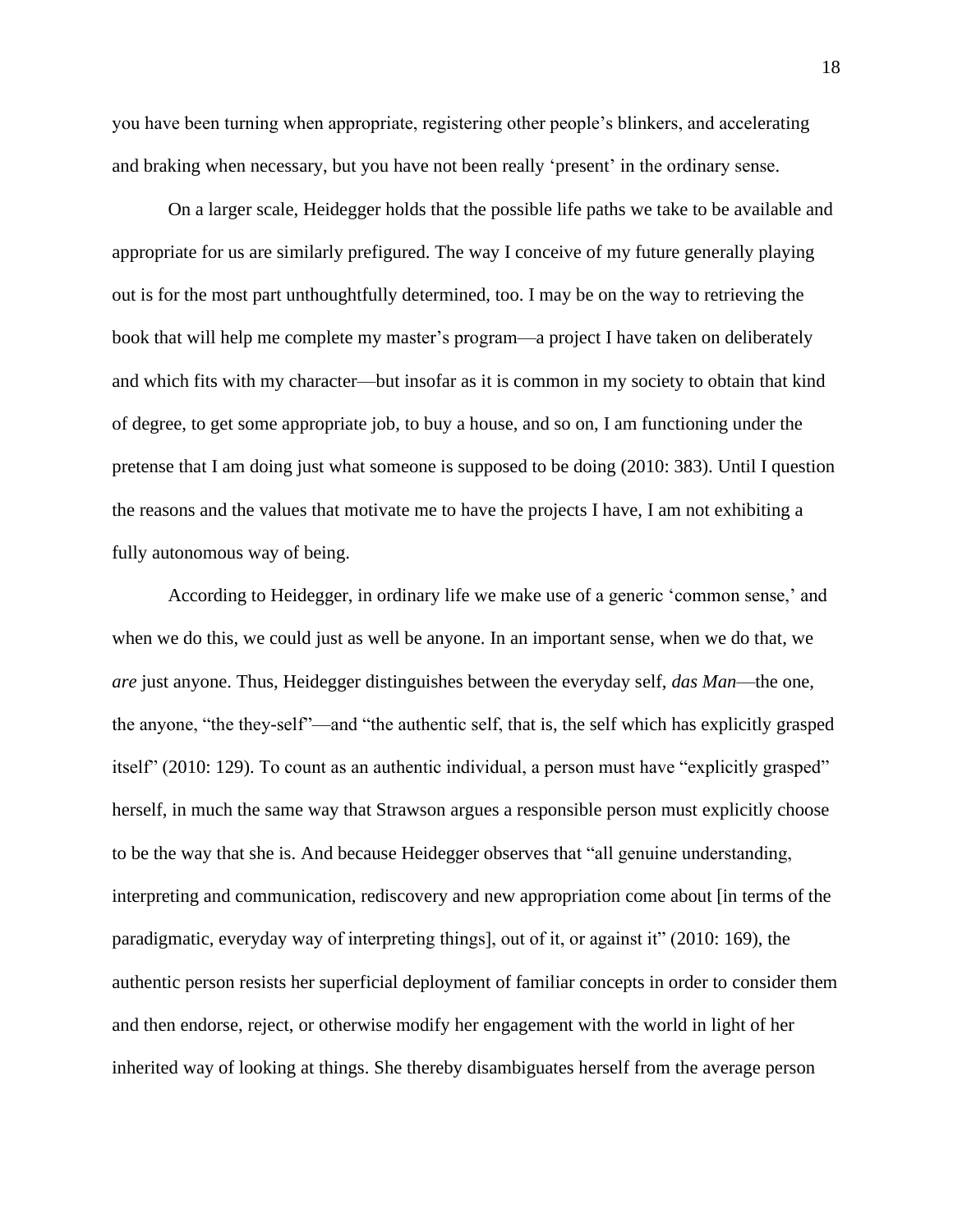and returns to engagement with the world having taken on "a possibility that [she] inherited, and yet has chosen" (2010: 384).

Authenticity considered just this far represents an account of autonomy. According to this reading, one is never the original source of one's worldview and is thus never the first cause of their various plans and projects, but the more one wrests oneself free from their casual deployment of familiar concepts and acts for considered reasons, that person might be taken as sufficiently responsible for who they are and what they do. $8$  But even if one does not accept that this authentic person has become sufficiently responsible for who they are such that they can be found morally culpable—a position that Strawson will take—this interpretation of authenticity might help a person come to grips with her situation in life such that they have a *sense* of selfdetermination, a sense that plays an important role in feeling psychologically whole and satisfied (Guignon 2006).

So, while it is true that there are benefits to reading Heidegger in this way, we have little reason to think that this conception corresponds to Wolf's virtue, in part because this account does not provide us with a clear sense of what the positive character of the authentic person should look like. In other words, just so long as one has deliberately, reflectively endorsed the kind of person they are, they have thereby earned authenticity, and that person might display any positive character, be it apparently virtuous or vicious. Consistent with this account, Wolf's unlucky driver could find herself having accidentally killed a child and then reflectively decide to flee the situation. After all, this event will really throw a wrench in her plans, and those plans

<sup>8</sup> In fact, this is Wolf's understanding of Heideggerian authenticity. In her all too brief discussion of it in *Freedom within Reason,* she writes that authentic individuals "can be said to be more responsible than nonautonomous agents in the sense that only they can be regarded as ultimate sources of their own choices, independent of both the desires and the reasons that their heredities and environments have instilled in them" (Wolf 1993: 65). The fact that she has this interpretation is likely one reason that she does not associate it with her virtue.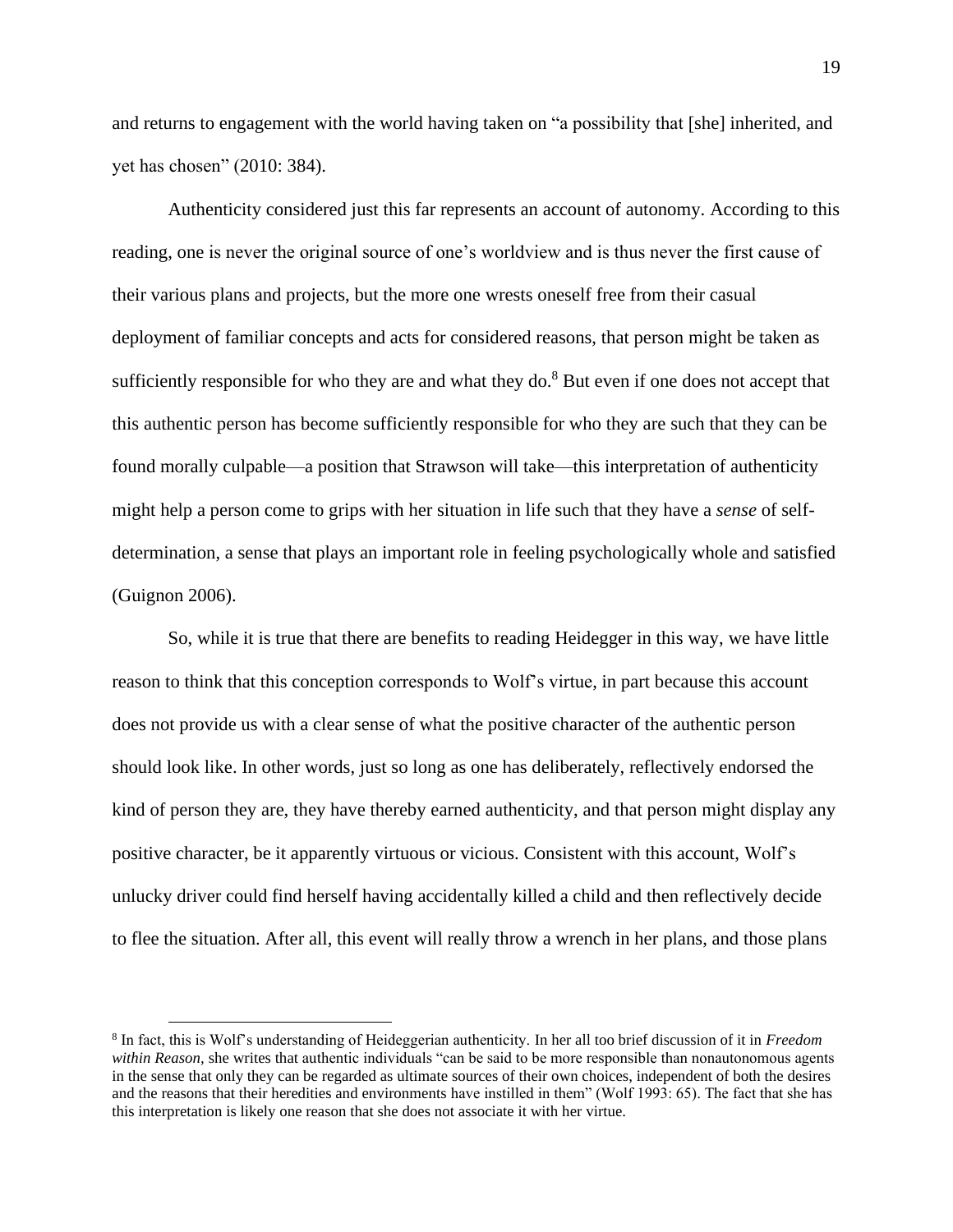are crucial to her authentic self-concept. If one can be authentic and yet respond to moral situations in this kind of way, then there is little reason to draw a connection to the nameless virtue. 9

However, if we take this account of authenticity to be the full story, then we fail to see much of what Heidegger has in mind. Indeed, he claims that this conception of authenticity cannot avoid the perniciousness of inherited ways of thinking. Even complicated deliberation makes use of one's inherited conceptual apparatus, so when one finally commits to being some way or other, they might just be deepening their inauthenticity. Heidegger expresses his distaste for the supposedly 'authentic' life brought about through mere deliberation:

the supposition of the they that one is leading and sustaining a full and genuine "life" brings a *reassurance* [which affords the sense that] everything is "in the best order" and for whom all doors are open. . . . [So even] the most exaggerated "self-dissection" . . . *closes off* to Dasein its authenticity and possibility . . . (although always with a sham of authenticity) (2010: 178).

Achieving authenticity requires more than just deliberate conviction, and if we include more of those requisite details in our account of the phenomenon, then we should have a much narrower sense of what sorts of behaviors will count as authentic, and we should end up with something closely resembling Wolf's vision.

# <span id="page-28-0"></span>**3.2 A More Complete Account: Anticipatory Resoluteness and Fidelity**

The interpretation of authenticity that leads me to draw the connection with Wolf's virtue

focuses on what Heidegger calls "anticipatory resoluteness" (2010: 304), a way of being

<sup>9</sup> Mark Tanzer notes that critics often claim that Heidegger's thought thus results in an "amoral permissiveness" due to this so-called "decisionism," but he argues that Heidegger's thought instead entails that all actions are to be morally *condemned* because they violate the rule that a person's resolution should be indeterminate. On his view, people should always strive to be moral but should always recognize that they fail in that endeavor (Tanzer 2001: 355). I will make a similar claim about resoluteness in the following section, but I think that embracing and expressing this indeterminateness transparently is precisely what marks the proper (and morally right) responses to moral problems.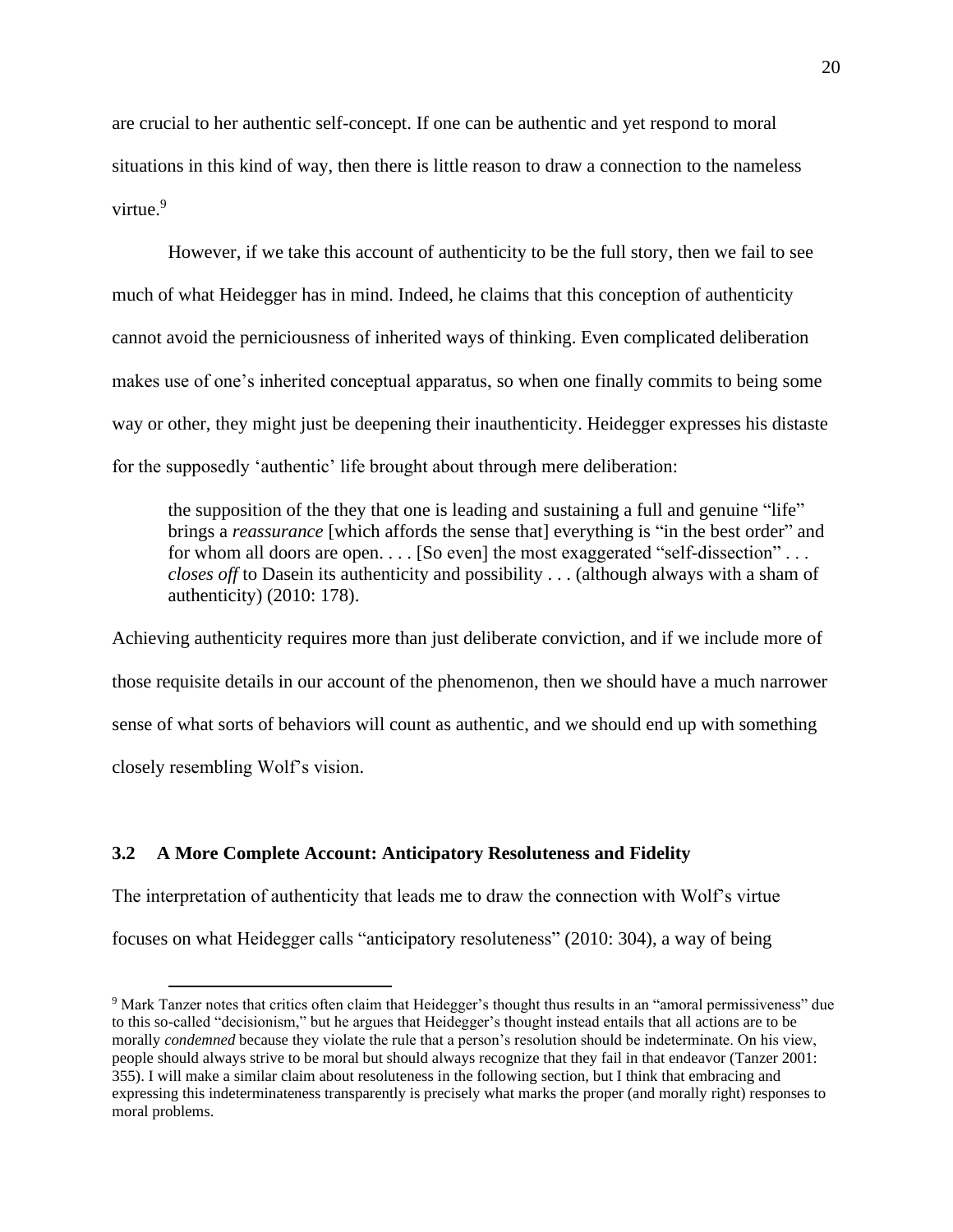genuinely oriented toward the future and toward others, as opposed to thoughtlessly absorbed in the present. A person is authentic to the extent that her engagement with the world transparently attests to her fundamental openness to an unknown future, and this transparency is achieved through what Heidegger calls "reticence" (2010: 164-165). By withholding her claim to understanding the world and by resisting the impulse to 'know' what she ought to do and then to act on that knowledge, the reticent individual puts themselves in the position to genuinely encounter the world and the other people within it. The reticent person, anticipative and attentive, is at last brought into authentic engagement with her world and can participate as a member of a real community. To gain a richer sense of what all of this means, I will now explore Heidegger's account of existence a bit more thoroughly than before, particularly with regard to transparency, to anticipation, and to Heidegger's notion of authentic discourse. I will then consider how these things factor into authentically being with others.

#### *3.2.1 Transparency and Fidelity*

<span id="page-29-0"></span>First, Heidegger tends to describe something as 'authentic' whenever the way that phenomenon plays out demonstrates its underlying nature 'transparently' or with 'fidelity.' That is, human existence has an underlying ontological structure, and the top-level, apparent, so-called "ontic" way in which existence actually manifests itself can sometimes clearly display that deeper nature on its face. We can see the significance of ontic transparency across *Being and Time*, as when Heidegger claims that "authentic care . . . helps the other to become transparent to himself in his care" (2010: 122, emphasis removed); that "resoluteness first gives to Dasein its authentic transparency" (2010: 299); and that "resoluteness constitutes the fidelity of existence to its own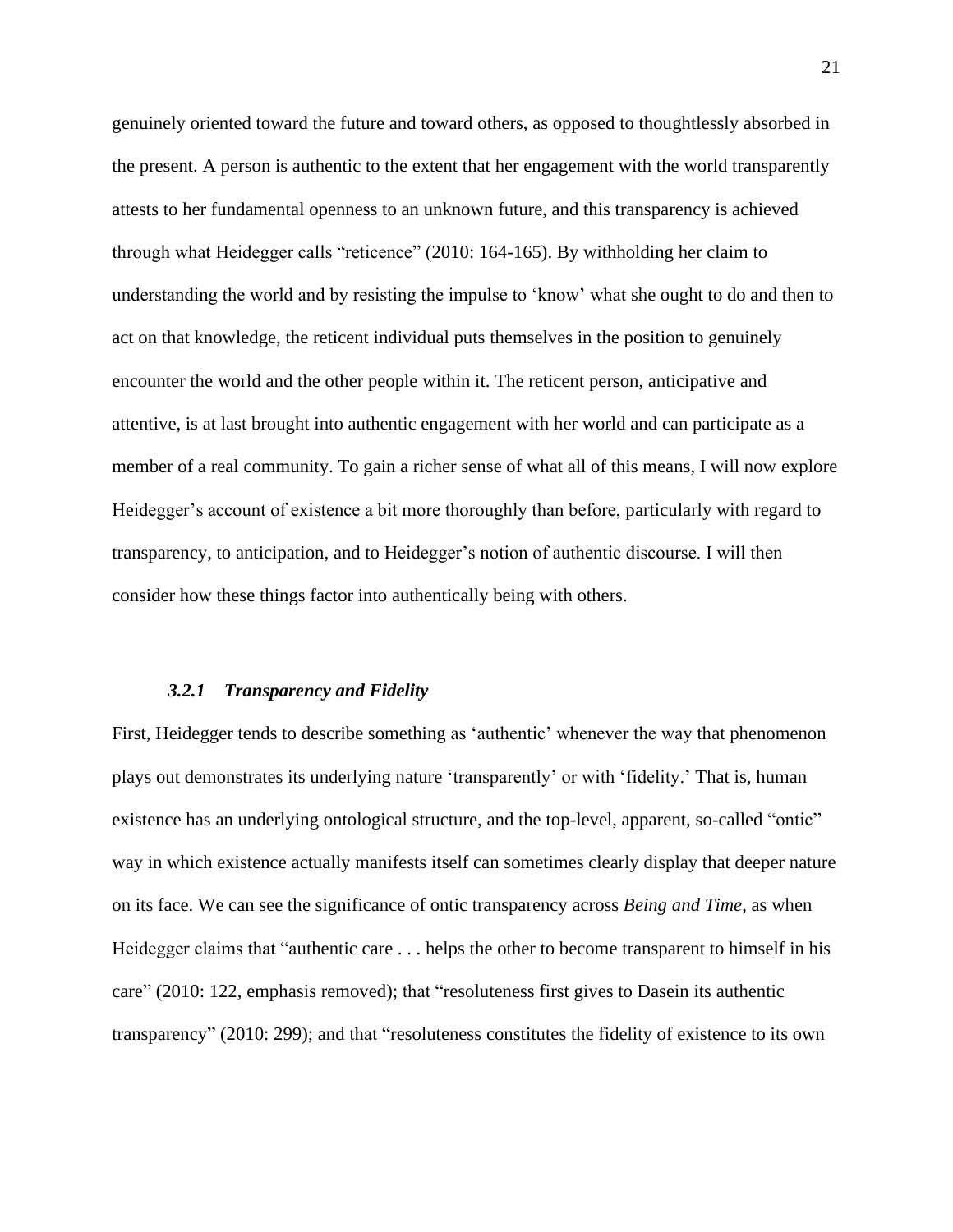self" (2010: 391).<sup>10</sup> So, when thinking of authentic human activity from Heidegger's perspective, we should keep transparency and fidelity front-of mind.

I take it that a person achieves authenticity, on Heidegger's view, when their actions clearly demonstrate and display their inner nature. On the one hand, we can understand this fidelity as a successful communication or illumination of features of human existence to others. For example, taking care of others might become authentic when it is done in such a way that it displays and enhances another person's ability to take care of themselves. But fidelity might also refer to the legible character of a situation in total: taking care of projects with other people becomes authentic just when those involved engage in an explicitly cooperative way, as opposed to playing out through one person's domination (2010: 146).

Now, Heidegger often invokes authenticity as a modification of some particular phenomenon (e.g., authentic historicity, authentic being-toward-death, authentic discourse, etc.), but insofar as we can conceive of authenticity as a way of life in general, that way of life must broadly and transparently display what Heidegger takes to be the human being's essential nature.

#### *3.2.2 Taking Care, Reticence, and Anticipatory Resoluteness*

<span id="page-30-0"></span>Earlier, I described Heidegger's conception of ordinary human life as primarily constituted by taking care of projects. I offered the example of navigating the world on the way to the library, and while I claimed that I successfully accomplished any number of complex tasks in the process, I characterized that activity as mostly "thoughtless." That thoughtlessness was attributed to my lack of reflective deliberation in the activity—and the lack of reflective deliberation

<sup>10</sup> Interestingly, in the revised edition, Stambaugh and Schmidt change their translation of "*die Treue*" from "loyalty" to "fidelity." Cf. (Heidegger 1996, 391). "Fidelity" seems more consistent with my reading of *Being and Time*, but the relatively more normatively loaded "loyalty" might be accurate, too. That translation certainly supports Harries's and Robinson's readings, which I cite in footnote 13.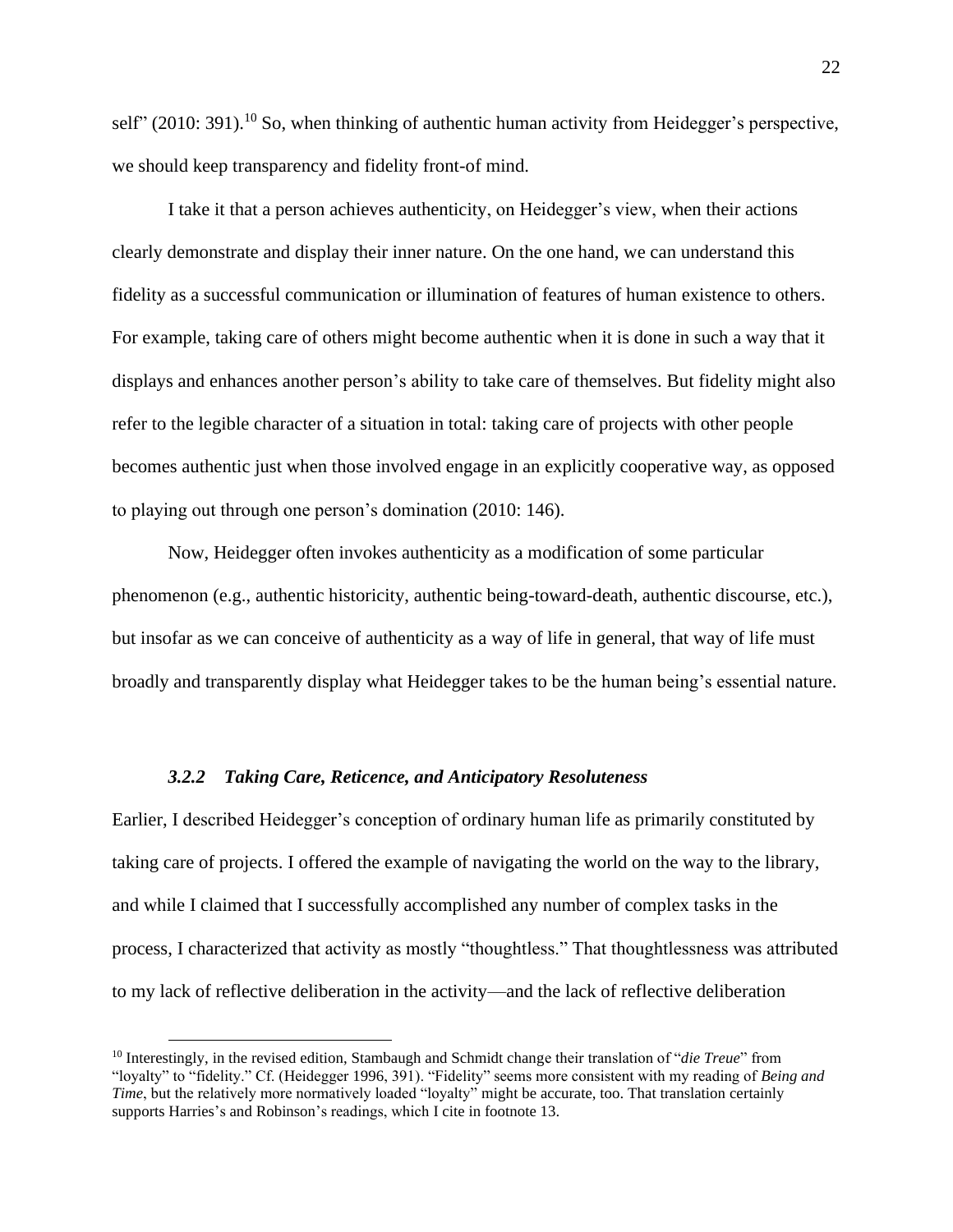regarding how that activity plays into my life's broader circumstance—but that account is only part of the story. Heidegger points out that the inauthenticity of that ordinary experience mostly results from the comportment that I take toward the world in general when I am taking care of things in that way.

When we are in the midst of taking care of things, Heidegger says, we engage with beings only insofar as they factor into (or disrupt) our present purposes. The roles that beings play and the spaces they occupy in our lives are generally limited to how they cohere with the way we already understand the world to operate (2010: 144ff), and those beings show up for us framed by what Heidegger calls our "discourse"—or the 'language' through which the world takes shape (2010: 161). Thus, he characterizes our ordinary activity as a kind of "idle talk," an incessant, self-satisfied 'saying' of things according to our preconceptions  $(2010: 167)$ .<sup>11</sup> The inauthenticity of ordinary life is not simply the result of an unreflective commitment to our projects and the worldviews that orient them, it is the result of generally approaching our projects as nothing but an endless procession of beings and events we understand and which thus have no greater significance than to lead us to the next—an approach that, as we saw earlier, Heidegger does not think deliberative reflection can avoid.

If human existence necessarily involves this endless 'saying' of things, then in order to live authentically, we must first modify our 'speaking' and our 'asserting ourselves' so as to step back from that endless procession. Conceived of as discourse, authentic human activity is marked by restraint and quietude, the attempt to silence one's assertive nature. Authentic activity is what Heidegger calls "reticent" activity (2010: 165). But again, because existence is

<sup>11</sup> As Heidegger puts it in *Introduction to Metaphysics*, "saying beings as such involves understanding beings as beings, that is, their Being, in advance. . . . [To] be human means to be a sayer. . . . That is their distinction and also their predicament" (Heidegger 2000: 62-63).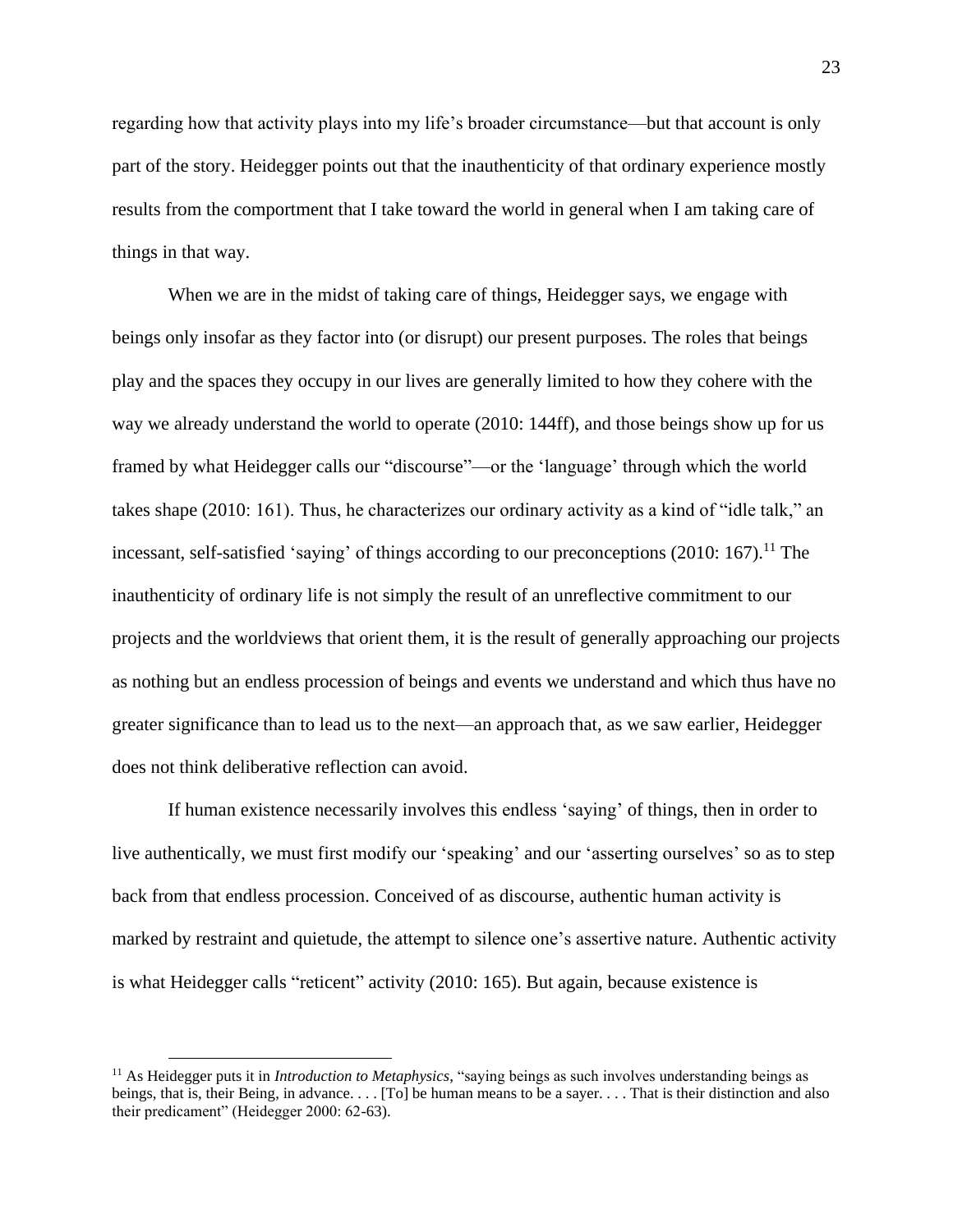necessarily a kind of 'saying,' we cannot hope to be fully silent; instead, Heidegger's reticence must be positive activity of a peculiar kind.

David Batho has recently worked out a helpful account of the positive character of reticence (Batho 2018). Appreciating the fact that we must inevitably operate with our limited understanding, we may choose to adopt a way of living that is directly concerned with our preconceptions. We may undertake activity "in the spirit of making sense" and intentionally withhold the claim to know what it really takes to be any of the various things we may take ourselves to be. Thus, we will speak with friends and colleagues about how we can improve in our trying to be their friends and colleagues, and we will aim to constantly appreciate the incompleteness of our self-conceptions—and to readily revise them as situations merit. Such a person, reticent with regard to their preoccupations, withholding their claim to know, and ready to be called to question, thereby exhibits what Heidegger calls "resoluteness" (2010: 296-297).<sup>12</sup>

It might seem counterintuitive to connect reticence with resoluteness in this way. In ordinary use, reticence is akin to silence or something very much like it, while resoluteness is usually associated with assertiveness and commitment—not the restraint that characterizes reticence. But. I think we ought to conceptualize resoluteness here as the enduring ability to maintain focus in the face of distraction, and when we remember that Heidegger understands ordinary living as a deluge of events in which we restlessly jump from one already-understood thing to the next, what might at first appear to us as a stern commitment to a goal (i.e., "resolve"

 $12$  "But resoluteness is only the authenticity of care itself cared for in care and possible as care" (Heidegger 2010: 301).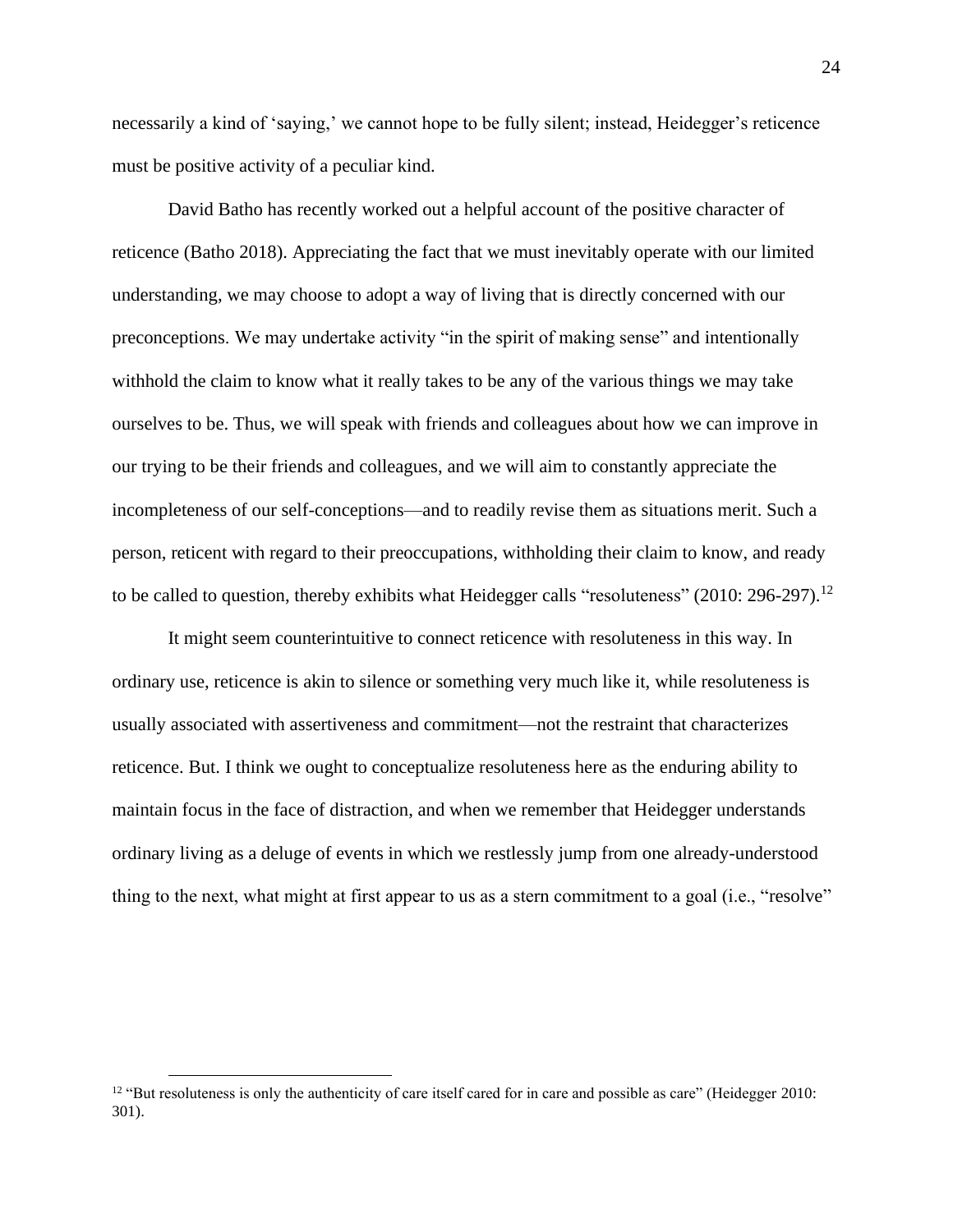in the ordinary sense) turns out, on Heidegger's analysis, to be quite irresolute, uncommitted, and adrift. Holding fast to one's uncertainty is authentically resolute (2010: 344).

Batho's account of reticence—as enduringly restraining one's understanding in order to seek that which is so far unknown—is helpful in thinking about how Heidegger's authentic person would respond to Wolf's moral luck case, as will be shown in §4, but it will be helpful to acknowledge before moving on that in addition to preconceptions and present circumstances, one can be reticent with regard to the future as such, too.

Heidegger claims that when we think of the future as simply 'the next moment' in which to bring our plans to fruition, we treat possibilities in the same limited and prefigured way that we ordinarily treat other beings. Thus, he says, "the average everydayness of taking care of things becomes blind to possibility and gets tranquillized with what is merely 'real'" (2010: 195). 'Blind to possibility,' we do not confront the future in its futurity, as possibility, but instead as something already sufficiently understood, made use of, and eventually done away with. Heidegger calls this the "leveling-down" of the significance of the future, and precludes real engagement with the world (2010: 329). However, when we are reticent toward the future, we exhibit what Heidegger calls "anticipation," withholding our preconception of what the future holds and letting it remain in question (2010: 262).

Taken altogether, these features of authenticity mean that the authentic person exhibits "anticipatory resoluteness." She reticently deploys her understanding such that she does not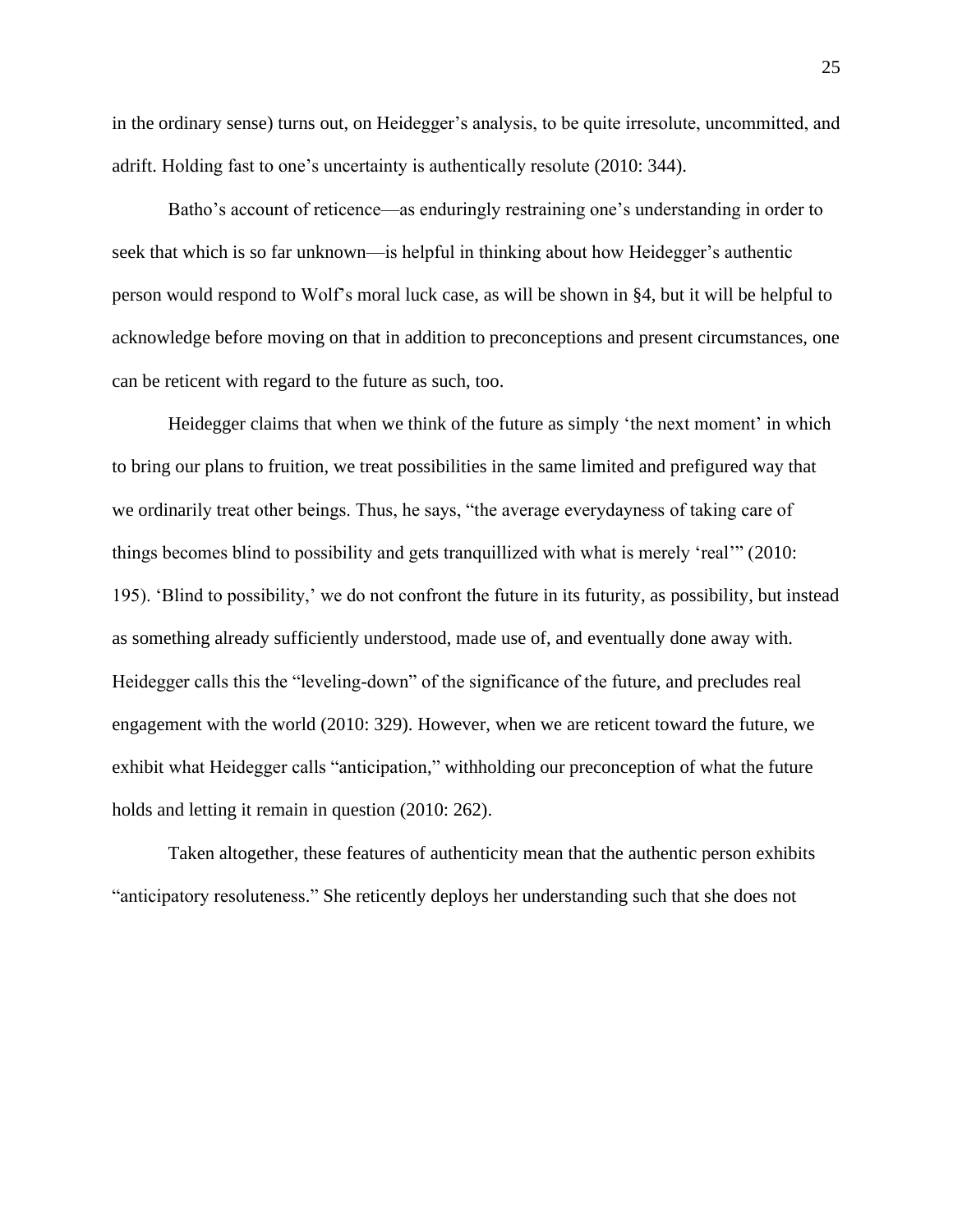"become rigid about the situation," but instead is "kept free and open," thus keeping herself "free for the possibility of taking it back" (2010: 308).

#### *3.2.3 Being-with-One-Another*

<span id="page-34-0"></span>Although the connection between authenticity and Wolf's virtue should already be coming into view, we ought to consider the social dimension of authenticity and the role that reticence plays there before clearly drawing the parallel.

On Heidegger's view, there are two general ways in which people can engage with each other in the course of their various projects. When acting inauthentically, we intervene in others' projects, "[taking] the other's 'care' away from him" (2010: 122). We once again treat existence as merely solution-oriented and transactional; we interact only to propose adequate answers to people's problems as we understand them or to complete their tasks more quickly—if we can be said to engage with each other at all. We can 'level-down' their experience just as much as we can 'level-down' our own, precluding their ability to fully appreciate futural possibilities.

On the other hand, when we authentically interact with people, we address others as thoughtful beings like ourselves. We address these people as beings who can become resolute and unique, and who are capable of carefully developing their own understanding. And more than just treating them as capable of these things, Heidegger thinks authentic community involves "being the conscience of others" and actively encouraging others to engage more thoughtfully with their world (2010: 298). By transparently practicing reticence, by displaying a self-critical and questioning demeanor and leaving space for others to act, one "does not so much leap in for the other as *leap ahead* of him, not in order to take 'care' away from him, but to first give it back to him as such" (2010: 122). Authentic sociality plays out when we cooperatively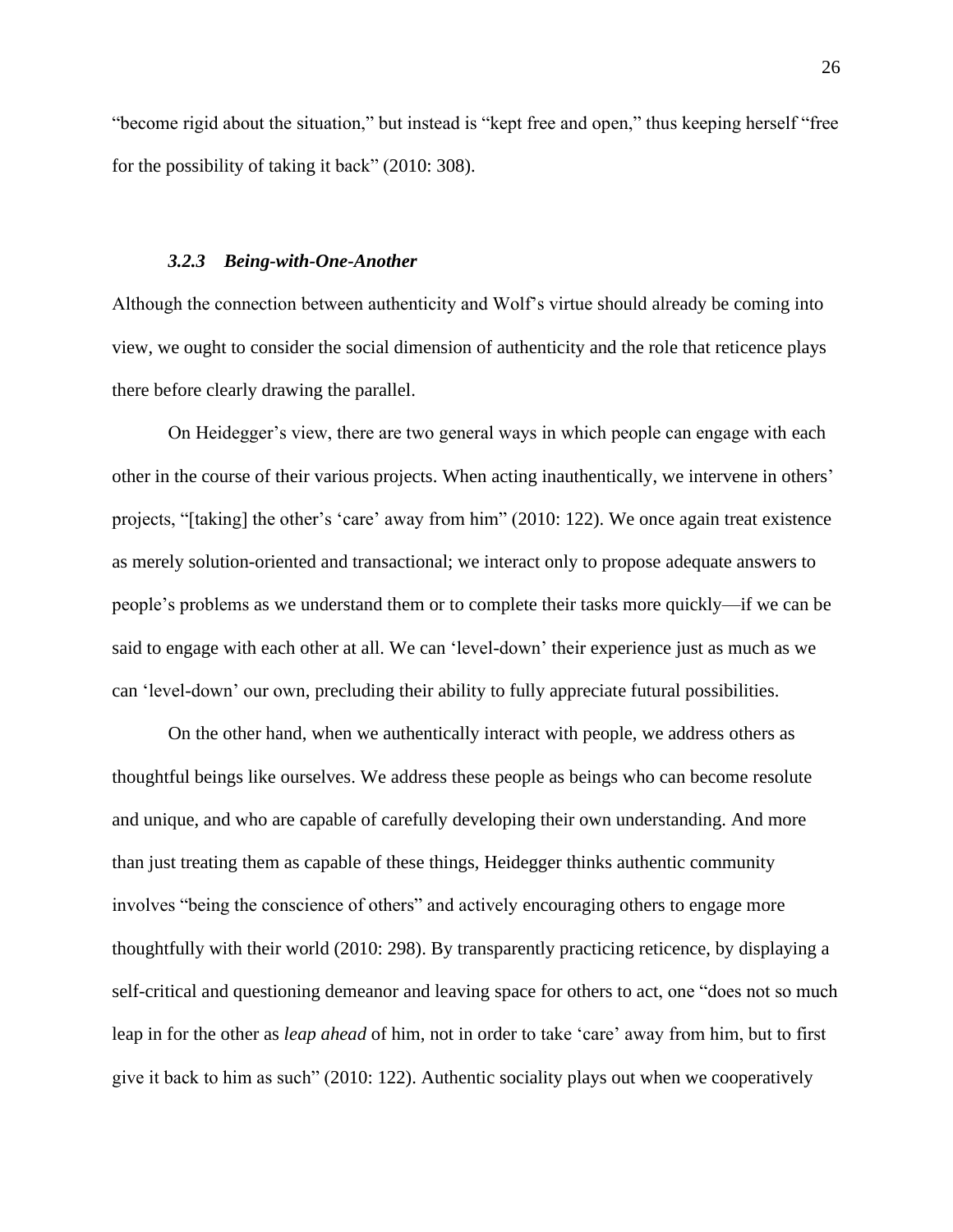manage tasks, when we give our children the space to try and to fail at new things, or when we withhold the answer to a question in order to allow another person to come to the answer themselves. Authentic interactions thus involve actively enabling and cultivating authenticity in others.

Perhaps most importantly, there is a social corollary to anticipation. Just as the individual comes to grips with their inherited understanding so as to get themselves in the position to confront a genuinely indeterminate future, so can a community take up its heritage in an effort to behold a social destiny. In fact, Heidegger says, "the fateful destiny of Dasein in and with its 'generation' constitutes the complete, authentic occurrence of Dasein" (2010: 384-385). An individual 'grasps itself' when they really face the future, and a community is genuinely gathered together when they seek to face that same future together.<sup>13</sup> If this is the case, then the projects that an authentic person undertakes in life should have as their explicit goal the bringing-together of people in their community and the deepening of their engagement together in resolutely facing a shared future.

#### <span id="page-35-0"></span>**3.3 Summary**

Reticence, anticipation, and fidelity suffuse Heidegger's discussion of authenticity, and when we let those features guide our interpretation, we gain a much fuller picture of what Heideggerian

<sup>&</sup>lt;sup>13</sup> This notion of a community's destiny being the peak of authenticity should call to mind Heidegger's own contemptible involvement with the Nazi party, whose success in cultivating a society that endorsed the atrocities it committed capitalized on just this kind of sentiment. Harries (1976) provides a compelling history of the connection between Heidegger's thought and the Nazi Party's development. There, the 'openness' and the 'resoluteness' that he championed are seen as fostering the German community's openness to the commands of an authoritarian leader and a fierce resolve toward that leader's goals. Robinson (2009) also argues that resoluteness, which he translates as "forward-running resolve," entails that kind of atrocious political outcome. Guignon (2011) provides an interpretation of *Ent-schlossenheit* that supports my reading of destiny and resoluteness as importantly indeterminate, but the particularly aggressive tone given to questioning in *Introduction to Metaphysics* presents another hurdle this interpretation of Heidegger will have to address.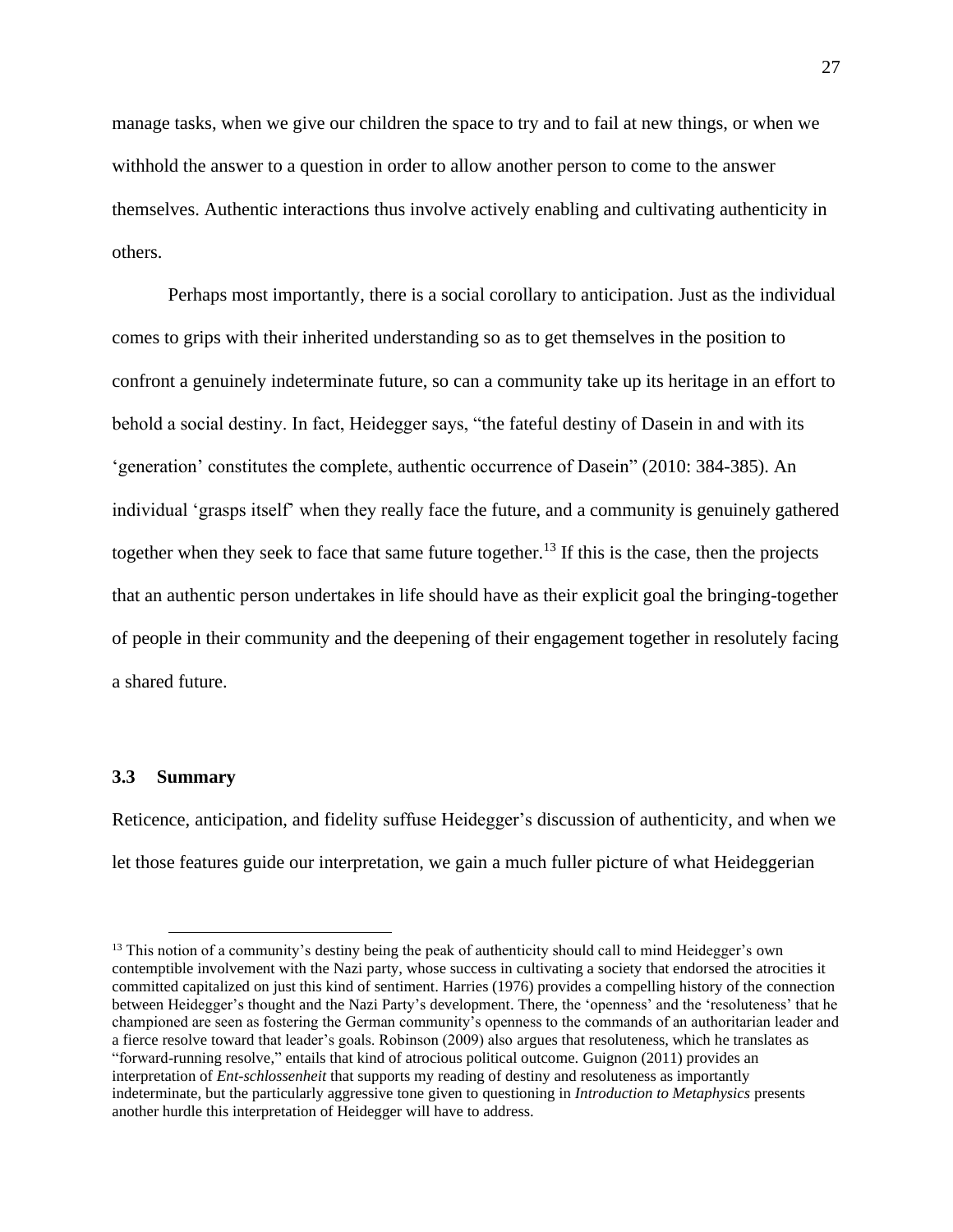authenticity looks like than what was provided by the reading that focuses on autonomy. In addition to being deliberately self-critical with regard to one's heritage, we should see that Heidegger's authentic person lives with a general demeanor of self-restraint, and she designs her projects so as to get herself into the right position to genuinely behold a world she does not fully understand. She attempts to draw herself into more solicitous and dignified engagement with the other people in her community in light of their shared past and in seeking their shared future, so she aims to be moved by the way the world really is—not simply how she expects it to be.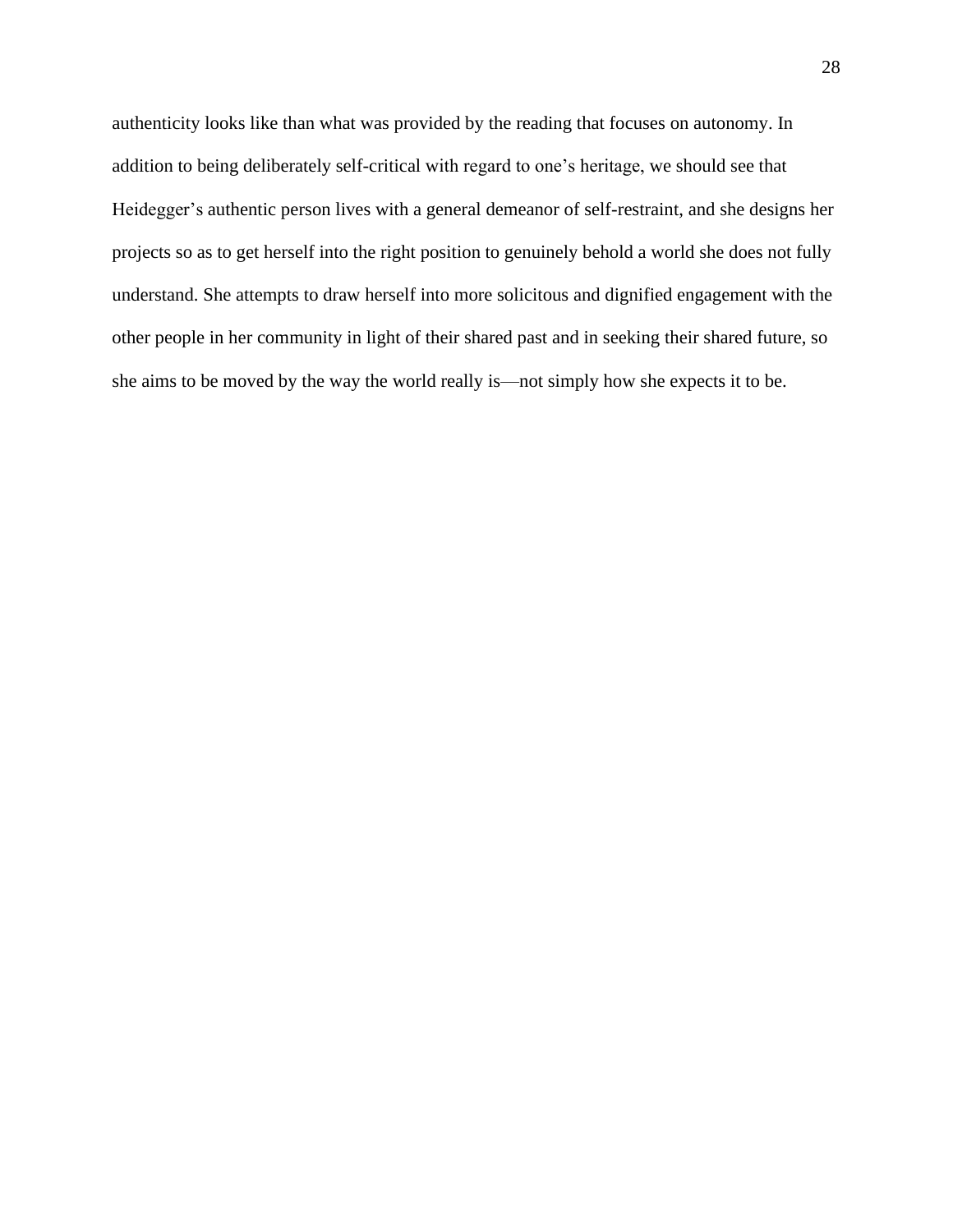#### **4 BEING MOVED: AUTHENTICITY AND VIRTUE**

<span id="page-37-0"></span>Earlier, I argued that Wolf's discussion of the nameless virtue does not go far enough. That is, although I think she is right that a person should respond to chance with a readiness to reinterpret and reorient one's actions in a way that is sensitive to the needs and expectations of others, she does not provide much guidance on the specific way in which her virtuous person should realize that virtue. Wolf says that the right action will involve "offering the right amount (whether it be of compensation, apology, or guilt) at the right time to the right person in the right way" (2001: 10), but she does not offer us the means to determine what the right amount of the right thing will be. Elsewhere (Wolf 2007), Wolf argues that doing the right thing involves "the holistic knowledge of what matters" (2007: 163) through which one accurately comprehends which specific acts are appropriate, but as I discussed earlier, any commitment to particularly appropriate acts, especially when they are determined by the matter-of-fact causal influence one played in an event, threatens to turn her account into the rationalist conception she means to avoid. I argued that in order to preserve the idea that the virtue involves 'going beyond' a rational calculation, we should take the virtuous reaction to involve making oneself available for others without claiming to know what is supposed to be done.

I then argued that we can turn to Heidegger for an account of interpersonal behavior that bears a strong resemblance to Wolf's virtue but which explicitly includes that manner of solicitude, and it seems to me that when we apply some crucial Heideggerian concepts to Wolf's moral luck case, we can envision authentic reactions that more fully demonstrate what I take to be the core sentiments driving her proposal. In what follows, I will explore in more detail what such authentic reactions might look like and then briefly discuss whether authenticity is rightly conceived of as a virtue.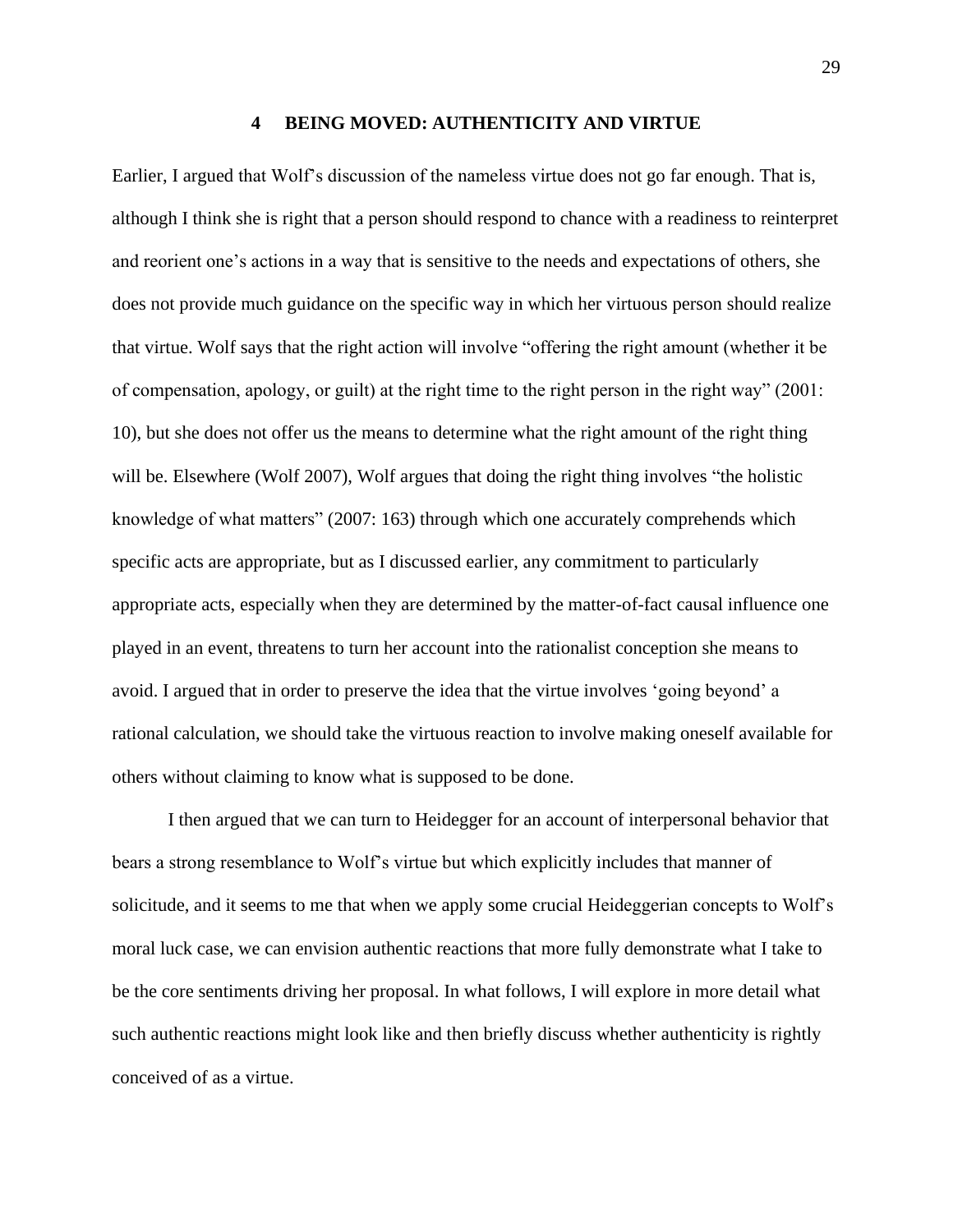# <span id="page-38-0"></span>**4.1 Authentic Reactions to Wolf's Moral Luck Example**

Wolf asks us to imagine that an unlucky driver has accidentally hit and killed a child with her car. Crucially, this person is not guilty of malice nor of any more negligence than you or I might ordinarily exhibit. Still, she has inadvertently contributed to a significantly harmful event. What, if anything, should we expect her to do? According to the reading of authenticity I have provided, an authentic person should transparently exhibit reticence, anticipation, and resolute endurance in an attempt to address the problem they are suddenly in the midst of. What would that look like?

First, we must allow that there may be any number of predetermined or otherwise predictable actions she ought to take—immediately or in the more distant future—and she should not hesitate to understand herself as called to act on them. She may need to call 911 or yell for help; perhaps she ought to double-check this child's vitals. It would be wrong for our driver to fail to do whichever of them she is in a reliable position to perform.<sup>14</sup> However, Heidegger notes that "in limiting the inclination of the call [of conscience] to actual and planned incidents of indebtednesses (*sic*), we fail to recognize the disclosive character of conscience" (2010: 300), meaning that if we do not restrain our preconceptions of what we are supposed to be doing, we preclude our ability to identify the appropriate opportunities to act as they disclose themselves to us in real time. Thus, she should remain reticent and focused, reading the scene sensitively,

<sup>&</sup>lt;sup>14</sup> I am tempted to read Heidegger's statement that "one who is resolute knows no fear, but understands the possibility of anxiety as *the* mood that does not hinder and confuse him" (2010: 344) as implying that the authentic person will be resistant to shock, but this is likely too strong a reading. Although we should probably expect a resolute individual to be somewhat more impervious to losing their grip, some tragic events are unusually disorienting experiences, and I think it would be wrong to expect people to respond immediately and effectively in all situations. But insofar as they are in a stable position or come to be in one even much later, my interpretation continues.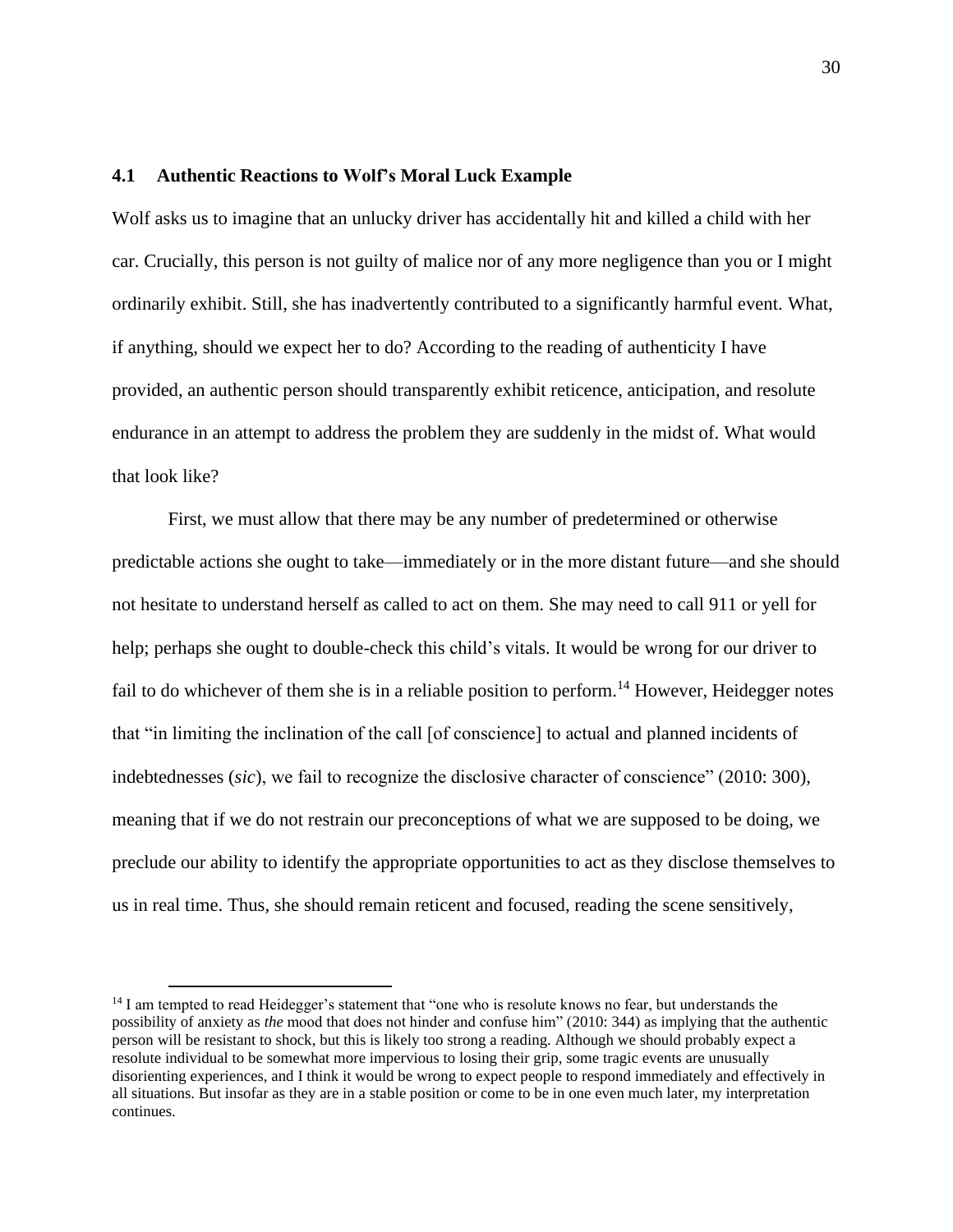looking for a moment that warrants her participation without acting too hastily. This means, perhaps, lingering on the periphery, keeping an ear toward whoever is talking, and taking a small step forward when the parents look her way.

This point can be seen somewhat more readily if we imagine the opposite case, in which the unlucky driver tries to do more and more, even with the charitable intention Wolf mentions. When the driver offers too many details about the accident to a medic in an attempt to help them do their job or when that person keeps voicing their apologies to the weeping parents out of a sense that she must atone—reactions like these strike me as thoroughly overinvolved, and Heidegger allows us to see why that is the case. This person not only does too much, but she also likely misses chances to do what could actually prove helpful. Even if no such chances reveal themselves, by busying herself with what she presumes to be helpful she in fact avoids confronting the truer gravity of her situation.

So, reticence plays a practical role here, but Heidegger's overall concern is not so strictly pragmatic. When acting presumptuously, we also "leap in" to the situation and attempt to resolve the problems we have caused without yielding to the actual needs of the people we have harmed. It might be appropriate at some point to apologize to the grieving parents or to pay for the medical bills, but the manner and occasion for those gestures should not be forced upon them. It is important to recognize that some actions might be called for some time after the immediate event comes to a close, so our unlucky driver should allow for things to happen at their own pace and to remain ready to respond when the time comes. Keeping up an authentic social relationship like this one involves maintaining a solicitous concern, so the virtuous driver ought to indicate that she will continue to be invested in the way things play out and will make herself available to meet the felt needs of the people involved. Both in the time immediately after the accident and in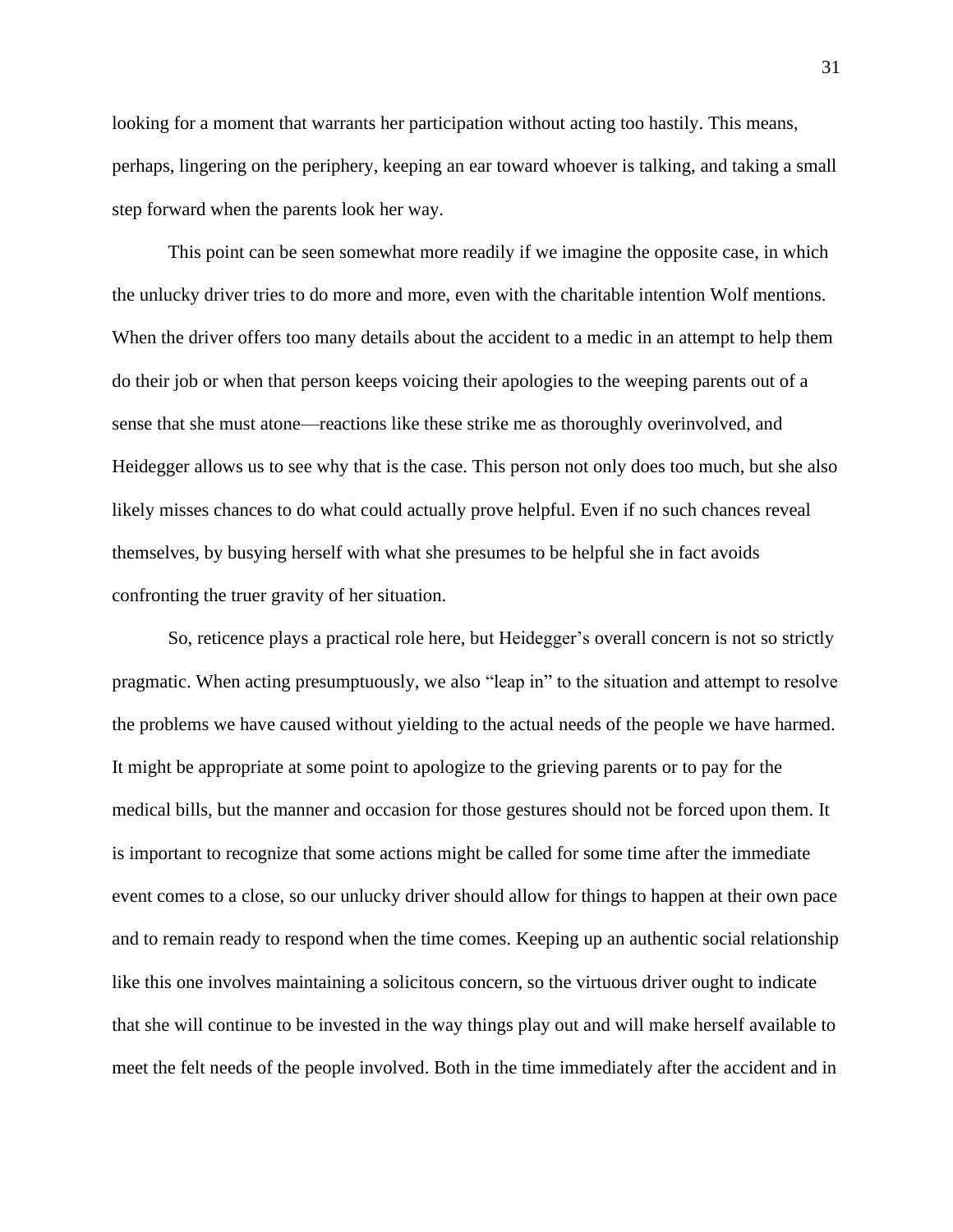the days or weeks to come, the authentic person will be there for those she has unwittingly harmed by resolutely allowing her time and her resources to remain indeterminately entangled in the well-being of others.

It is worth noting that the driver is not the only one capable of behaving authentically here, and the harmed party's ability to be anticipative and solicitous with regard to the resolution of the event is a crucial part of what makes the unfolding of a given moral luck case altogether just. Those who are harmed ought to be similarly yielding, and their being that way is the foundation of forgiveness and genuine resolution.

Finally, especially in tragic situations like accidental death, we should expect the unlucky driver to be there for those she has harmed not just in hoping to remedy the situation and in wishing to expediently bring things to a close. We should want her to dwell on the ongoing thoughts that the grieving people have: thoughts of mortality, of fragility, and of uncertainty. And if these thoughts do not come naturally, she should try to seek them out. Grief, especially sudden and enthralling grief like these parents and onlookers feel, strikes me as worthy of our commiseration not just because we are all, incidentally, liable to experience loss at some point, but because grief attunes us to the circumstances that pervade all of our lives. Thus, they are not the burdens of individuals but are thoughts that appreciate the realities we all live amidst. So, on a Heideggerian view, these are the thoughts that occasion authentic community. All grief is in a certain sense a shared grief, and these grave thoughts look to the severe, the pervasive, the fundamental, and the mysterious—thinking of them is the epitome of anticipatory resoluteness.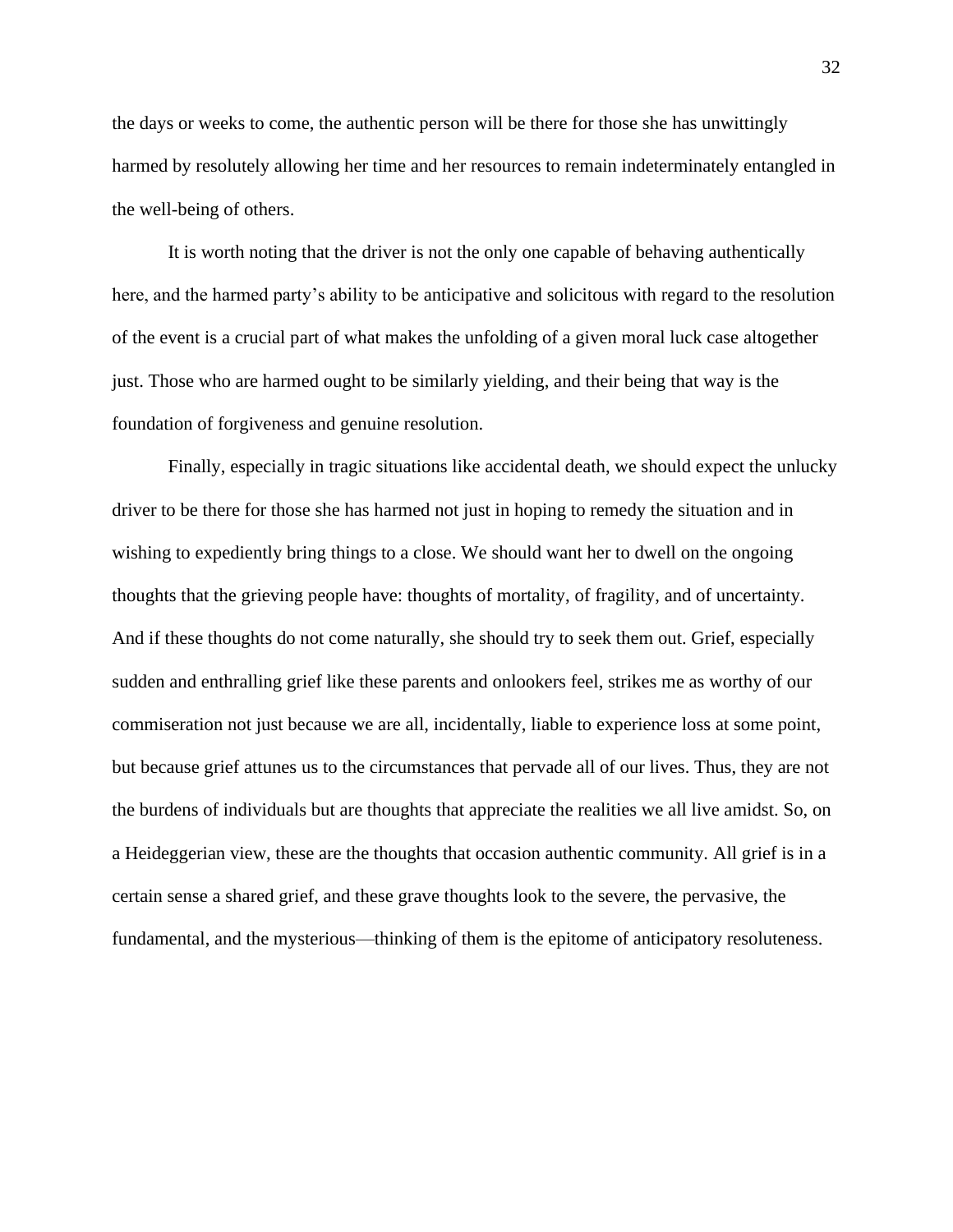Sincere commiseration, forgiveness, and mercy, on the scene and in the aftermath, strike me as thoroughly authentic reactions consistent with Heidegger's vision and my own.

Wolf's account of her nameless virtue could not provide this sort of illustration. Although she may ultimately endorse any number of these proposals, her lack of clarity regarding what she means by taking responsibility beyond liability and her emphasis on even liberally interpreting our causal histories in order to motivate action strike me as insufficiently appreciative of the concerns of others and as overly preoccupied with the concrete things that we as individuals have already done and should do next. As I see it—and this is a sentiment I read in Heidegger—we should not have to finagle ourselves onto a hook in order to be moved to act, nor should our impulse (or our reluctance) to help others need to be justified by deferring to some overtly rational scheme. My sense is that Wolf's motivation in proposing her virtue is more or less in line with the motivation I have to read moral luck cases through the lens of authenticity, but if she does not develop her analysis to reflect the crucial roles that reticence and anticipation play in human existence, I think she fails to hit her mark.

#### <span id="page-41-0"></span>**4.2 Is Authenticity a Virtue?**

Although it is somewhat outside of the scope of this thesis, it is an interesting question whether authenticity is in fact a virtue, especially in the normative sense. This question might at first seem counterintuitive, given that virtues are generally regarded, by definition, as the traits that a person ought to have. However, it is not obvious that virtue needs to be understood in this way,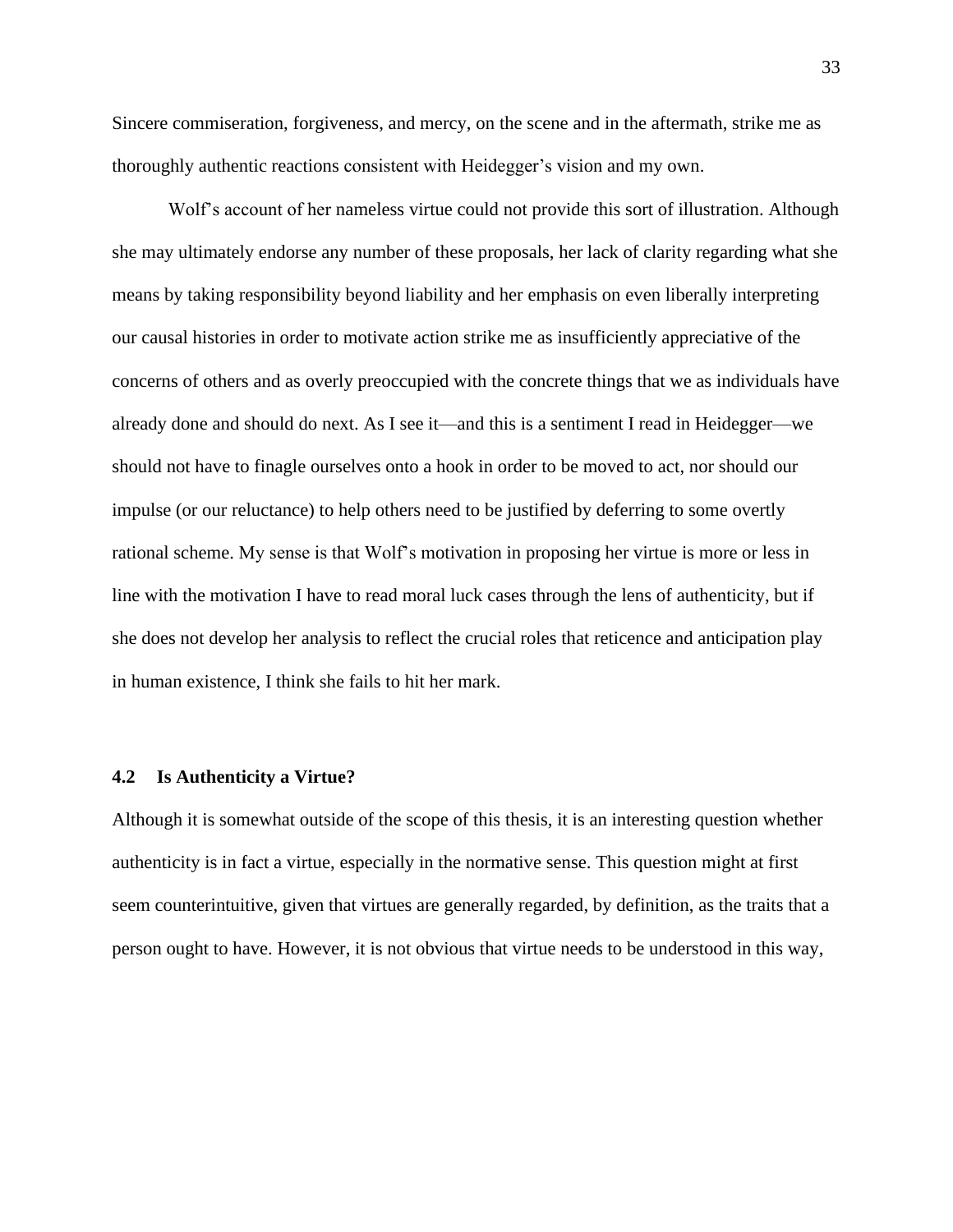and given that Heidegger claims that "authentic being a self is not based on an exceptional state of the subject," it is worth a moment of consideration (2010: 130).

In Heidegger's discussion of heritage and 'the good,' he says, "if everything 'good' is a matter of heritage and if the character of 'goodness' lies in making authentic existence possible, then handing down a heritage is always constituted in resoluteness" (Heidegger 2010: 383-384). We would be wrong to think that Heidegger is here attributing some kind of objective goodness to the particular possibilities that our heritage sets up for us, but he might be proposing that heritage determines the way in which resoluteness is legibly expressed in a given cultural setting. That is, the acts that are thought of as 'good' (e.g., Wolf's "well-established virtue of generosity") are just those acts which transparently display the several features of authenticity in the unique discursive language of the society in which they occur, but they do not speak to an 'excellence' that one person may possess and another may lack. No person can fail to realize the existential nature of the human being; virtuous action simply *articulates* that inner nature in a transparent way, such that others can sufficiently comprehend it. It is only because the virtues are demonstrative in this way that one can "be the conscience of others" (2010: 298). Virtues, on this view, are contingently defined and subordinate to existential authenticity in general.

I find this interpretation of virtue compelling, as it offers us a way to understand ethical norms across different cultures as fundamentally unified. It also allows us to maintain that different situations call for different responses, contingent upon the social context in which they occur, while appreciating that any right response will admit of a fundamentally similar character. If authenticity is in fact this unifying dimension of the virtues—or, a particularly good way of interpreting their unity—then it may prove fruitful for Wolf to take a deeper look at Heidegger's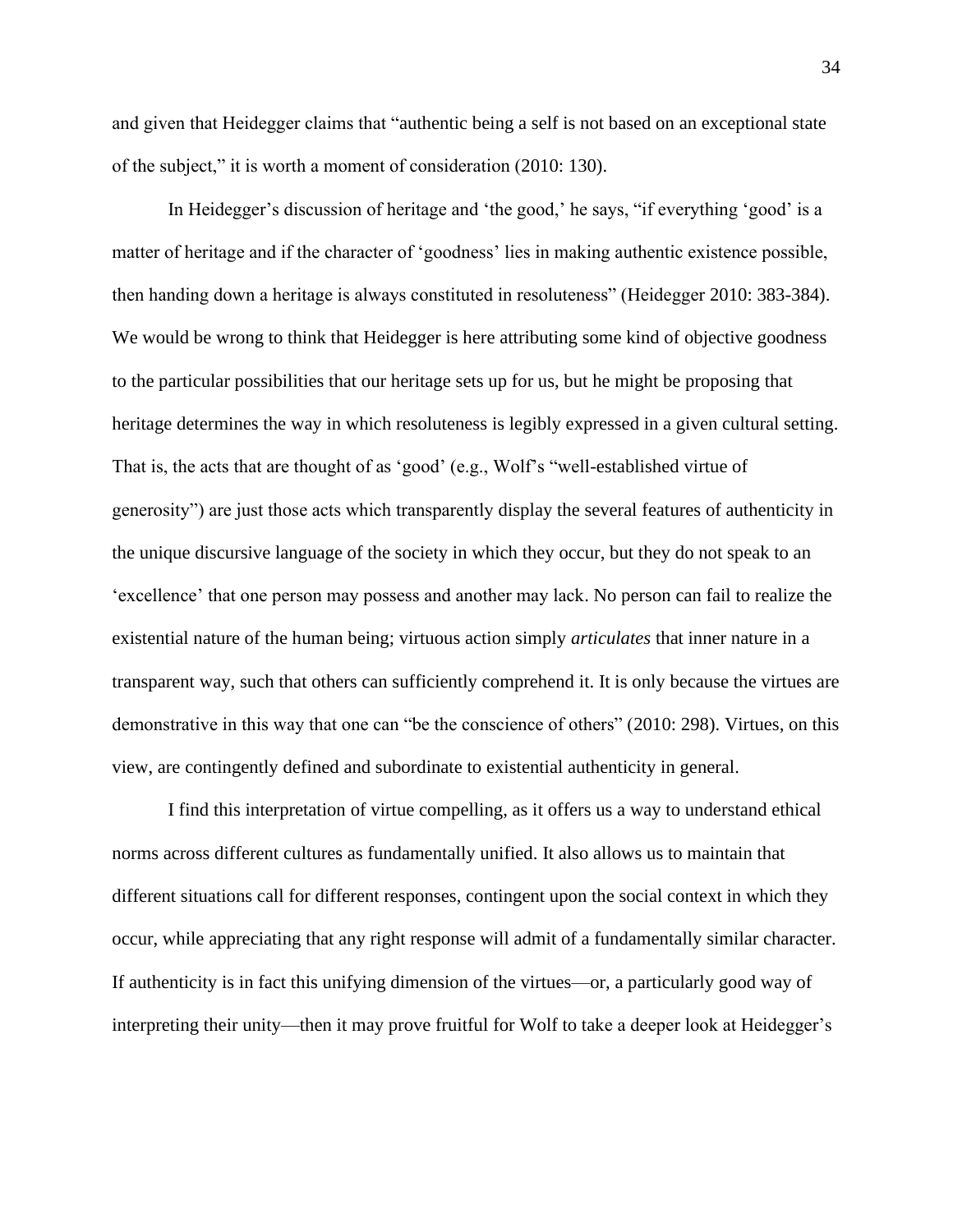analysis, given her interest in working out 'the unity of the virtues' (Wolf 2007). It is for this reason, as well, that I think Heidegger's work is a good supplement to Wolf's.

That said, it may turn out that thinking in terms of particular virtues qua unique behaviors appropriate to unique situations (i.e., courage, as apart from generosity, as apart from honesty, etc.) might obscure the pervasiveness of authentic possibility, which Heidegger may very well object to, hence why we should be reluctant to consider authenticity a virtue.<sup>15</sup> As to the normative force of authenticity, we might allow this to remain an open question, but it seems to me that there is a natural gravity that draws us toward what we perceive as authentic activity and it may be that all other apparently inauthentic activity simply serves as a marker to point us back toward the authentic.<sup>16</sup>

<sup>15</sup> Heidegger's discussion of "values" in *Introduction to Metaphysics* should prove helpful here. Cf. "Values provide the measure for all domains of beings, that is, of what is present at hand" (Heidegger 2000, 151)

<sup>16</sup> Walter Brogan's analysis of Heidegger's reading of *The Nicomachean Ethics* should prove helpful in continuing this inquiry (Brogan 2005), as might Heidegger's essay, "Plato's Doctrine of Truth" (Heidegger 1998).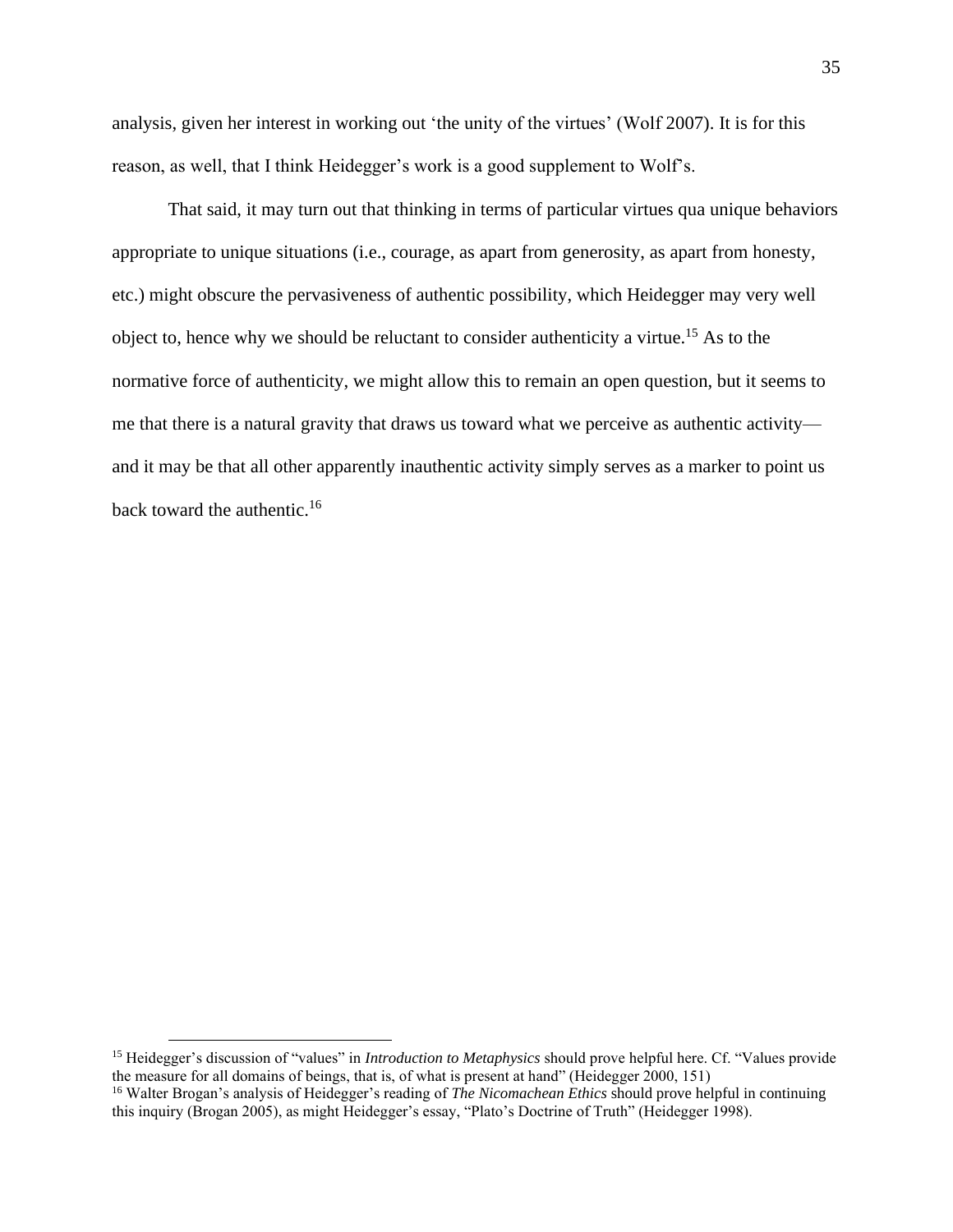# **5 CONCLUSION**

<span id="page-44-0"></span>My aim with this thesis was to argue that we should continue to develop the notion that Susan Wolf introduces as the nameless virtue and that we should do so in terms of Martin Heidegger's notion of authenticity, provided that we interpret authenticity in a particular way. So, in §2, I examined Wolf's nameless virtue in close detail and worked out a refined interpretation of that phenomenon which preserves her core sentiment while resolving some of its ambiguities and drawing out some of its most interesting features. In §3, I presented an interpretation of Heideggerian authenticity that presents a more complete picture of the nature of that phenomenon and which clearly bears the character of the virtue that I think Wolf has in mind. Then, in §4, I demonstrated some of what we have to gain in making this connection by analyzing Wolf's primary moral luck case through the lens of authenticity. What resulted, I believe, is a more thorough reading of the situation Wolf imagines, a reading that allows us not only to explain why the proper responses to moral luck cases should have the peculiar character Wolf thinks they do but also to imagine how those responses would play out in more detail. As Wolf acknowledges, her discussion leaves many questions open, and as she says, "without answering them . . . we cannot claim to have 'solved' the problem of moral luck or laid it, once and for all, to rest" (Wolf 2001: 15). It is my sense that incorporating Heideggerian authenticity in answering these questions takes us further toward that goal.

I want to conclude with a few remarks about the moral luck discourse in general that are prompted by my reading of Heidegger. It seems to me that the so-called problem of moral luck must result from an impulse that is, at bottom, resistant to altruism and service. What, after all, do the questions regarding moral luck ask? On my reading, one of the fundamental questions of moral luck is: may I be excused from what I clearly take to be a problem? When we ask whether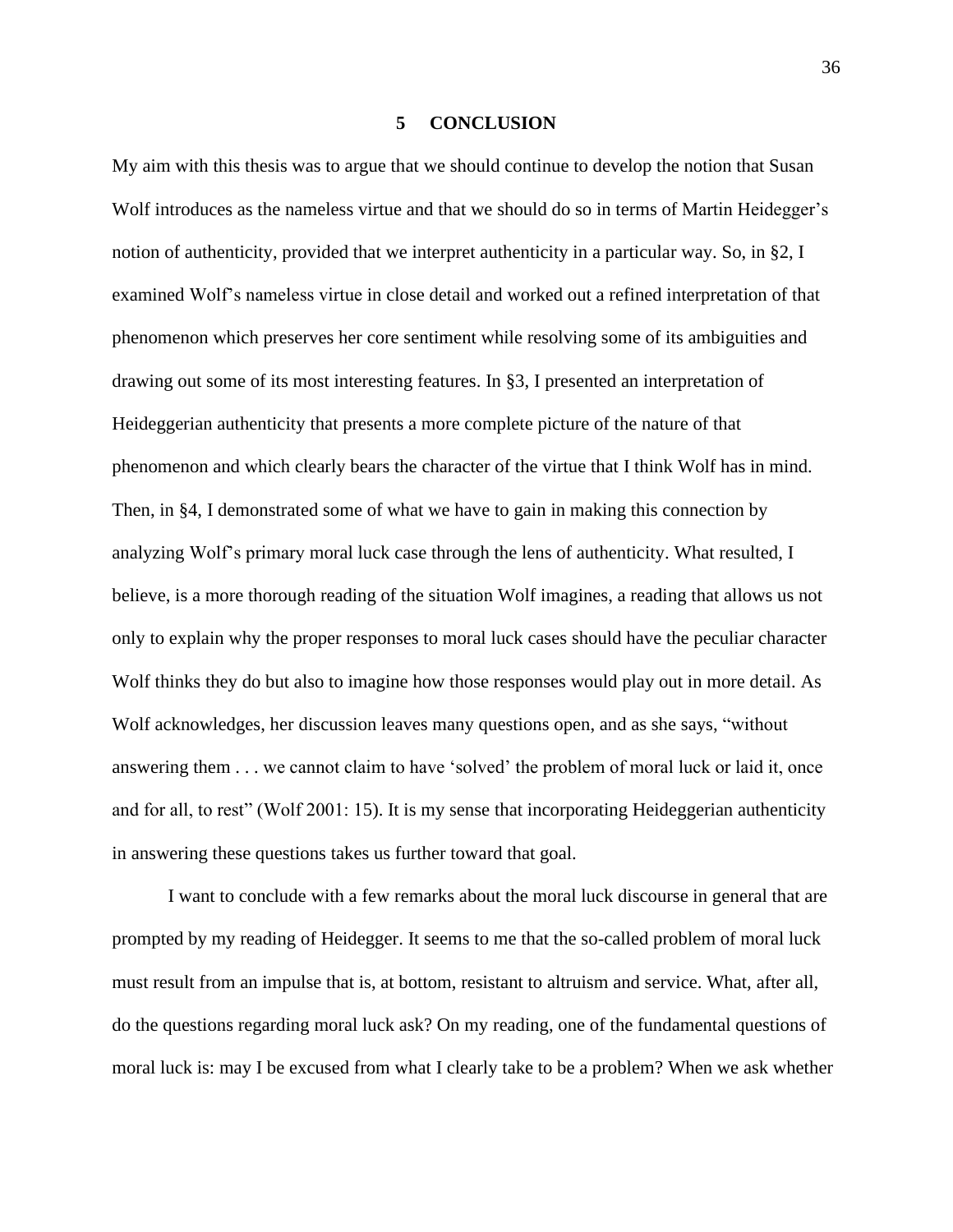an unlucky driver ought to grieve with the parents or if their medical bills ought to be taken care of or whether a customer ought to help alleviate the burden faced by a shopkeeper who can no longer sell one of her wares—when we put these things to question, we must start from the position that it would be somehow disadvantageous for this unlucky person to do so, and we suppose we must find a reason for them to do it anyway. (Even Wolf's account is focused on aiding others "at cost to oneself") (2001: 14). Consistent with this impulse, I think, is the sense that it is something like an instance of luck that we find ourselves living in a space that is populated by others at all, such that now we have to temper our interests in light of theirs and must be careful not to bump shoulders if we can help it. This conception strikes me as a bizarre if regrettably natural approach to living, and it is only in light of it that we find ourselves needing to 'solve' this 'problem.'

As I see it, no response to moral luck can be satisfying that lets us simply continue uninterrupted with whatever it was we were doing before luck leapt in. Moral luck problems stipulate that there are problems involving people who are harmed, so delimiting the boundaries of obligation should only help us to discover the ways that we can be of the most use—it should never result in an outcome that leaves that harm untended or which represses the impulse to aid in its resolution. I take it that we can only rightly lay the moral luck problem to rest if it means we stop asking ourselves whether we deserve some obligation and instead ask others whether we can be of any service.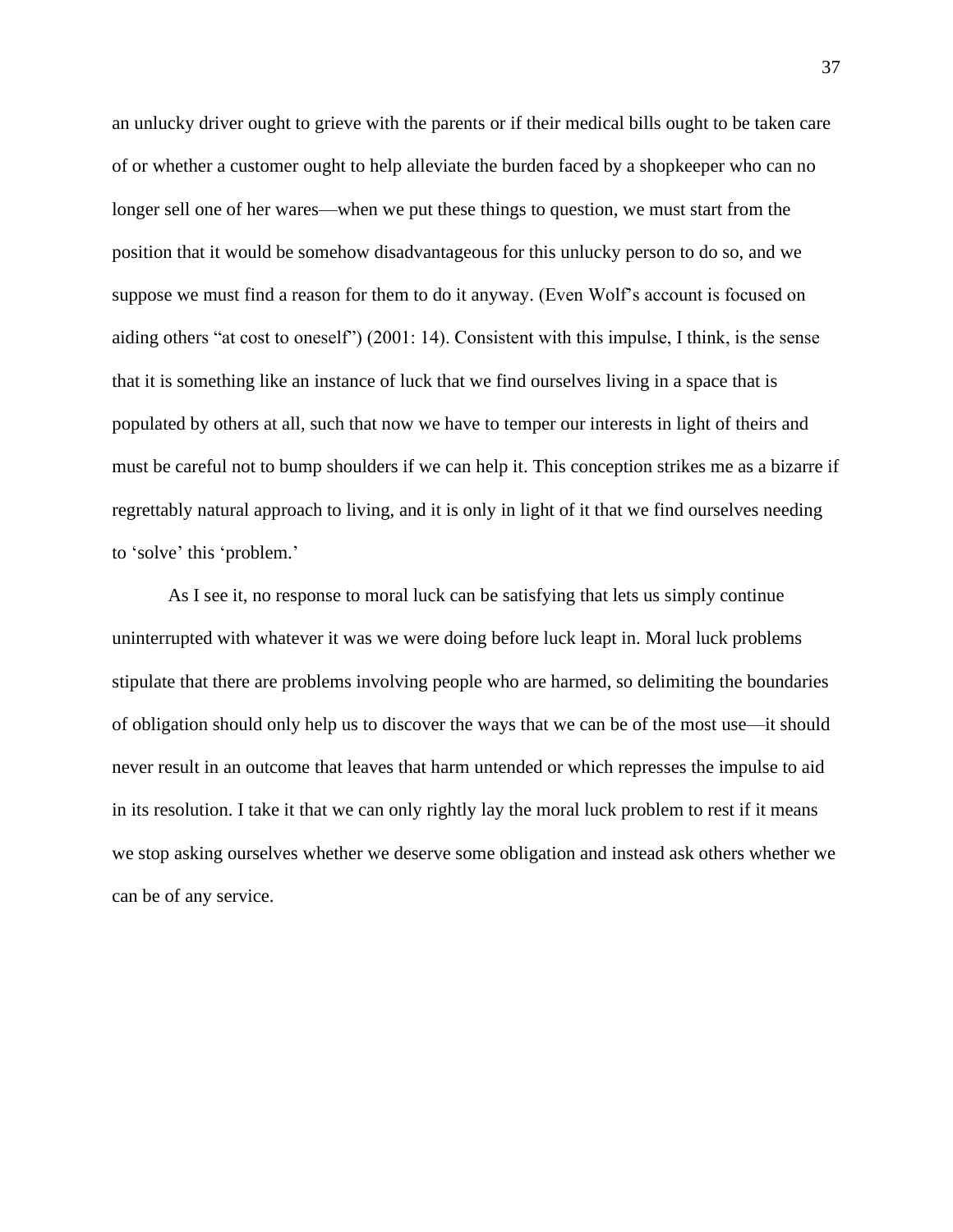#### **REFERENCES**

- <span id="page-46-0"></span>Batho, D. (2018). Reticence. *European Journal of Philosophy*, 26(3), 1012–1025.
- Brogan, W. (2005). *Heidegger and Aristotle: The Twofoldness of Being*. State University of New York Press.
- Garcia, M. (2021). *We Are Not Born Submissive: How Patriarchy Shapes Women's Lives.* Princeton University Press.
- Guignon, C. B. (2006). Authenticity, Moral Values, and Psychotherapy. In *The Cambridge Companion to Heidegger* (Second, pp. 268–292). Cambridge University Press.
- ----- (2011). Heidegger's Concept of Freedom, 1927–1930. In D. Dahlstrom (Ed.), *Interpreting Heidegger: Critical Essays* (pp. 79-105). Cambridge: Cambridge University Press.
- Harries, K. (1976). Heidegger as a Political Thinker. *The Review of Metaphysics*, 29(4), 642– 669.
- Heidegger, M., & Stambaugh, J. (1996). *Being and Time: A Translation of Sein und Zeit.* State University of New York Press.
- Heidegger, M., Stambaugh, J., & Schmidt, D. J. (2010). *Being and Time: A Revised Edition of the Stambaugh Translation.* State University of New York Press.
- Heidegger, M., & Sheehan, T. (1998). Plato's Doctrine of Truth. In *Pathmarks*. Cambridge, UK: Cambridge University Press. pp. 155–182.

Heidegger, M., Fried, G. & Polt, R. (2000). *Introduction to Metaphysics.* Yale University Press.

Ortega, M. (2005). When Conscience Calls, Will Dasein Answer? Heideggerian Authenticity and the Possibility of Ethical Life. *International Journal of Philosophical Studies*, 13(1). pp. 15–43.